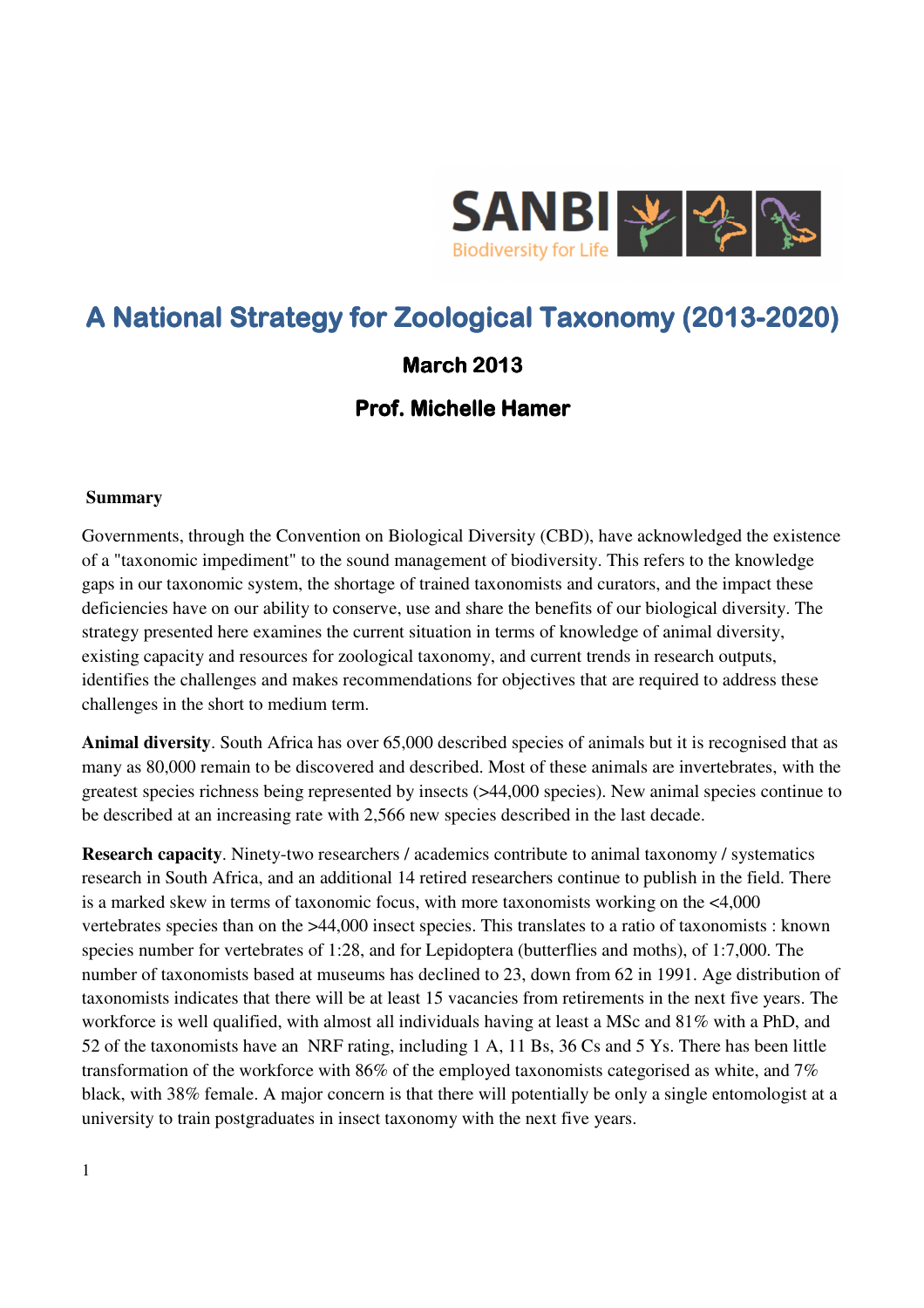**Research collections**. South Africa has vast research collections comprising over 15 million animal specimens in 23 institutions and 75 collections. While there are a few collections that are well resourced and used, many of the collections are at high risk of deterioration / neglect and in some cases, even of being lost in the near future. Major challenges relate to i. the governance of the collections, with most of the large institutions falling under national and provincial departments of arts and culture which have no mandate for the curation of biological collections, and ii. to the use and accessibility of the collections. The collections are viewed as being of value only to a small group of specialists, while the data and specimens could be used for a range of decision-making and research activities.

**Databases**. The data associated with more than 6 million specimens in the research collections remain to be captured on databases, and a relatively small amount of data (approximately 600,000 records) from the collections has been provided to the South African Biodiversity Information Facility (SABIF) for dissemination and application in spatial planning.

**DNA barcoding** is a technique which helps taxonomists with hard-to-identify specimens, and is an innovative way for non-experts to identify biological material. Barcode sequences are lodged and made accessible through the Barcode of Life Database, or BOLD. By July 2012 8,499 records of animals from South Africa were included in the BOLD database, but only 834 of these were identified to species level which somewhat limits the current usefulness of the system.

**Funding.** Over the past eight years an estimated R100 million was allocated through SABI and SABIF to systematics capacity development and research and the databasing of collections (this includes all taxa and not just animals).

**Research publications**. An analysis of research publications over the last 31 years by animal taxonomists nationally shows they have been responsible for less than a third of the new species described from South Africa, and that each taxonomist has described less than one new species per year on average. There has been a solid output in terms of publishing high quality molecular phylogenetic studies and this area could be considered a current strength. The bulk of this type of research, however, does not directly address the taxonomic impediment.

**Challenges presented by current trends**. The main challenges relate to a disjoint between what is needed from taxonomists to address the taxonomic impediment and what research is done by taxonomists, lack of access to taxonomic information in a format and medium that serves a broad community of users of such information, lack of appropriate capacity, especially at museums, and a lack of co-ordination of taxonomic activities and outputs for animals in South Africa.

**What is needed from taxonomists**? In most needs assessments done globally and nationally, the following are regarded as the main requirements by users of taxonomic data:

1. Identification of material / specimens (either as a service, or enabling this through the provision of user-friendly identification keys / resources) (What is it?).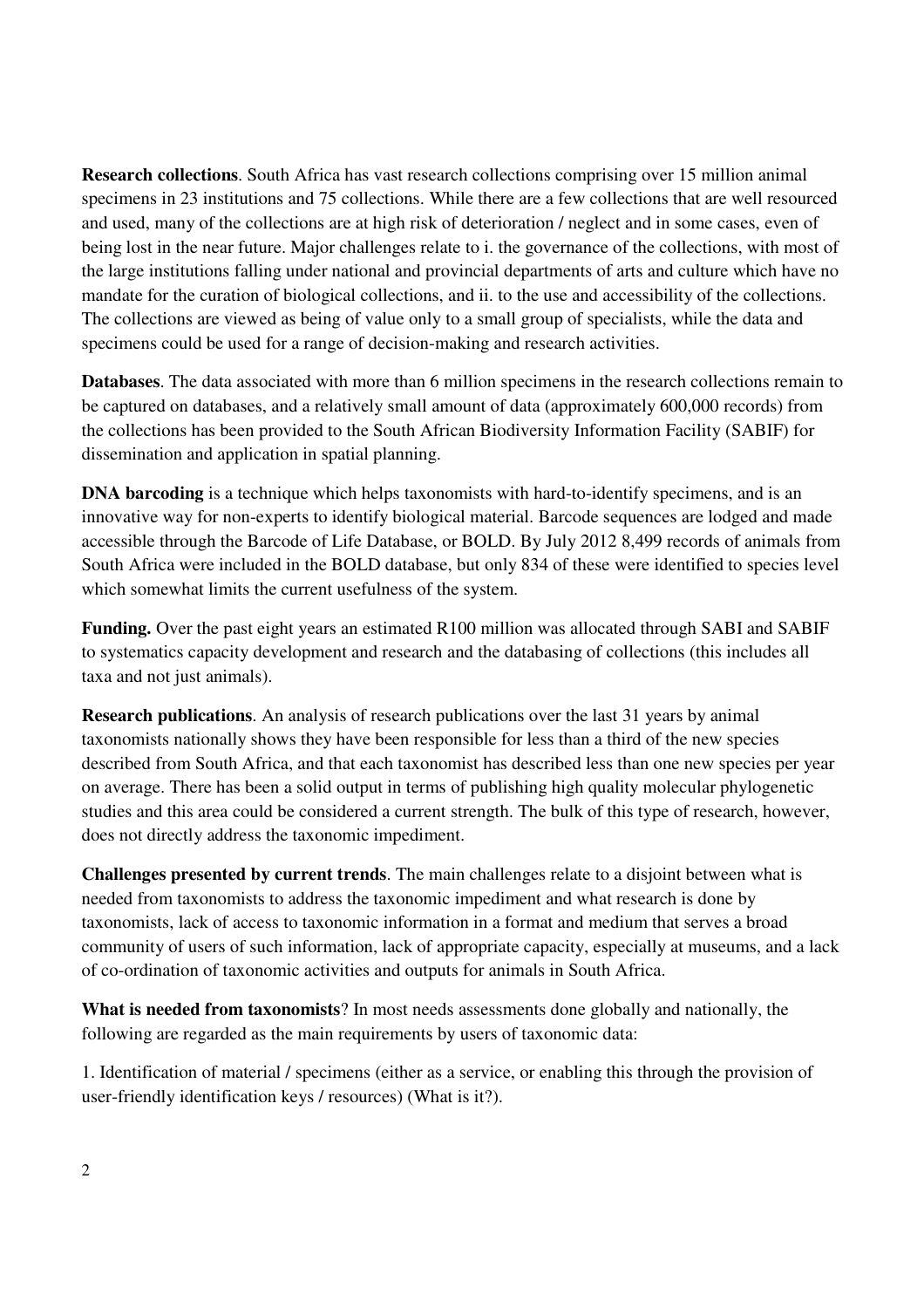2. Accurate species occurrence and abundance data sets (Where does it occur and how many are there and how is this changing / has this changed over time?).

3. Co-ordinated information about species, including classification and nomenclature (What is it called?).

These needs are directly in line with the definition of taxonomy. They are, in broad terms, required to enable countries / regions / organisations to manage and conserve biodiversity, which in turn will enable people to have sustainable livelihoods, and so they must be seen as priorities. Appropriate human capacity, access to collecting permits, and the maintenance of collections are supporting activities essential to the delivery of these three main needs and for future research.

Given the diversity of animals in South Africa, and the financial and capacity constraints, it is completely unrealistic to ever expect delivery on the three needs for all animal species, and prioritization, based on feasibility, (including expertise available, the current state of knowledge relative to the diversity) and the rationale (ie. is the taxon of major importance in ecosystem functioning, or a keystone taxon, or is it of economic value) is critical.

**What is the required to deliver the priority taxonomic products?** Over the next seven years the focus will be on consolidation, co-ordination and dissemination of comprehensive taxonomic information for use by a wide range of stakeholders. Continued generation of new knowledge is equally important, and for this there needs to be an alignment with higher level agendas beyond those of taxonomy. Research where systematics enhances larger research projects or is firmly embedded in a broader context is a priority.

Four Strategic Objectives that relate directly to the core work of taxonomists have been identified:

SO 1. To develop and make accessible accurate and comprehensive primary data sets for specimens of selected taxa for use in spatial planning, species threat assessments, biodiversity monitoring and research relating to global change impacts on biodiversity.

SO 2. To carry out taxonomic research which is aligned with the needs of major initiatives and that is integrated into broader research programmes to ensure that taxonomy delivers useful and used knowledge.

SO 3. To develop identification tools for taxa of major concern for conservation, sustainable use and the management of invasive, disease vector and pest species. This includes the development of a DNA barcode reference library for the priority species.

SO 4. To develop capacity to enable taxonomists to contribute to the broad dissemination of their outputs, and to develop new capacity in line with identified priorities.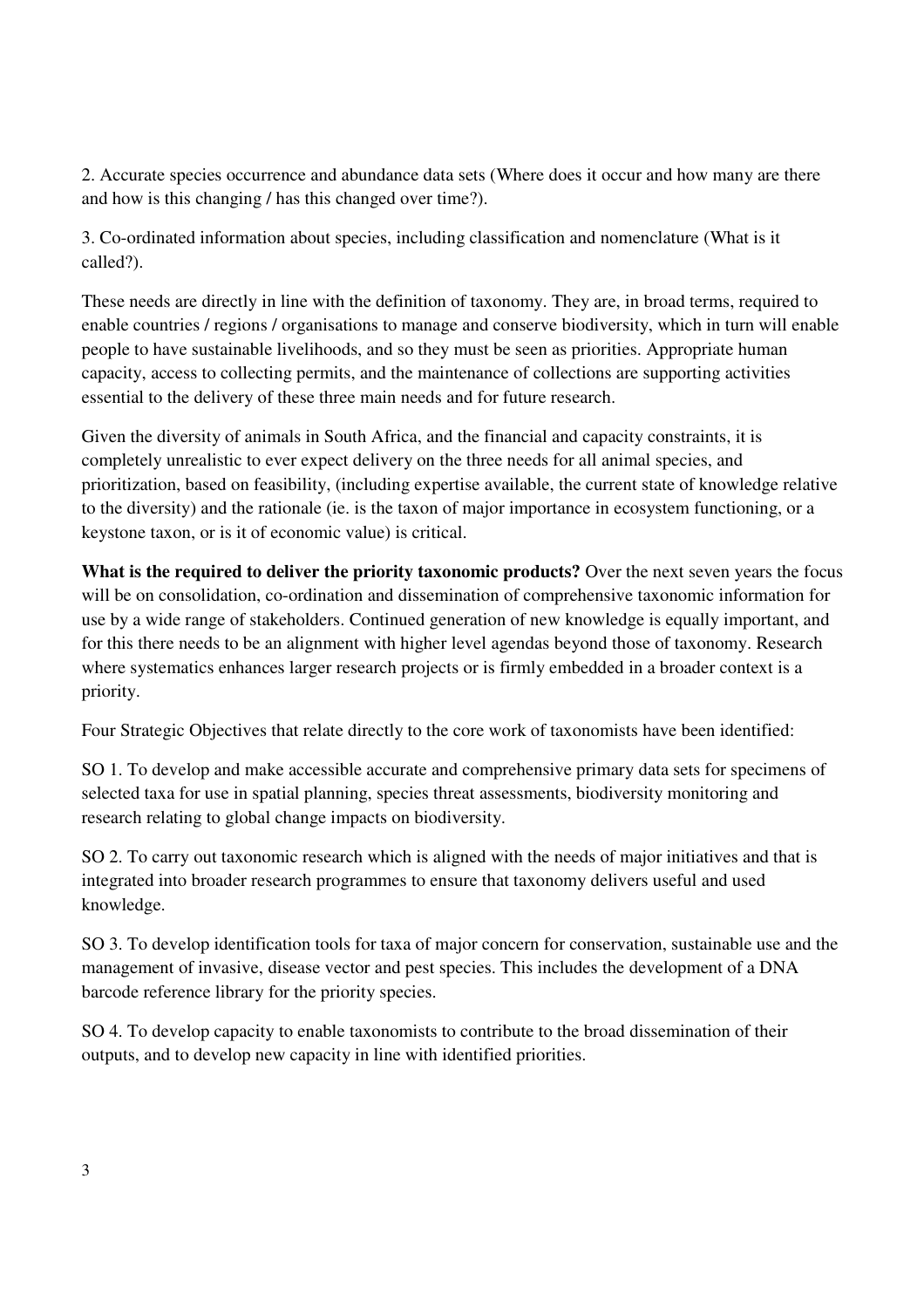Four additional objectives deal with outputs which may not be considered as being the primary work of taxonomists, but the contribution and participation in the activities by taxonomists are essential. These objectives underpin much taxonomic research and so they are relevant in the strategy, even if they are not considered to be research.

SO5. To provide a complete and regularly updated checklist of animals in South Africa, including classification, synonyms and local names which is publically accessible through the internet.

SO6. To co-ordinate and disseminate existing foundational information for priority species (including distribution, habitat, threat status).

SO 7. To initiate discussions on the recommendations made in the NRF report on the status of biodiversity collections in South Africa.

SO 8. To explore mechanisms for enabling access to collecting permits so that this is not a major impediment to the exploration of animal diversity in South Africa.

The strategy presented here will require regular review, and implementation according to a detailed plan which allocates responsibilities, sets targets and identifies resource needs.

### **Preface**

The strategy document is divided into three parts:

1. Background material which explains the context of the Strategy.

2. An overview of the current situation in terms of animal diversity, taxonomic capacity in South Africa, trends in research outputs including publications and databases, funding trends and the scope, scale and state of zoological collections.

3. The Strategy, which includes the aim, objectives, and actions required to achieve the Strategy.

### **Methods and resources used**

The Zoological Record database provided by Ovid was used extensively for information about trends in publications by taxon and taxonomist. References and abstracts for all publications by South African taxonomists, and by all taxonomists for taxa in South Africa were extracted, and analysed. Websites of universities and research institutions were used to compile a list of taxonomists based in South Africa. Various documents and websites were used to access information and these are cited in the relevant places in the document.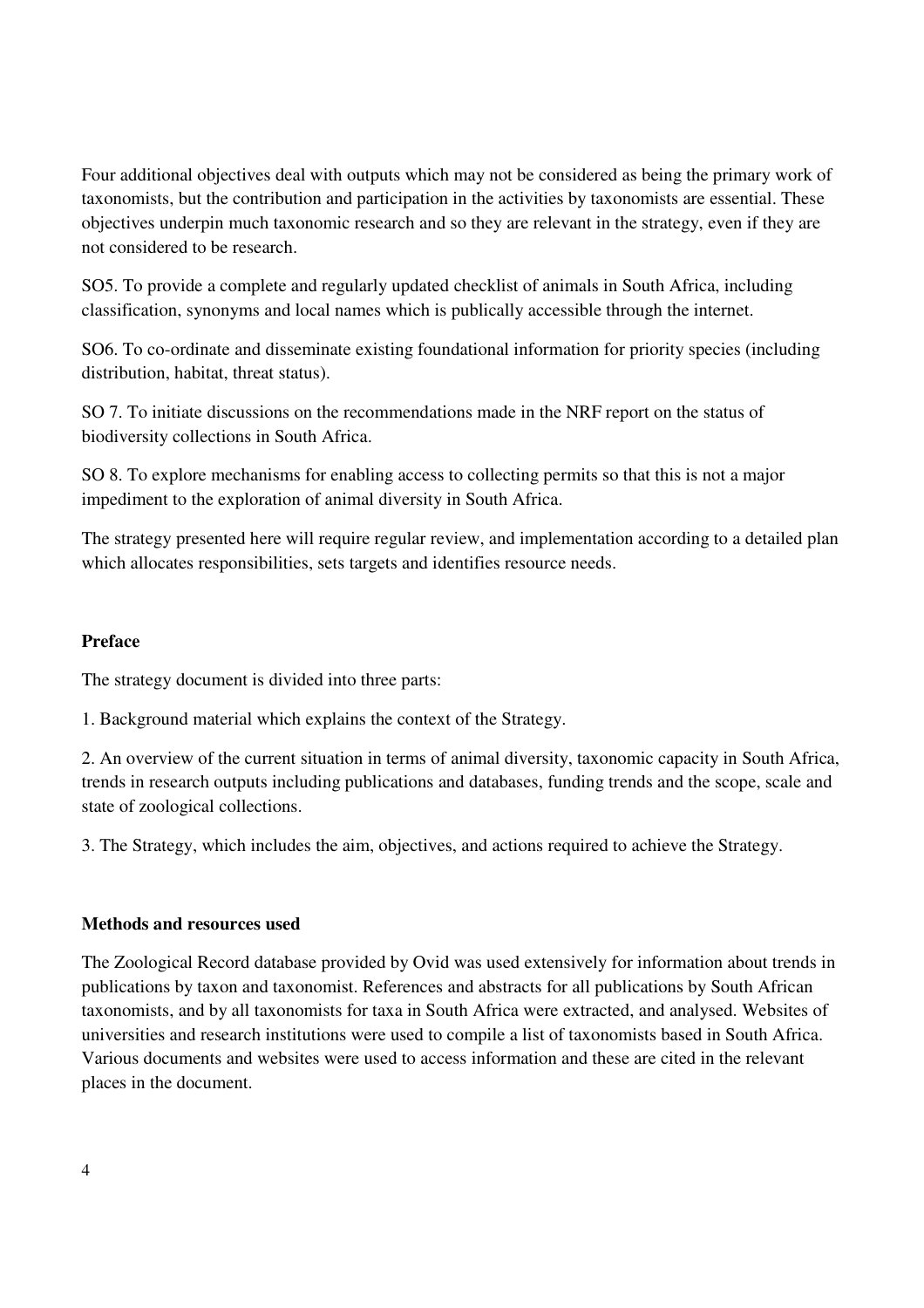Between 2009 and 2010 90% of the zoological taxonomists and collections were visited to get input on the state of taxonomy / systematics in South Africa and on priority needs and actions, and for the assessment of zoological collections which was done as part of a broader assessment of natural science research collections commissioned by the NRF.

The identification of priority actions was done through discussion with a range of stakeholders and from international documents, trends and priorities.

## Part 1: Background for the Zoological Taxonomy Strategy

## **i. Context of the Strategy**

The Strategy presented here focuses mainly on activities aligned with the aim of the Global Taxonomy Initiative (GTI):

*To address the lack of taxonomic information and expertise in order to improve decision-making and management in conservation, sustainable use and relevant economic sectors.* 

## **ii. Taxonomic and geographic scope of the Strategy**

*Taxonomic scope*: All animals, from the Porifera (sponges) to the Mammalia (mammals) are covered in the Strategy.

*Habitats*: Animals in all habitats (terrestrial, freshwater and marine) are included.

## **iii. Who is responsible for implementing the strategy?**

SANBI is, according to the National Environmental Management Biodiversity Act, responsible for coordinating taxonomy in South Africa. SANBI has a Biosystematics and Research Collections Division, but this is currently focused on plants, and currently only one staff member is involved in aspects of animal taxonomy. SANBI has adopted a "managed network" approach for ensuring the expansion of its mandate beyond plants. This approach requires the participation of taxonomists and institutions nationally and internationally, which will be critical for the implementation of the Strategy.

### **iv. Aim and objectives of the Strategy document**

In line with the GTI objectives, those of the Strategy document for Zoological Taxonomy in South Africa are: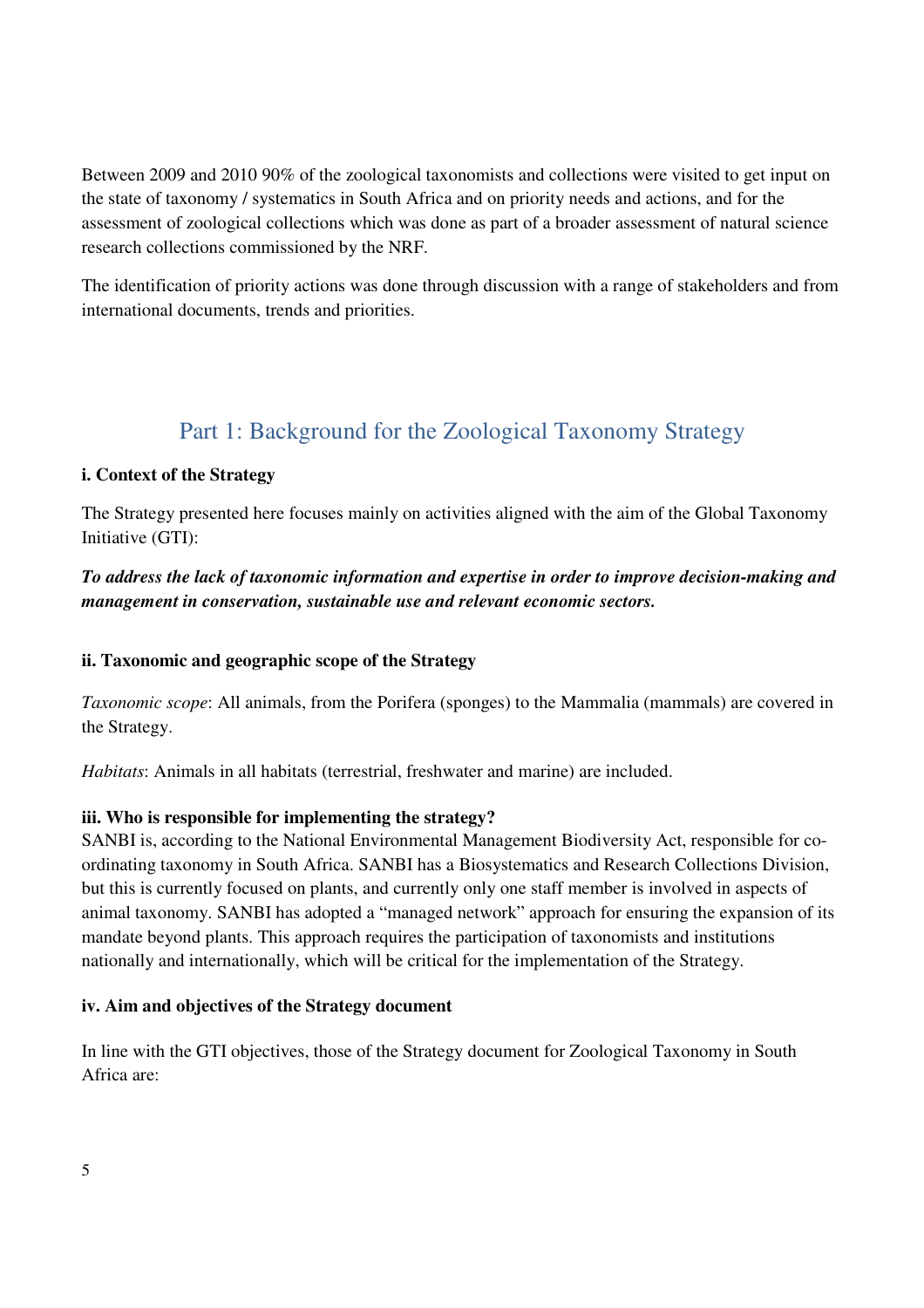1. To assess the current situation in terms of i. existing knowledge about animal diversity in South Africa, ii. trends in knowledge generation iii. human capacity for zoological taxonomy, iv. zoological research collections.

2. To prioritise those knowledge gaps for attention in line with the CBD objectives.

3. To make recommendations for addressing the priority gaps in knowledge and capacity and to address the challenges identified for zoological collections.

## **Part 2: Review of existing knowledge, capacity, infrastructure and research trends**

### **A. South Africa's animal diversity**

A count of known or described South African animals totalled 65,571 species. It is likely this total is higher because no comprehensive checklist or catalogue of South African animal species exists and there are gaps in the species counts that have been done. There are certainly also many undiscovered and undescribed species of animal, especially invertebrates in South African habitats, but estimating the extent of this knowledge gap is problematic. Scholtz & Chown  $(1995)^{1}$ , based on the extent of semidesert, savanna and forest (considered to be species poor) in South Africa, and the fact that taxonomists were not finding many new species in the region, estimated that the actual number of insect species was likely to be two to three times the known number of species (45,000 to 90,000 undiscovered species), but they cautioned that this was probably an overestimate. Scholtz  $(1999)^2$  suggested that the insect fauna is likely to be twice as rich as was known at the time (estimated 45,000 undiscovered species). Other figures for estimates of the total richness of the insect fauna have been given as 250,000 (more than 200,000 undiscovered species)<sup>3</sup>. In a recent publication Costello *et al*. (2012)<sup>4</sup> calculated the following figures for species remaining to be discovered: 24-31% for marine, and 21-29% for terrestrial taxa. This would mean that for South African animals, at least 2,640 marine species and 11,466 terrestrial species remain to be described but these figures would certainly be disputed by most invertebrate taxonomists in South Africa. If all invertebrate groups are considered, including in the little

<sup>1</sup> Scholtz, C.H. & Chown, S.L. (1995) Insects in southern Africa: How many species are there? S Afr J Sc 91: 124-126

<sup>2</sup> Scholtz, C.H. (1999) Review of insect systematics research in South Africa. Trans Roy Soc S Afr 54: 53-63

<sup>3</sup> Samways MJ (1994) Insect Conservation Biology. Chapman and Hall, London.

<sup>4</sup> Costello MJ, Wilson S, Houlding B. (2012) Predicting total global species richness using rates of species description and estimates of taxonomic effort. Syst Biol. Oct;61(5):871-83. doi: 10.1093/sysbio/syr080. Epub 2011 Aug 18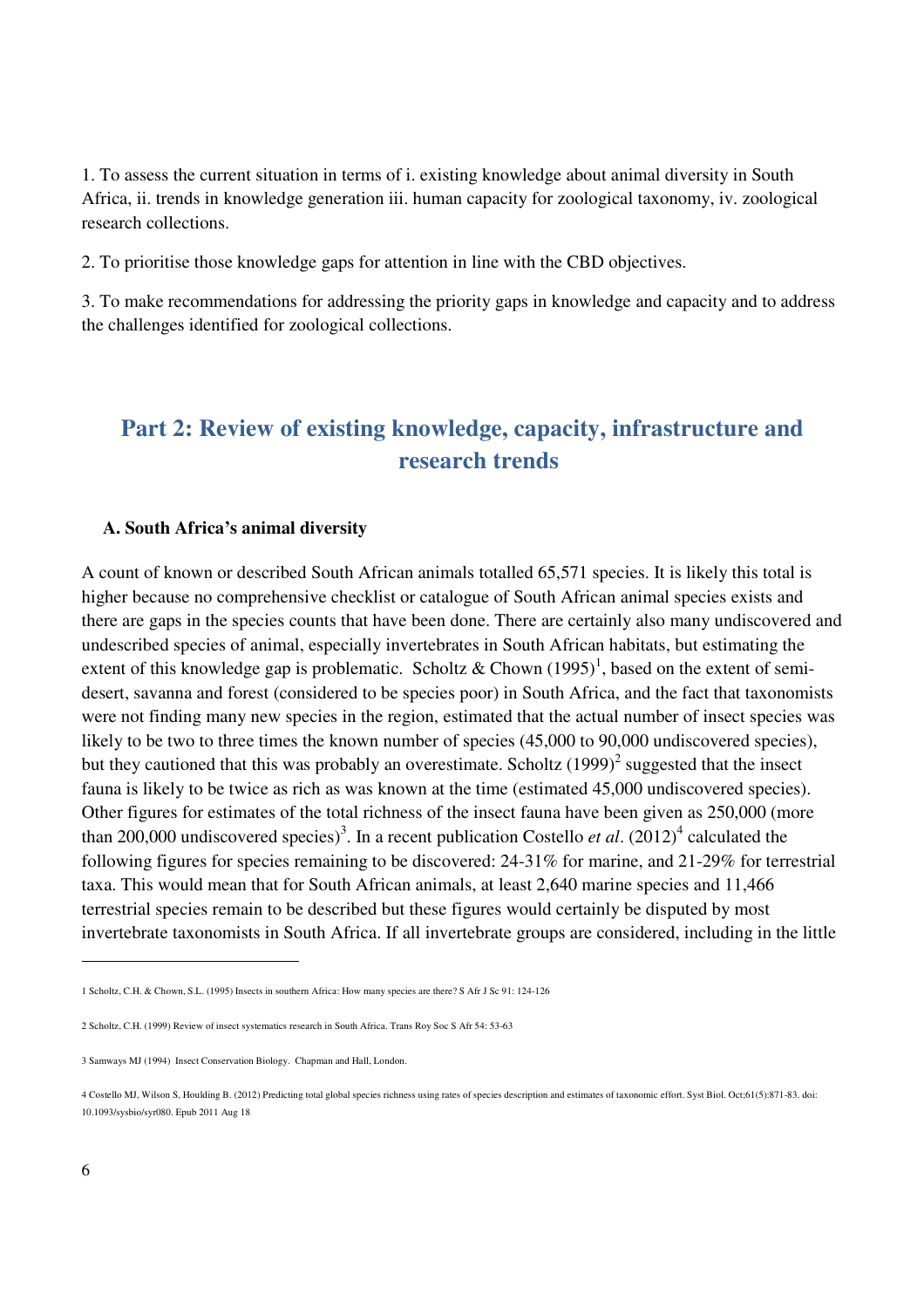explored habitats of soil and marine sediments, caves and underground water systems, and cryptic species were included, then 80,000 undiscovered animal species within South Africa's borders would be a conservative estimate.





### **B. Trends in new species descriptions**

Trends in the description of new animal species from South Africa over the last 30 years indicate that the fauna is far from completely known, with a large number of new species described (Fig. 2), and that the rate of descriptions was highest in the last decade (2000-2009) (2,566 species), up from 1,400 in the 1990s (1990-1999) and 1,462 species in the 1980s (1980-1989) (Fig. 3).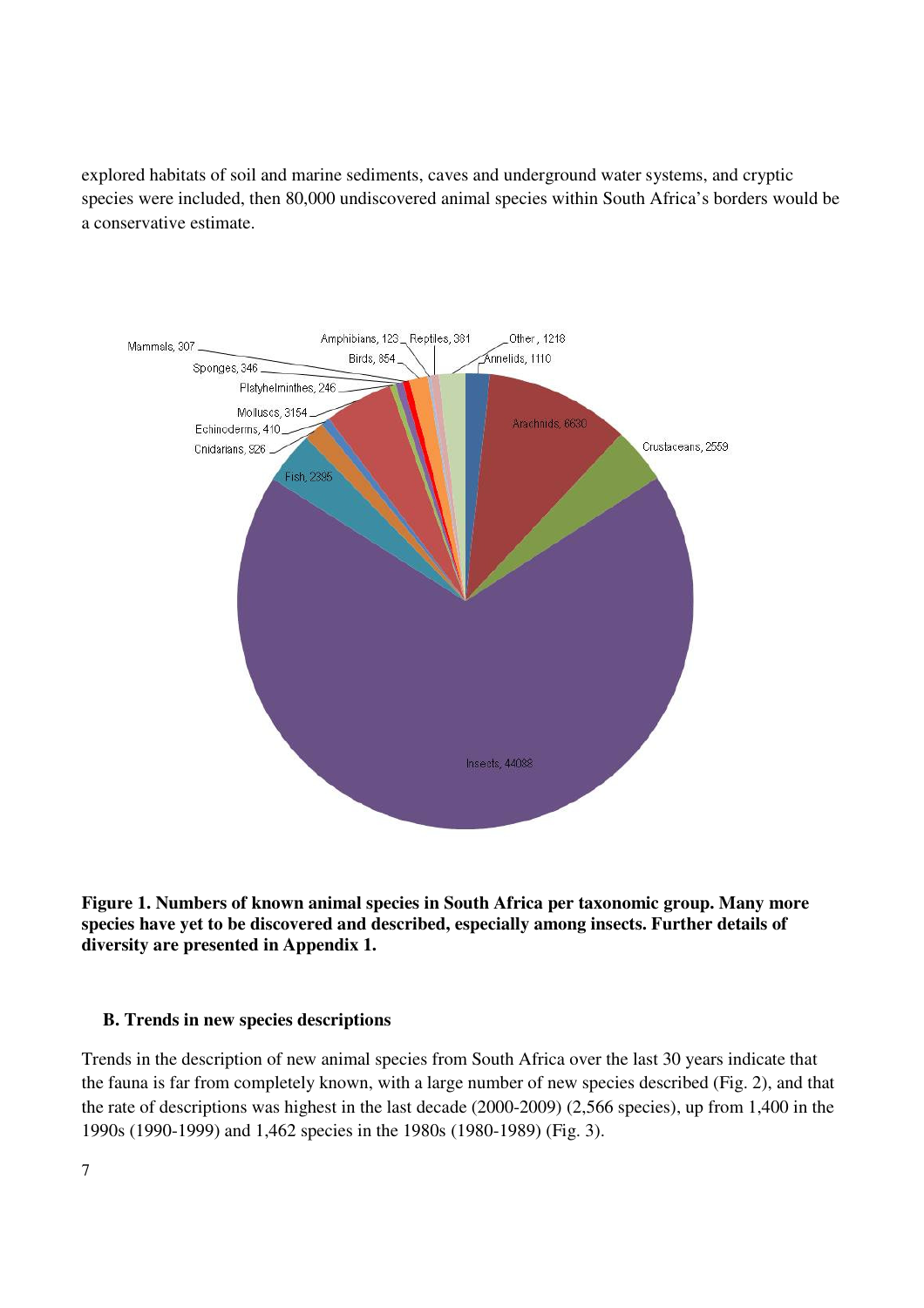

**Figure 2. Number of new species described in major taxa / groupings of taxa between 1978 and 2011. Black=insects, light grey=invertebrates, hatched =vertebrates. Other = all other animal taxa. Source of data: Zoological Record, July 2012.**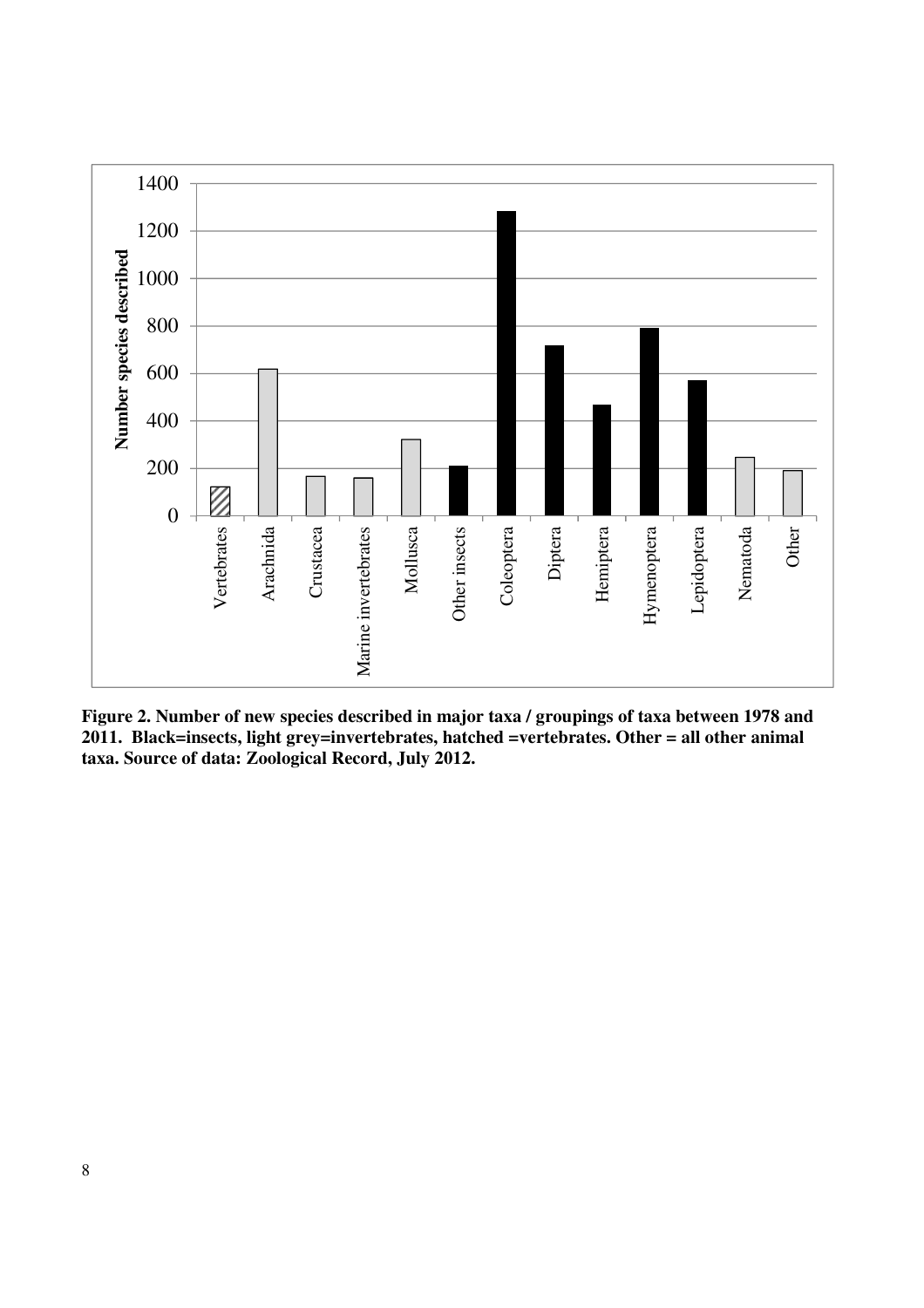

**Figure 3. Rate of species description for South African animals between 1980 and 2011. Source of data: Zoological Record, July 2012.** 

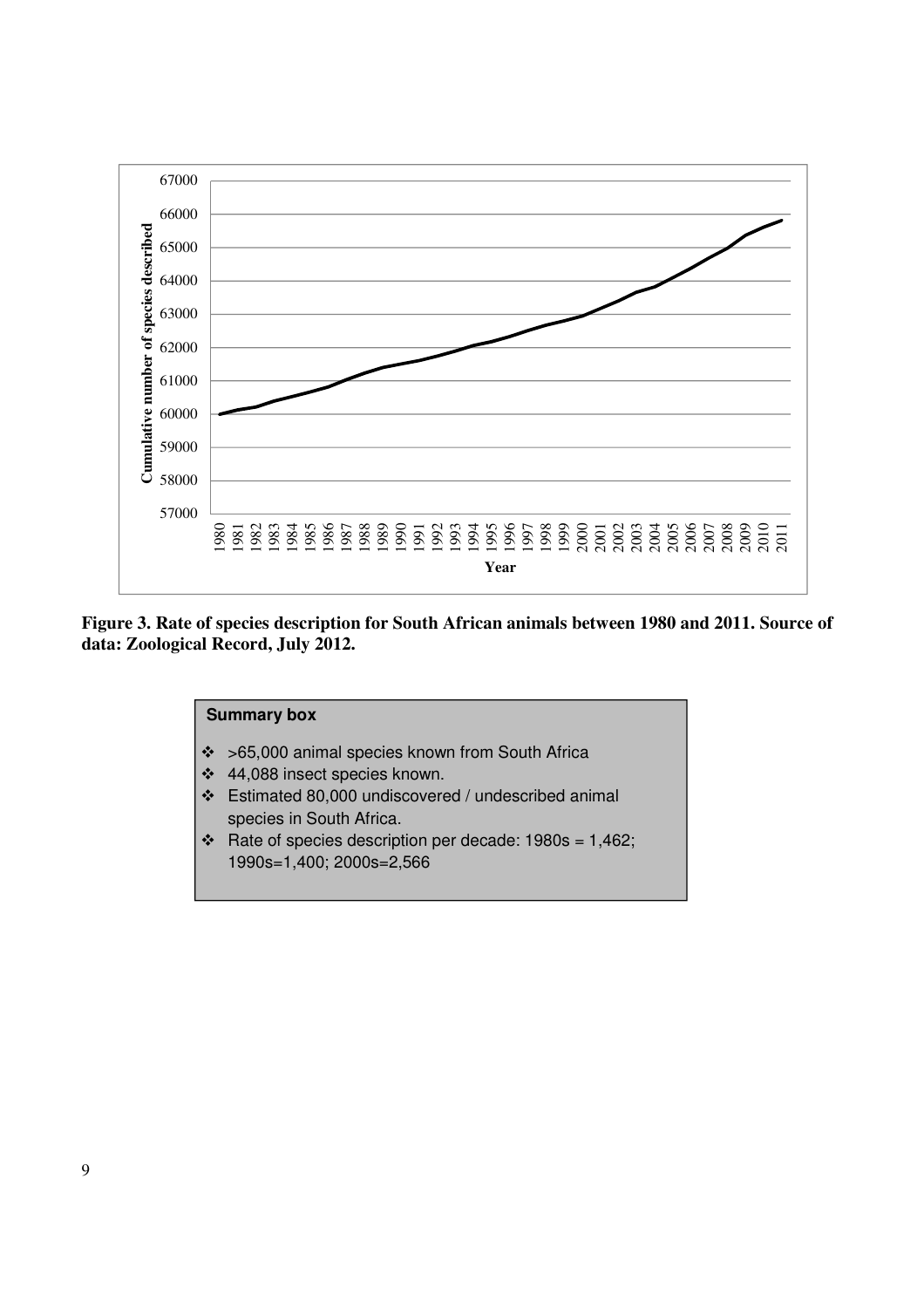## **C. Review of existing human capacity in zoological taxonomy**

## i. Number of taxonomists

In South Africa, a total of 92 professionals do taxonomic research involving animals, although not all of them work solely in this discipline, most of them include animals from outside South Africa in their research, and some of them rarely publish. In addition, 14 retired taxonomists still contribute to research, and while citizen scientists have not been counted, there are at least three individuals who are qualified in entomological taxonomy and who do publish but are not employed in the field, and several more nonprofessionals who publish mostly on marine molluscs and butterflies.

While it is difficult to categorise taxonomists, 68 were considered to be focused on taxonomic research only, while 35 have diverse interests but do publish in taxonomy.

The animal taxonomists are employed at 27 different institutions, including:

- 12 Universities (43 taxonomists),
- Parastatals / research institutions or facilities such as SANBI, Agricultural Research Council (ARC), Oceans & Coasts (part of DEA) and South African Institute for Aquatic Biodiversity (SAIAB) (26 taxonomists)
- 12 natural science museums (23 taxonomists).

Comparable data are not available for previous decades, but there has certainly been a decrease in the number of animal taxonomists employed at museums, which is the traditional place of work for such professionals. The report produced by Herbert *et al*. (2001)<sup>5</sup> indicated that in 1991 there were 62 taxonomists employed at museums, and that this decreased to 41 in 2001. In 2011 the count stood at 23 animal taxonomists, which suggests that if the past trends continue, within 20 years there will be no taxonomists employed at museums.

## ii. Taxonomic focus and bias

Globally effort is very unequally distributed amongst different taxonomic groups, with a large percentage of taxonomists engaged in studying groups that are among the best documented. For example, in Australia it is estimated that there are 17 species of higher vertebrate for each taxonomist concerned with this group, but 840 insects and spiders for each taxonomist concerned with these groups. The figures for South Africa are far more extreme, with 28 individuals working on vertebrates (mammals, birds, reptiles, fish and amphibians) (Fig. 4), which have less than 4,000 species in South Africa, and a similar number of taxonomists working on insects, with more than 44,000 species. This translates into a ratio of one taxonomist for every 28 species of mammals, and Lepidoptera (butterflies and moths) with one taxonomist for 7,000 species (Fig. 5).

<sup>5</sup> Herbert D.G. 2001. Museum natural science and the NRF: crisis times for practitioners of fundamental biodiversity science. S. Afr. J. Sci. 97, 168–172.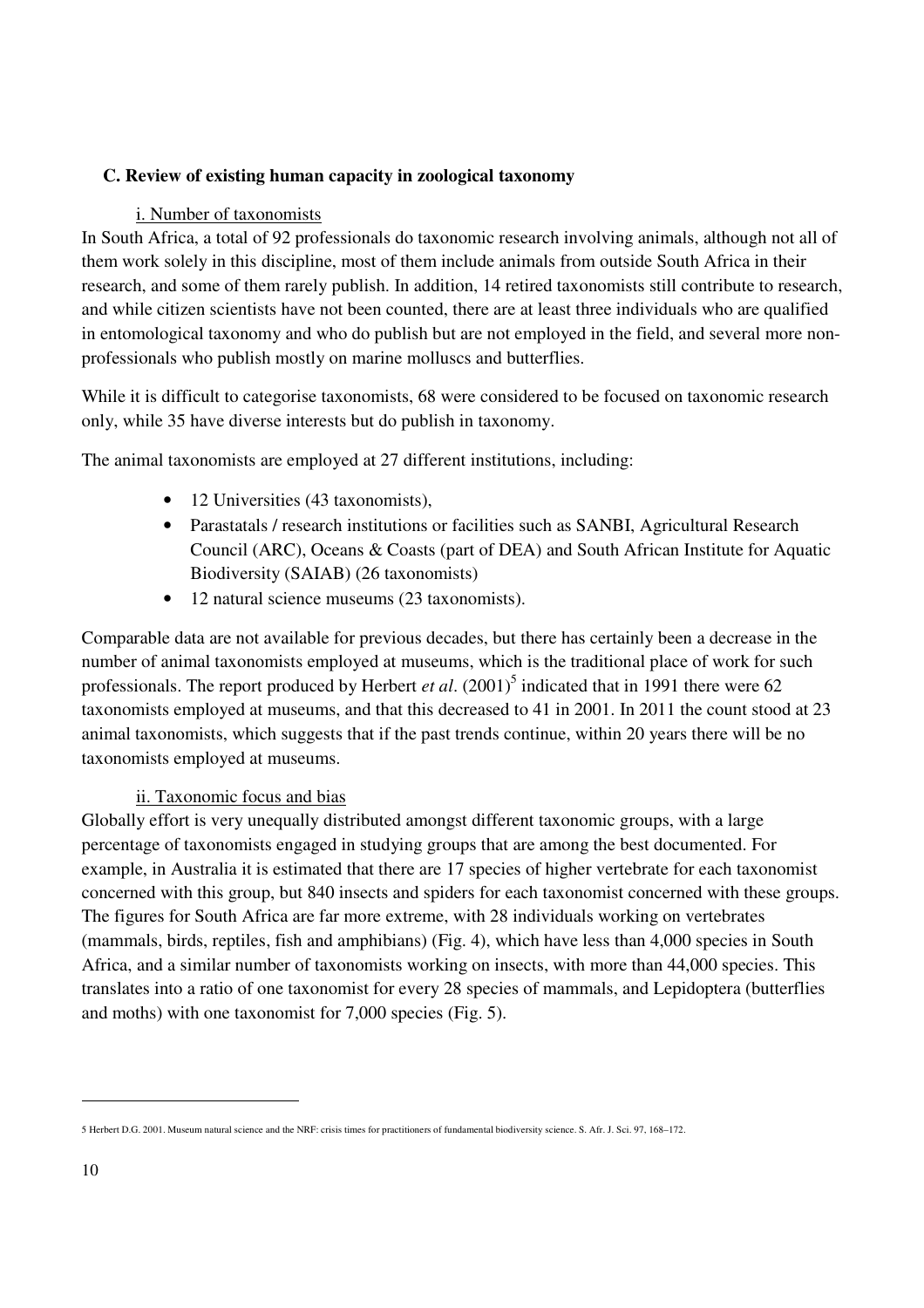

**Figure 4. Number of taxonomists based in South Africa according to expertise or focus, with an indication of the number who have retired and who will be retiring in the next five years. The molecular biologists usually work on several different groups and so they have been counted separately. Aquatic invertebrates includes both marine and freshwater groups.** 



**Figure 5. Ratio of species: taxonomists for different groups / taxa in South Africa.**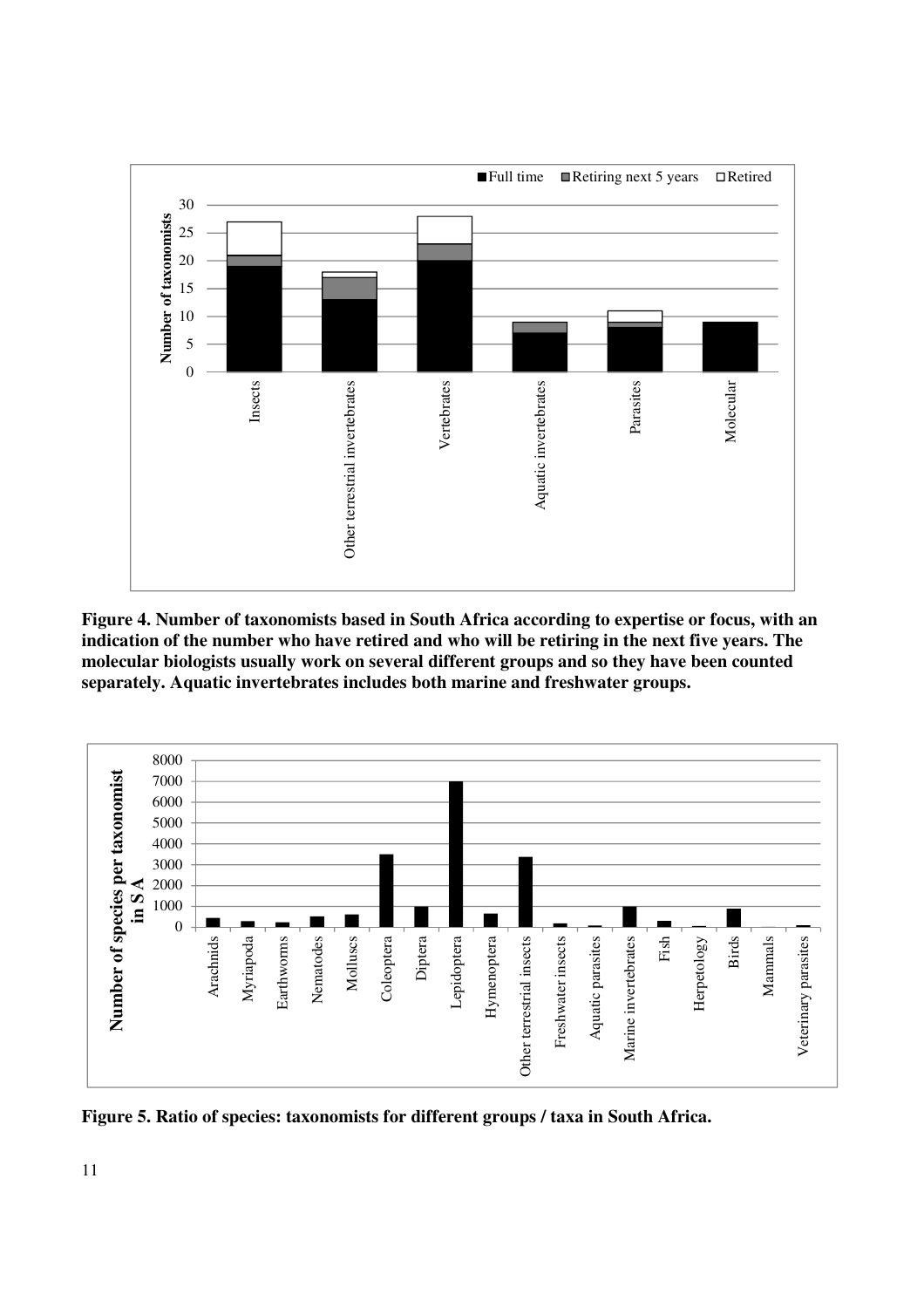### iii. Age distribution

The age distribution of animal taxonomists in South Africa is acceptable, with half being under 50 years of age, and 15 retiring within the next five years (Fig. 6). What this indicates is that there will be a decrease in capacity unless trained taxonomists are employed to replace those that retire. An important and beneficial trend is that taxonomists often continue their research after retirement and this can even be their most productive period.



### **Figure 6. Age distribution of professional animal taxonomists in South Africa as in 2012. 30=under the age of 40; 40=40-49; 50=50-60; R=retiring in the next 5 years; Re=retired but still practicing.**

### iv. Qualifications and NRF rating

In terms of qualifications of South African animal taxonomists, 99% have at least a MSc and 89 (81%) have a PhD which means that the workforce is well qualified. All the university taxonomists have PhD degrees.

National Research Foundation (NRF) ratings provide an indication of the outputs and impact of the researcher. Fifty-three of the taxonomists are rated, including six who are retired. Of those still employed, 51% are rated, with one A-rated, 8 B-rated, 33 C-rated and five Y-rated. There are two main issues to note in these figures: i. there are no Y-rated (ie. promising young researchers) at museums, and only five across all institutions (Fig. 7) which is a concern for the future of animal taxonomy in South Africa, and ii. 65% of museum researchers do not have a rating (Fig. 8) which suggests a weak research culture at these institutions. Also of interest is that six of the B-rated researchers do descriptive taxonomy and have published taxonomic revisions which highlights the fact that doing this type of work does not necessarily result in lower NRF rating, which is a common perception amongst the taxonomy community.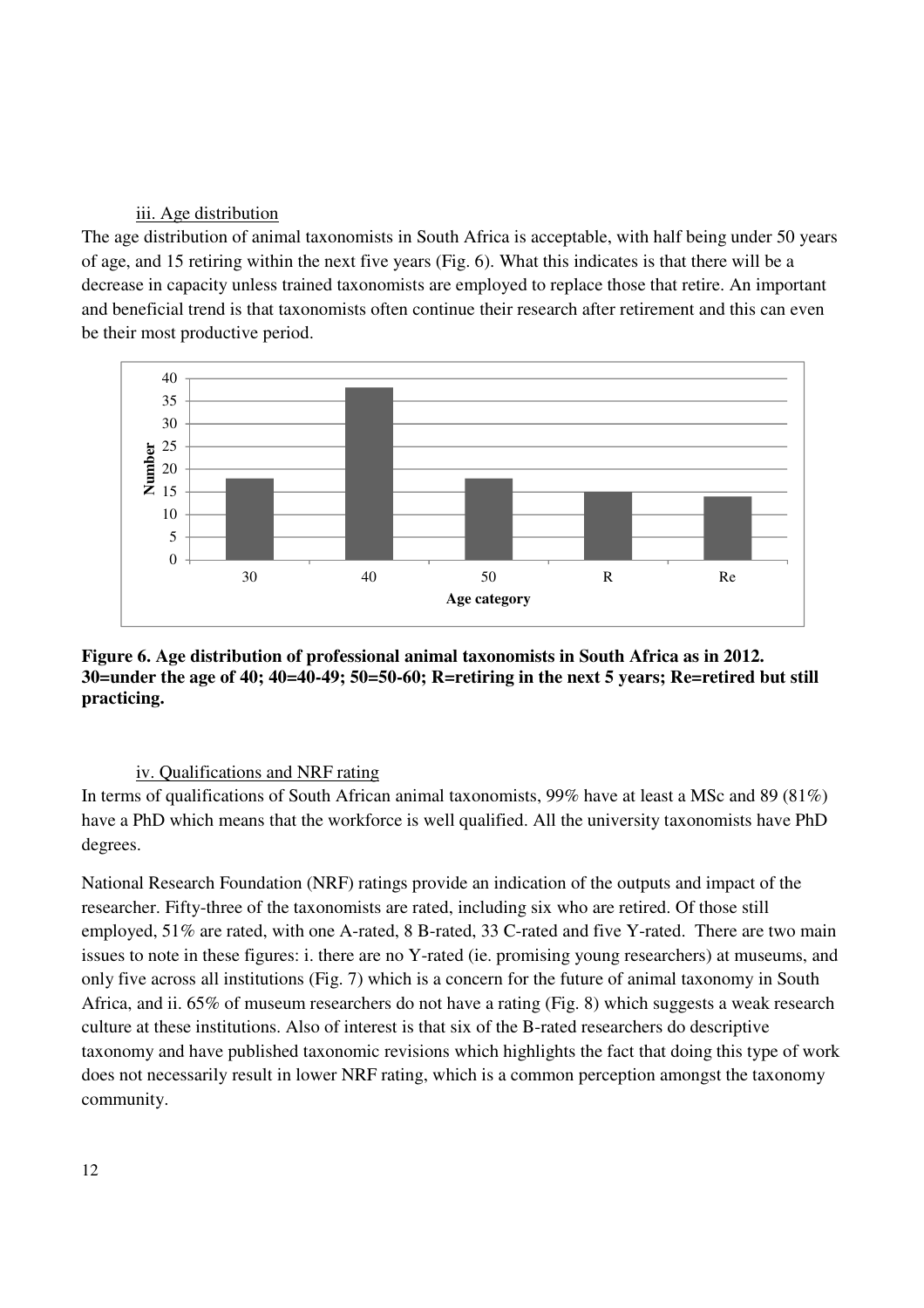

**Figure 7. Number of NRF-rated researchers and ratings across museums, universities and other organisations. None=no rating.** 



**Figure 8. Percentage of researchers with different NRF ratings at universities, museums and other institutions.**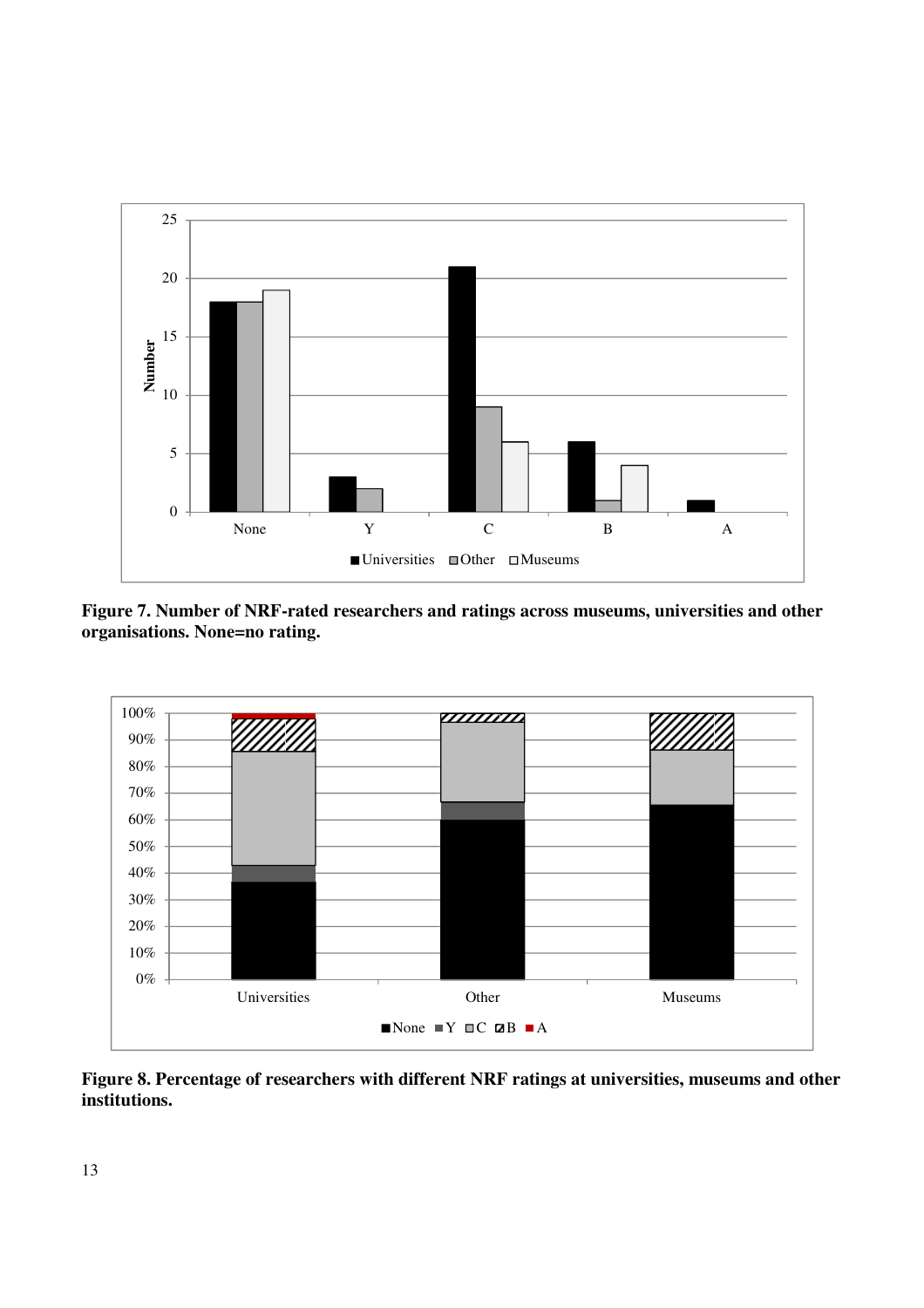### iv. Demographics

The zoological taxonomy community in South Africa is largely untransformed in terms of racial representation, with 7% black, 7% coloured, and the remaining 86% white. Gender representation is better, with 37% of the workforce female (Fig. 9). An unpublished report on capacity in systematics<sup>6</sup> indicated that 52 black MSc or PhD students graduated in biosystematics between 1994 and 2004, which is about 33% of the total number of graduates. This indicates that even though black students do study taxonomy at a postgraduate level, few become professionals in animal taxonomy.



### **Figure 9. Demographics of the zoological taxonomist community in South Africa. Only permanent employees considered. B=Black, C=Coloured, W=White.**

v. Capacity development:

A major concern is that while there is a solid academic base of 43 animal taxonomists at universities, 21 work on either vertebrates or molecular biology, which means that there is limited capacity for training in those taxa which have the largest knowledge gaps, and the existing trends in skewed focus are likely to be perpetuated as academics supervise students in their specialty. Indications are that the greatest capacity needs are in marine invertebrates and insects. While there are 23 full time insect taxonomists, only three of these are based at universities and one of these will be retiring in the next five years. This

<sup>6</sup> Makwarela,A.M. 2005. The State of the Nature of South African Biosystematics. Education, training and research perspectives. Unpublished report of the NRF.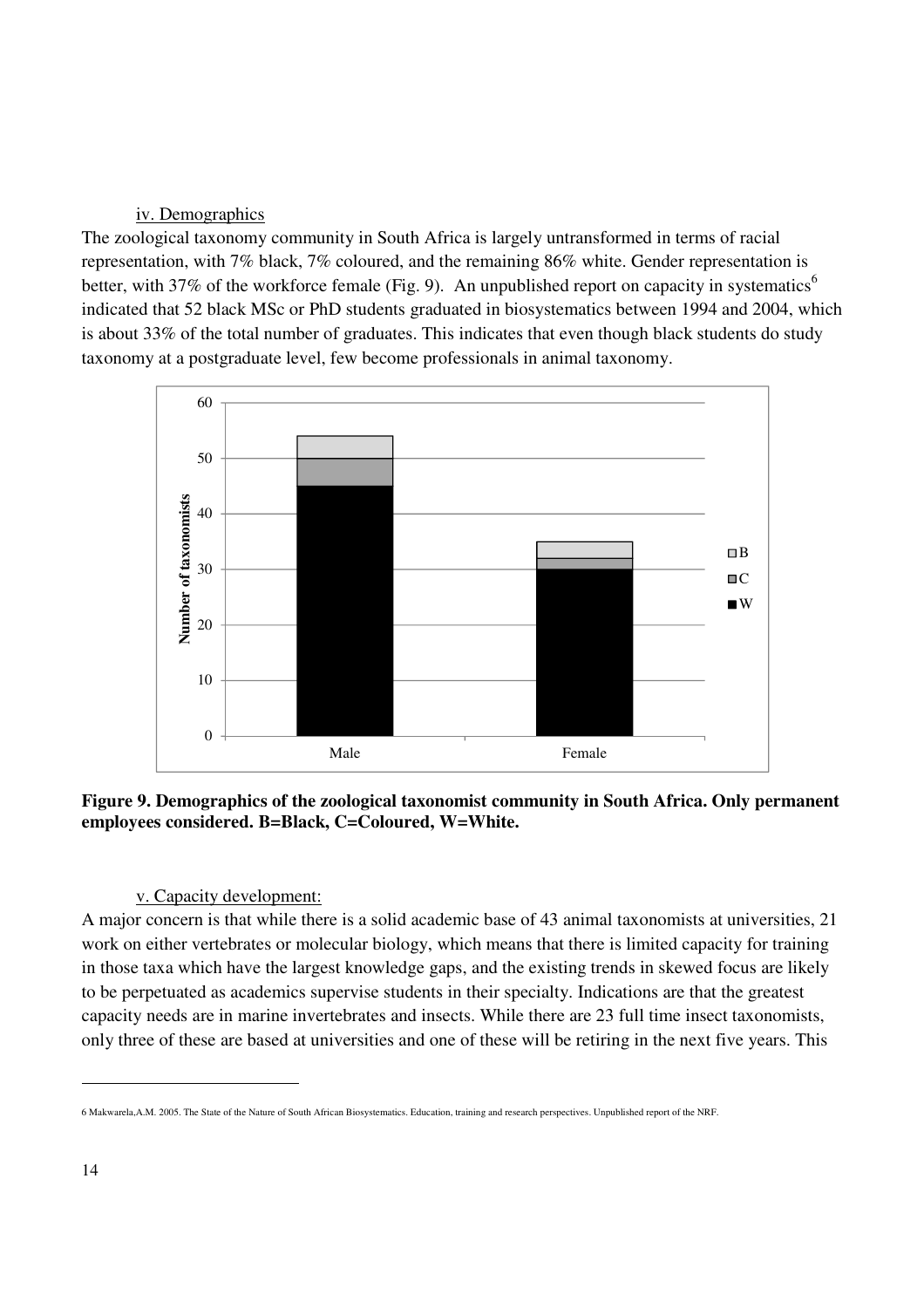will leave two entomologists who can train postgraduate students, but one of them focusses mostly on non-taxonomic subjects, and the other also divides his time across various topics. The situation is less severe for marine invertebrates with five professionals based at various universities, but the only one who is currently training postgraduates in a variety of marine taxa will be retiring within two years, potentially leaving a major gap unless this is filled by the other academics in the field.

It is frequently stated that it is difficult to attract postgraduate students in taxonomy because there are no posts for graduates. A study in 2005 by the South African Biosystematics Initiative  $(SABI)^7$  showed that this is not the case, and that the majority of postgraduates who had done taxonomic / systematic projects were employed, with 65% either in academia or research. The other 35% included foreign students who studied in South Africa, and only 3 out of 111 graduates were not working.

## vi. Attraction and retention of taxonomists

Challenges relating to attracting and retaining taxonomists in museums have been identified as the poor salaries and the lack of career path options. The latter is certainly a constraint for retaining staff, who could be confined to the same position for their entire career because of the absence of promotion opportunities.

## **Summary box**

- 106 animal taxonomists, with 92 employed in permanent positions
- 28 vertebrate taxonomists, 23 insect taxonomists
- Ratio of taxonomists : known species number: Vertebrates: 1:28; Lepidoptera: 1:7,000
- 23 taxonomists at museums, down from 62 in 1991
- 56 taxonomists younger than 50
- 81% of animal taxonomists have a PhD
- 54 taxonomists with NRF rating, including 1 A, 12 Bs, 36 Cs and 5 Ys.
- Potentially only 1 entomologist at a university to train postgraduates in insect taxonomy
- 86% white, 7% black, 38% female workforce

## **C. Review of national research infrastructure:**

## i. Zoological collections

Natural science or natural history collections are an essential component of taxonomy. The zoological specimens in South Africa's collections are largely irreplaceable, and cover most of South Africa, as well as other parts of the continent, and have been collected over a 170-year period.

<sup>7</sup> Makwarela,A.M. 2005. The State of the Nature of South African Biosystematics. Education, training and research perspectives. Unpublished report of the NRF.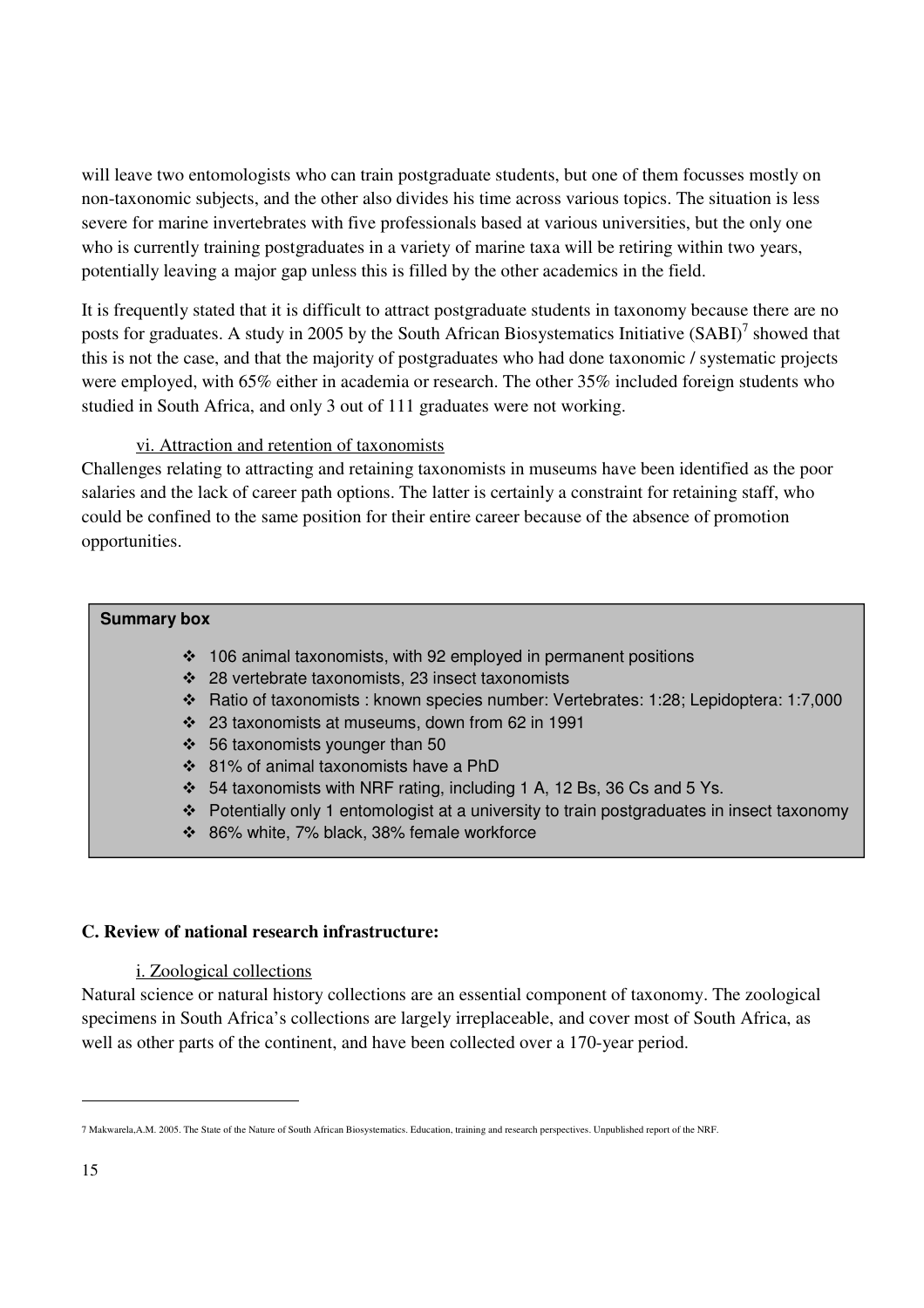Traditionally collections of preserved animals or related materials are stored in museums and a few small collections are held by universities. The collections comprise a range of different materials including skins, skulls, skeletons, whole specimens stored in preservative fluid such as ethanol or formalin, internal organs also wet stored, birds eggs and nests, shells of molluscs, pinned insects and tissue or DNA samples often deep frozen or stored in absolute ethanol. These collections act as a reference for identification of samples, as a source of material for taxonomic study and as a repository where material collected and studied by researchers can be housed and maintained for use by other scientists in the future. Without the specimens, the data generated from and associated with them cannot be verified.

An assessment of the biodiversity research collections in South Africa was commissioned in 2009 by the NRF and the resulting report has recently been released  $8$  and a summarised version focussing on the zoological collections has been published<sup>9</sup>. The information presented in this Strategy is taken from these documents.

In total, 23 institutions in South Africa hold about 75 different collections of zoological specimens. Information on the collections assessed including details about their size, governance and staffing is provided in Table 1. The total holdings of the zoological collections were counted as 10,088,921 samples but the actual number of individual specimens is likely to be closer to 15–18 million because some samples contain many specimens.

At the time of the assessment, a total of 66 scientists or curators and 53 technicians or collections managers were employed in zoological collections in South Africa (Table 1). Four of the researchers or curators were retired and worked on an honorary basis, and the university collections did not have fulltime curators. In total then, the permanent staff complement was 115, of whom 81 were at museums (excluding ARC, Onderstepoort Veterinary Institute (OVI), and SAIAB). Fifteen collections had no scientist or curator associated with them, and 10 collections had no technical or collection management support.

The assessment showed that 17 institutions had collections categorised as Vulnerable or Highest Risk based on a suite of criteria including environmental conditions under which they are stored, staffing, use and extent of digitisation. These institutions spanned the range of governance structures from universities to national museums.

Overall, while there are some well-managed, resourced and used zoological collections in South Africa, this is not the general situation. The problems identified were distributed across virtually all institutions. In addition, the collections environment could not generally be considered to be particularly dynamic especially in terms of the management and dissemination of information associated with the collections

<sup>8</sup> Gerard et al. 2011. Collecting now to preserve the future. NRF audit report of South Africa's natural science collections.

<sup>9</sup> Hamer M. 2012. An assessment of zoological research collections in South Africa. S Afr J Sci.108(11/12), Art. #1090, 11 pages. http://dx.doi.org/10.4102/sajs.v108i11/12.1090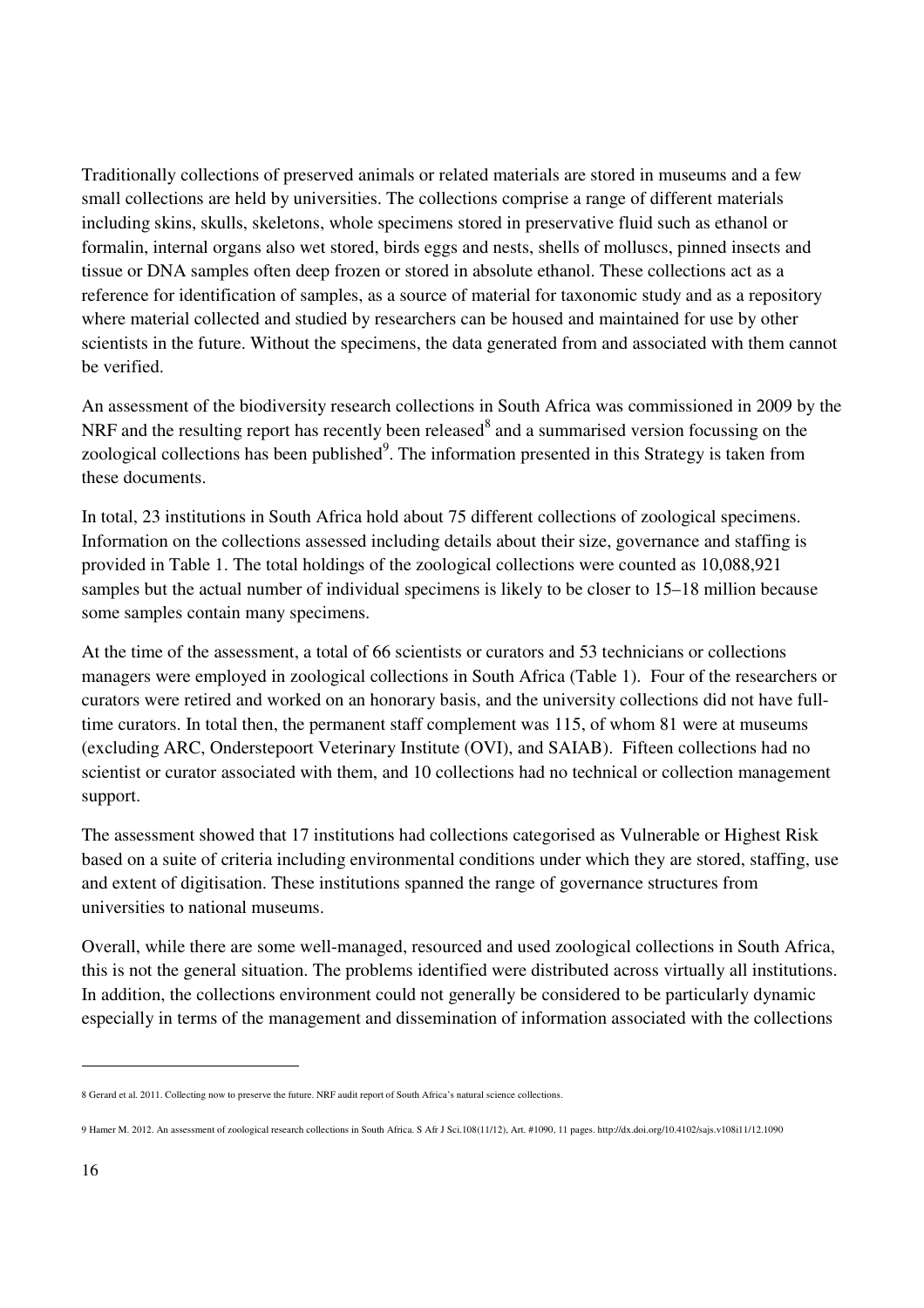and the use of the collections for in-house research. These problems could result in the collections never being effectively or innovatively utilised.

The assessment identified three main challenges that need to be addressed if the situation at museums with zoological collections is to be addressed: i. A need to broaden the scope of use of collections and associated data beyond a small group of taxonomists so that their relevance and value is increased, ii. A need to develop a dynamic research culture with a critical mass of researchers at any one institution, and iii. Probably the most critical issue at this stage, to address the fragmentation of governance, and the inappropriate placement of the natural science collections under departments of arts and culture (both nationally and provincially).

### **Table 1. Institutions with zoological collections: their governance structure, extent of zoological collections and permanent staff associated with the collections (technical and scientific). Those museums where both human and natural science collections are housed within the same institution are indicated by HS (human science collections) + NS (natural science collections). (from Hamer, 2012).**

|                                         |                                                        | <b>NUMBER</b>    | <b>NUMBER OF</b>  |
|-----------------------------------------|--------------------------------------------------------|------------------|-------------------|
| <b>GOVERNANCE</b>                       | <b>INSTITUTION</b>                                     | OF               | <b>COLLECTION</b> |
|                                         |                                                        | <b>SPECIMENS</b> | <b>STAFF</b>      |
| Department of Arts & Culture (national) | Northern Flagship Institute, Ditsong Museum, Pretoria  |                  | 19                |
| (DAC)                                   | (ex Transvaal Museum)                                  | 2,835,286        |                   |
|                                         | Southern Flagship Institute, Iziko Museum, Cape        | 3,620,854        | 12                |
|                                         | Town (South African Museum)                            |                  |                   |
|                                         | KZN Museum, Pietermaritzburg (HS+NS)                   | 706,826          | 8                 |
|                                         | National Museum, Bloemfontein (HS+NS)                  | 281,316          | 14                |
| Department of Agriculture, Forestry &   | Biosystematics Division, National Collections,         |                  |                   |
| Fisheries (DAFF), Agricultural Research | Pretoria                                               | 1,357,886        | 22                |
| Council (ARC)                           |                                                        |                  |                   |
| Department of Agriculture, Forestry &   | Gertrude Theiller Tick Collection                      | 2,723            |                   |
| Fisheries (DAFF), Onderstepoort         |                                                        |                  | 1                 |
| Veterinary Institute (OVI)              |                                                        |                  |                   |
| Department of Agriculture, Forestry &   | Biocontrol Unit, Cedara, Hilton (reference collection) |                  |                   |
| Fisheries (DAFF), Plant Protection      |                                                        | 1,900            | $\theta$          |
| Research Institute (PPRI)               |                                                        |                  |                   |
| National Department of Health (NDH)     | National Health Laboratory Services (NHLS), Vector     | 60,000           |                   |
| (parastatal, 30% of funding provided)   | Control Unit, Medically Important Arthropod            |                  | $\theta$          |
|                                         | Collection                                             |                  |                   |
| Department of Water & Environmental     | Skukuza Reference Collection                           | 13,000           | 2                 |
| Affairs (DWEA), SANParks                |                                                        |                  |                   |
| Department of Science & Technology      | South African Institute for Aquatic Biodiversity       | 86,000           |                   |
| (DST), National Research Foundation     | (SAIAB), Grahamstown, National Fish Collection         |                  | 5                 |
| (NRF) National Facility                 |                                                        |                  |                   |
| Eastern Cape Department of Art, Sport,  | Albany Museum, Grahamstown (HS+NS)                     | 650,560          | 6                 |
| Recreation & Culture (DASRC)            | Amatole Museum, King Williams Town (HS+NS)             | 34,196           | 3                 |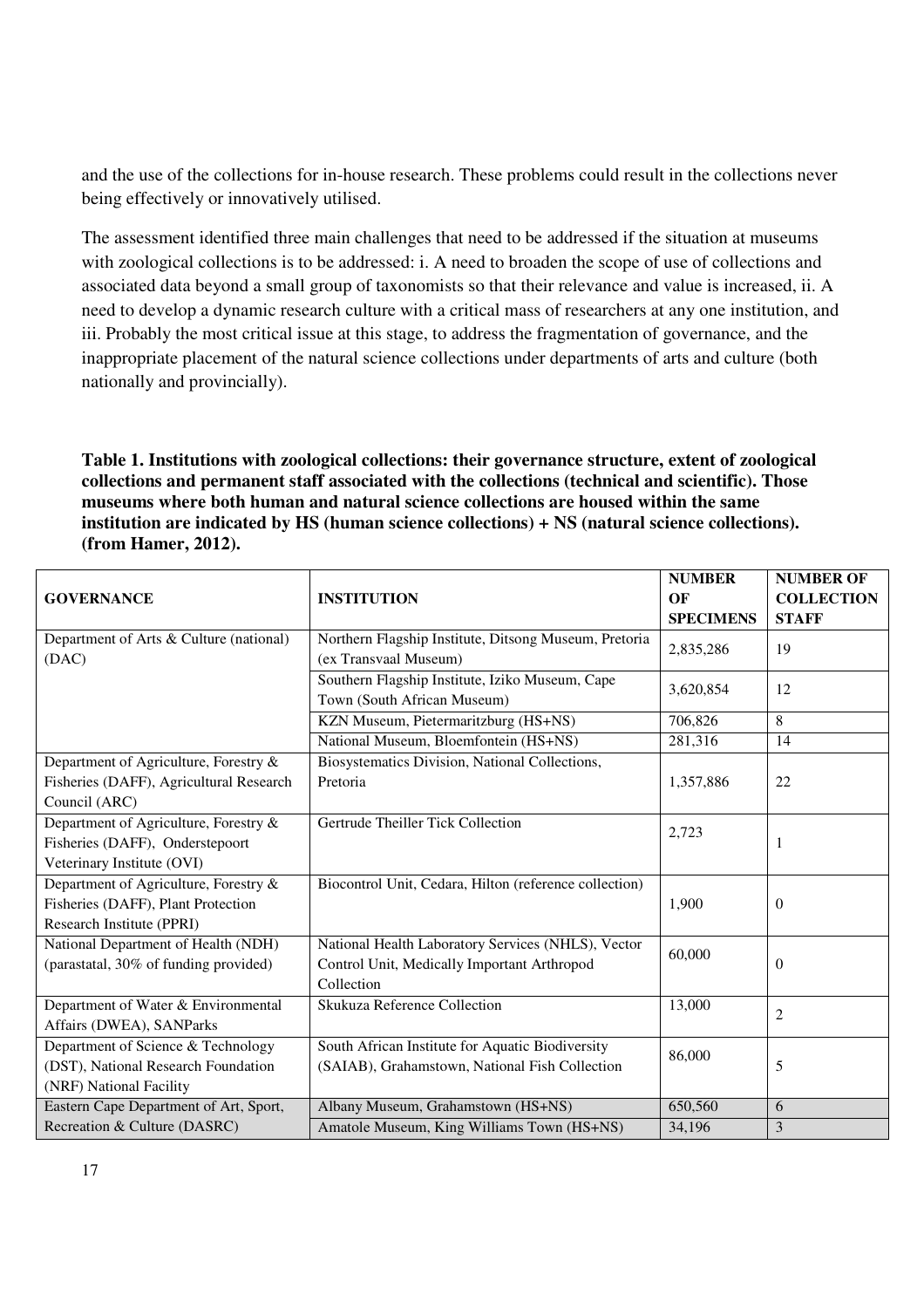|                                          | East London Museum (HS+NS)                             | 38,805     | 3              |
|------------------------------------------|--------------------------------------------------------|------------|----------------|
|                                          | Port Elizabeth Museum (HS+NS)                          | 52,998     | 9              |
| Northern Cape Department of Arts, Sport, | McGregor Museum, Kimberley (HS+NS)                     | 31,100     | 2              |
| Culture & Recreation (DASCR)             |                                                        |            |                |
| eTekwini Municipality                    | Durban Natural Science Museum                          | 159,048    | $\overline{5}$ |
| Oceanographic Research Institute (ORI)   | Coral Collection                                       | 500        | $\Omega$       |
| <b>Rhodes University</b>                 | Entomology collection (mostly education collections)   | 31,500     |                |
| Stellenbosch University                  | Entomology collection (includes education collections) | 12,000     | $\Omega$       |
| University of Free State                 | Aquatic Parasite collection                            | 24,000     | $\theta$       |
| University of Pretoria                   | Scarabaeidae beetle collection                         | 30,000     |                |
| Witwatersrand University                 | Various zoological collections (includes education     | 60,732     | $\overline{2}$ |
|                                          | collections)                                           |            |                |
| TOTAL ZOOLOGICAL COLLECTION              |                                                        | 10,091,230 | 115            |
| <b>HOLDINGS &amp; STAFFING</b>           |                                                        |            |                |

### ii. Specimen databases

Primary specimen data (specimen identity, collection locality and date of collection) captured into spreadsheets or relational databases are a crucial output from taxonomic research and collections and are used by researchers, by land and marine spatial planners and for species threat assessments (Red Listing). Without these products, the value of both taxonomy and collections is substantially reduced.

Of the 67 collections assessed as part of the NRF report, in terms of the degree to which specimen information was captured on a database, 24 (36%) were completely captured, an improvement since a previous assessment done in 1999<sup>10</sup>, and just lower than the Federal collections in the USA (40%). A total of 6,478,426 specimens were yet to be captured on databases, although this number will have decreased since the assessment. Information from the large insect collections remained largely uncaptured in databases.

Old catalogue books, field notes and other historical documents associated with the collections often provide invaluable information about the specimens and their collection, including habitat, weather, exact location and the collectors. Storage of these documents was generally haphazard, and no institutions had scanned or duplicated these documents. With the exception of the SAIAB collection, there was also no standardised storage system for data sheets associated with the material.

The South African Biodiversity Information Facility (SABIF) serves as a repository for primary biodiversity data, and also disseminates this both through the SABIF website and through the Global Biodiversity Information Facility (GBIF). Data from 15 of the collections had been provided to SABIF at the time of the assessment but this number will have increased slightly. This is a surprisingly low number considering that funding has been provided for the last five years to enable data capture. The majority (94%) of animal records currently disseminated by SABIF are from the South African Bird

<sup>1.</sup> 10 Taylor, P.J. & Hamer, M. 1998. A report on the South African zoological collections audit . SAMA Bull. 2001;25(2):5–19.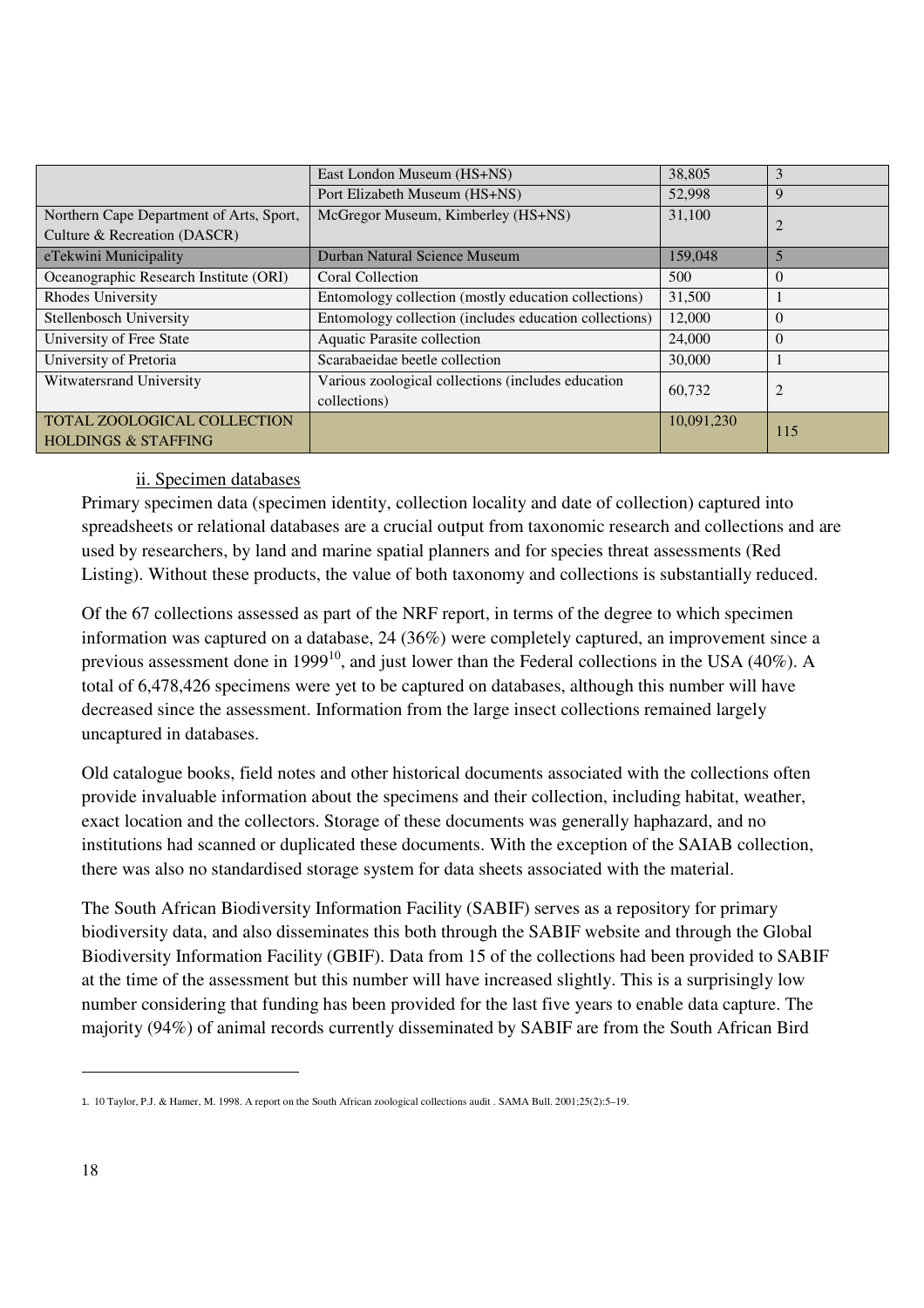Atlas and bird ringing data and from the SANBI plant database, with animal data from collections making a negligible contribution, with less than 600,000 records (Fig. 10a, Tables 2, 3). If the large plant and bird databases are removed, the composition of the holdings is more in proportion to the diversity and holdings of collections (Fig. 10b).





**Figure 10. Composition of records held by SABIF. a. Total data holdings. (from http://www.sabif.ac.za/index.php?option=com\_content&view=article&id=52&Itemid=29, accessed 24 July 2012). b. Data holdings with large datasets removed. http://www.sabif.ac.za/index.php?option=com\_content&view=article&id=52&Itemid=29. Accessed 24 July 2012.**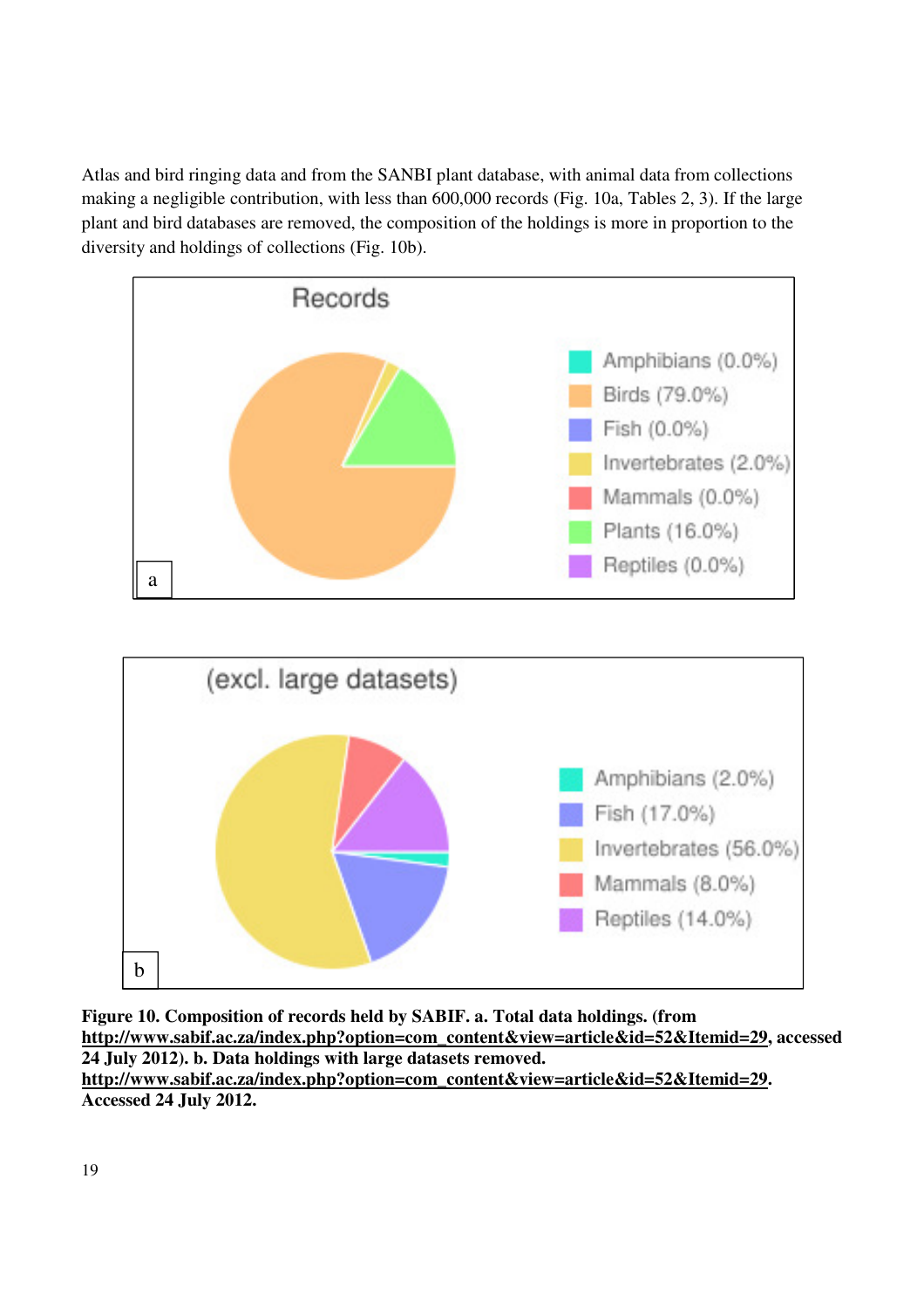| Group:         | <b>Species names:</b> | <b>Records:</b> | <b>Georeferenced</b><br>records (QDS or<br>better): |
|----------------|-----------------------|-----------------|-----------------------------------------------------|
| Amphibians     | 284                   | 12 2 45         | 7 455 (60%)                                         |
| <b>Birds</b>   | 1 3 3 4               | 9 294 709       | 9 225 390 (99%)                                     |
| Fish           | 6796                  | 85786           | 76 448 (89%)                                        |
| Invertebrates  | 29 344                | 285 980         | 217 158 (75%)                                       |
| <b>Mammals</b> | 692                   | 44 232          | $4(00\%)$                                           |
| Plants         | 118 325               | 1868311         | 1 562 011 (83%)                                     |
| Reptiles       | 1 373                 | 74 675          | 52 843 (70%)                                        |
| Total          | 158 148               | 11 665 938      | 11 141 309 (95%)                                    |

## **Table 2. Details of species occurrence records provided to SABIF. (http://sibis.sanbi.org/faces/Statistics.jsp?1=1, accessed 24 September 2012)**

**Table 3. Details of species occurrence data for animals provided by South African institutions to SABIF (modified from http://sibis.sanbi.org/faces/Statistics.jsp?1=1, accessed 24 September 2012).** 

| Data source: Publisher: |              | Updat<br>ed: | Content:               | Species<br>Inames: | Records: | Georeferenced<br>(at least QDS): |
|-------------------------|--------------|--------------|------------------------|--------------------|----------|----------------------------------|
| Albany<br>Museum        | <b>SABIF</b> | 2009         | Invertebrate specimens | 3 5 0 2            | 74 253   | 71 542 (96%)                     |
| <b>ARC</b> Bees         | <b>SABIF</b> | 2010         | Bee specimens          | 1 0 67             | 15 132   | 7 587 (50%)                      |
| <b>ARC</b><br>Spiders   | <b>SABIF</b> | 2010         | Spider specimens       | 100                | 2 7 5 3  | 2 745 (99%)                      |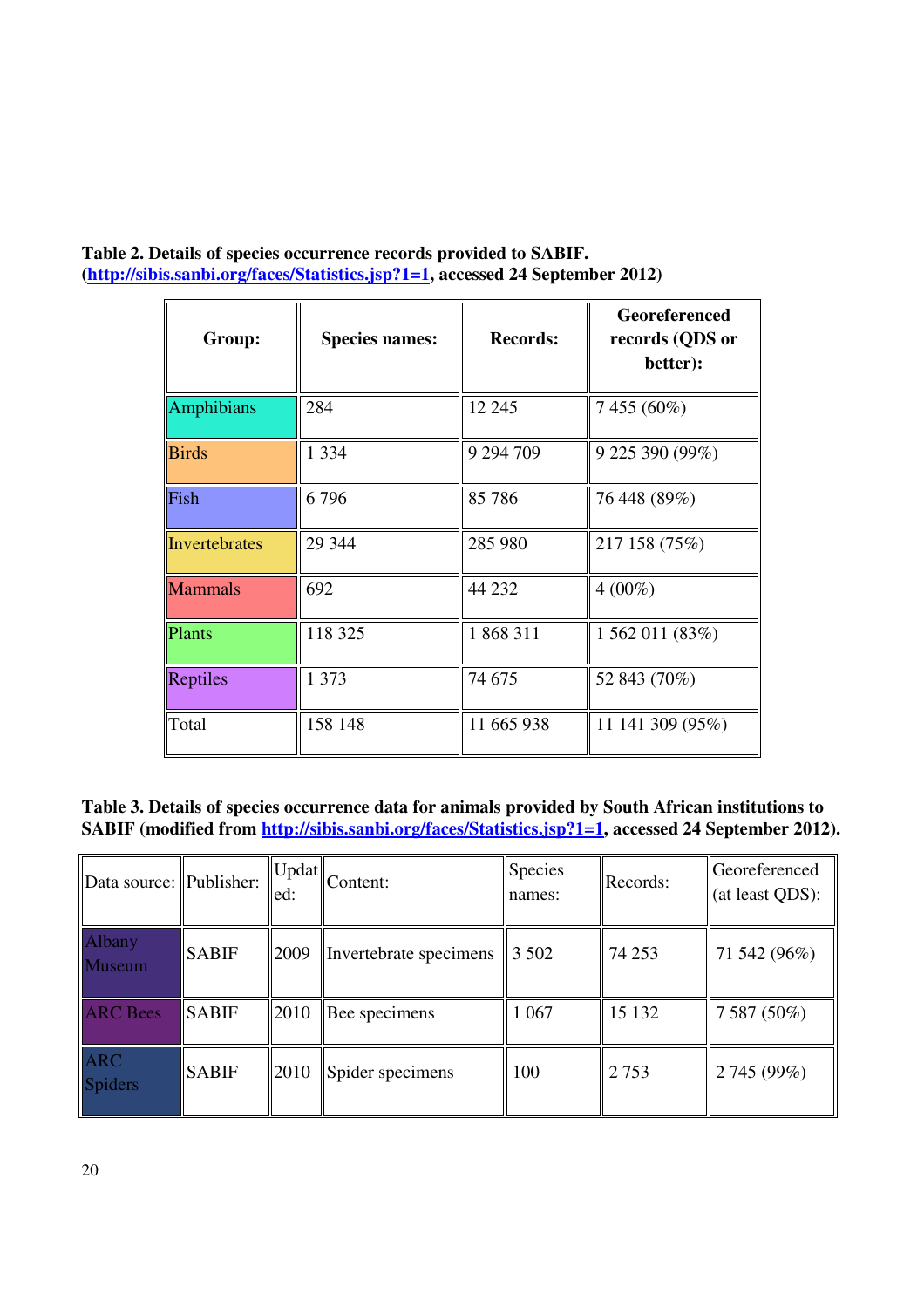| Iziko SA<br>Museum         | <b>SABIF</b> | 2010 | Invertebrate specimens                                     | 25 4 45 | 107 482   | 49 235 (45%)           |
|----------------------------|--------------|------|------------------------------------------------------------|---------|-----------|------------------------|
| SABAP-1                    | <b>SABIF</b> | 2010 | <b>Bird observations</b>                                   | 934     | 7 084 092 | 7 084 092<br>$(100\%)$ |
| <b>SABCA</b>               | <b>SABIF</b> | 2010 | Butterfly observation<br>records                           | 806     | 86 659    | 86 340 (99%)           |
| <b>SAFRING</b>             | <b>SABIF</b> | 2010 | Bird ringing<br>observation records                        | 1 2 2 8 | 2 160 121 | 2 141 298<br>(99%)     |
| <b>SAIAB</b>               | <b>SABIF</b> | 2010 | Fish specimens                                             | 6753    | 85 681    | 76 345 (89%)           |
| <b>SARCA</b>               | <b>SABIF</b> | 2010 | Reptile observation<br>records                             | 328     | 15 771    | 15 693 (99%)           |
| Transvaal<br><b>Museum</b> | <b>SABIF</b> | 2010 | Bird, Mammal, Reptile<br>and Amphibian<br>museum specimens | 2658    | 161 470   | 41 025 (25%)           |
| <b>SABIF Totals</b>        |              |      |                                                            | 48 107  | 9 827 936 | 9 606 420<br>(97%)     |

There is no indication for these data whether the identification or the classifications and nomenclature of the records has been verified or updated, and it is possible that there are a large number of inaccuracies and outdated names, especially, but not exclusively, in the invertebrate records.

Of major concern in terms of databases is the loss of data by many taxonomists and postgraduate students who do not share or deposit data or material into any legacy repository such as SABIF or a collection institution which means that the primary data generated is lost. The amount of lost data over the past few decades cannot be estimated, and unless there is a decisive action about long-term data and specimen management, this trend will continue.

A search of the GBIF data for all animal taxa from South Africa, including for specimens and observations from other institutions outside South Africa showed that there is good spatial coverage of the entire country, with no grid square lacking any data (Fig. 11). However, this is probably largely a result of the South African Bird Atlas Data (SABAP), which comprises the largest proportion of the SABIF data.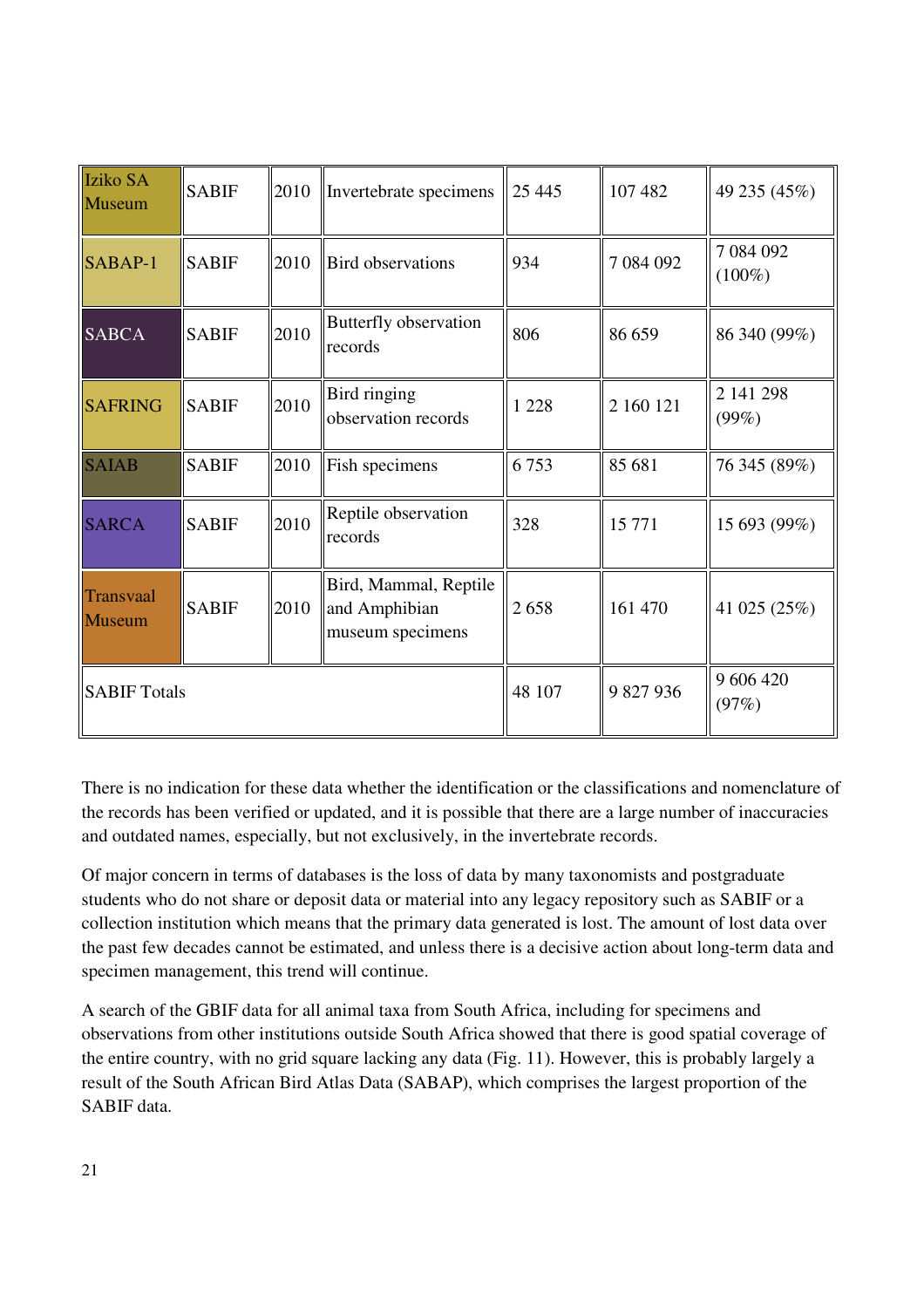

**Figure 11. Density of records of animal specimens / observations per degree grid cell held by GBIF. Darkest red = highest number of records, yellow=fewest records. Downloaded from GBIF data portal 23 October 2012.** 

The Animal Demography Unit of the University of Cape Town has managed several large national atlas projects covering birds, reptiles, and butterflies, and was also a partner in the frog atlas project. The unit holds and manages large datasets from these projects, and metadata details are provided on the ADU website<sup>11</sup>. The actual datasets are not accessible, but most of these have been provided to SANBI and are accessible through SABIF.

## iii. Genetic databases

Most journals require that DNA sequence data be lodged and made accessible through GenBank<sup>12</sup>, a genetic sequence database, and annotated collection of all publicly available DNA sequences. Sequences for an estimated 467 South African species are included in the database, but it is not simple to identify which of these are animals, and which ones are indigenous to South Africa.

DNA barcoding is a technique which uses a short genetic sequence from a standard part of the genome to identify species. Barcoding helps taxonomists with hard-to-identify specimens, and is an innovative

<sup>11</sup> http://adu.org.za/

<sup>12</sup> http://www.ncbi.nlm.nih.gov/genbank/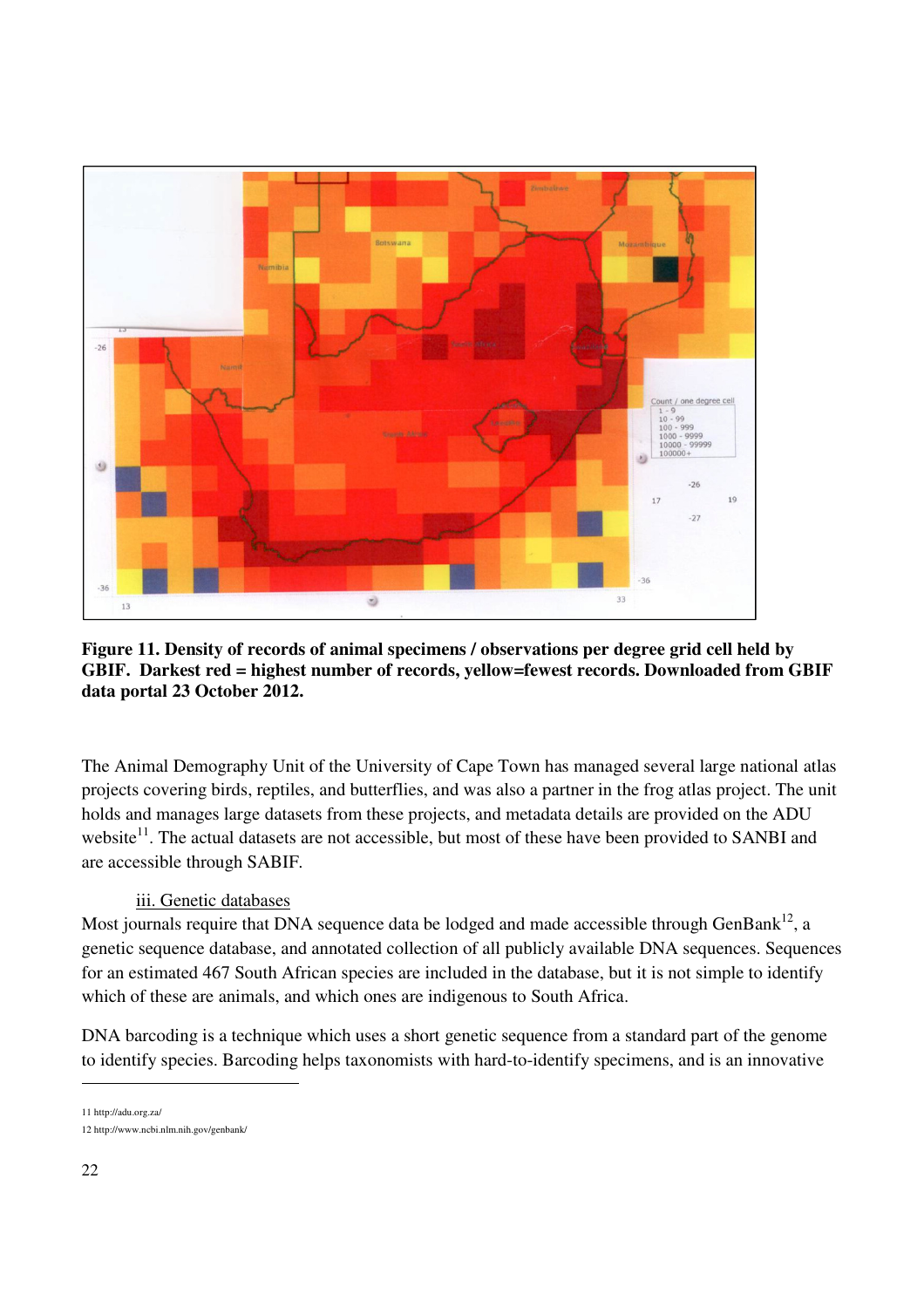way for non-experts to identify biological material. While there has been some criticism of barcoding and it does not work for all taxa, it has been adopted by many countries and researchers, and its use has been proven in a range of applications. Barcode sequences are lodged and made accessible through the Barcode of Life Database, or BOLD<sup>13</sup>. Several researchers both resident in South Africa and from foreign countries have submitted animal samples from South Africa. In July 2012 there were 8,499 records of South African animal samples in the database covering Annelida, Mollusca, Arthropoda and Chordata. South African institutions and individuals have contributed the bulk of these samples (5,068). Unfortunately, only 834 of these samples were identified to species level, with an additional 515 samples identified only to family level, and the remainder to order level only (Fig. 12). A total of 391 species (identified), have been barcoded and barcodes made accessible in BOLD to date. This limits the usefulness of the barcode data for species identification since without the identity being associated with a barcode, the only information that can be provided is whether the barcode sequence matches one already in the database or not. The low number of vertebrates excluding fish is also notable but it is possible that some of the more recently submitted specimens are not yet accessible in the database.

The African Center for DNA Barcoding (ACDB) of the University of Johannesburg is currently running several projects aimed at barcoding animal taxa, including fishes, molluscs, spiders, scale insects, amphipods and alien invasive animals $^{14}$ .

### iv. Molecular laboratories and infrastructure

Most of the universities where taxonomists are based have access to molecular laboratory facilities and some also have access to sequencers. SAIAB and the ARC also have molecular laboratories, but none of the museums have even basic facilities. Museum researchers who are involved in molecular systematics usually collaborate with university researchers either locally or internationally to carry out DNA analyses. Many researchers send samples overseas for sequencing because this is often more cost and time efficient than having samples processed locally. Access to DNA laboratories does not appear to be a major constraint in systematic and taxonomic research, although funding for chemicals and equipment are likely to be greater limitations in this type of research.

<sup>13</sup> http://www.boldsystems.org/

<sup>14</sup> http://acdb.co.za/index.php/projects.html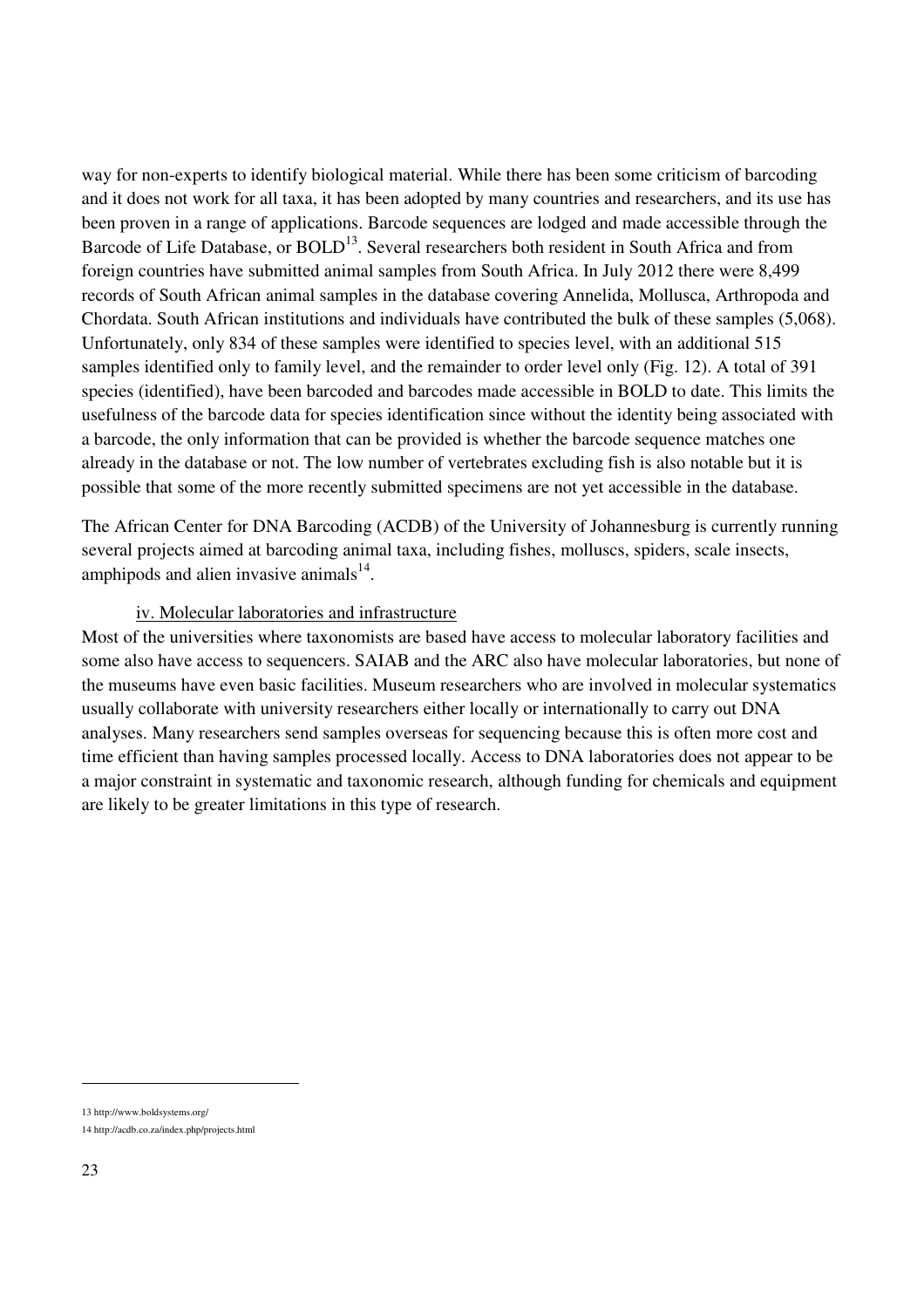



### **D. Funding for taxonomy**

Funds available for research collection curation activities excluding staffing and infrastructure maintenance were non-existent to small in 2009/10. The range recorded was from zero to R300,000 per collection, with an average of R21,000 per collection and 10 cents per specimen. The total national allocation of funds for curation consumables was approximately R1.08 million for 2009/10, and this amount has declined rather than increased over the last two years. This limits the potential for expansion and upgrading of the collections because few new cabinets, containers and consumables can be purchased.

The South African Biosystematics Initiative (SABI) was established by the Department of Science & Technology (DST) and the NRF in response to a motivation from the taxonomic community highlighting the decline in research funding for taxonomy allocated to museums, as well as declining capacity in these institutions. It was also believed that the funding system of the NRF discriminated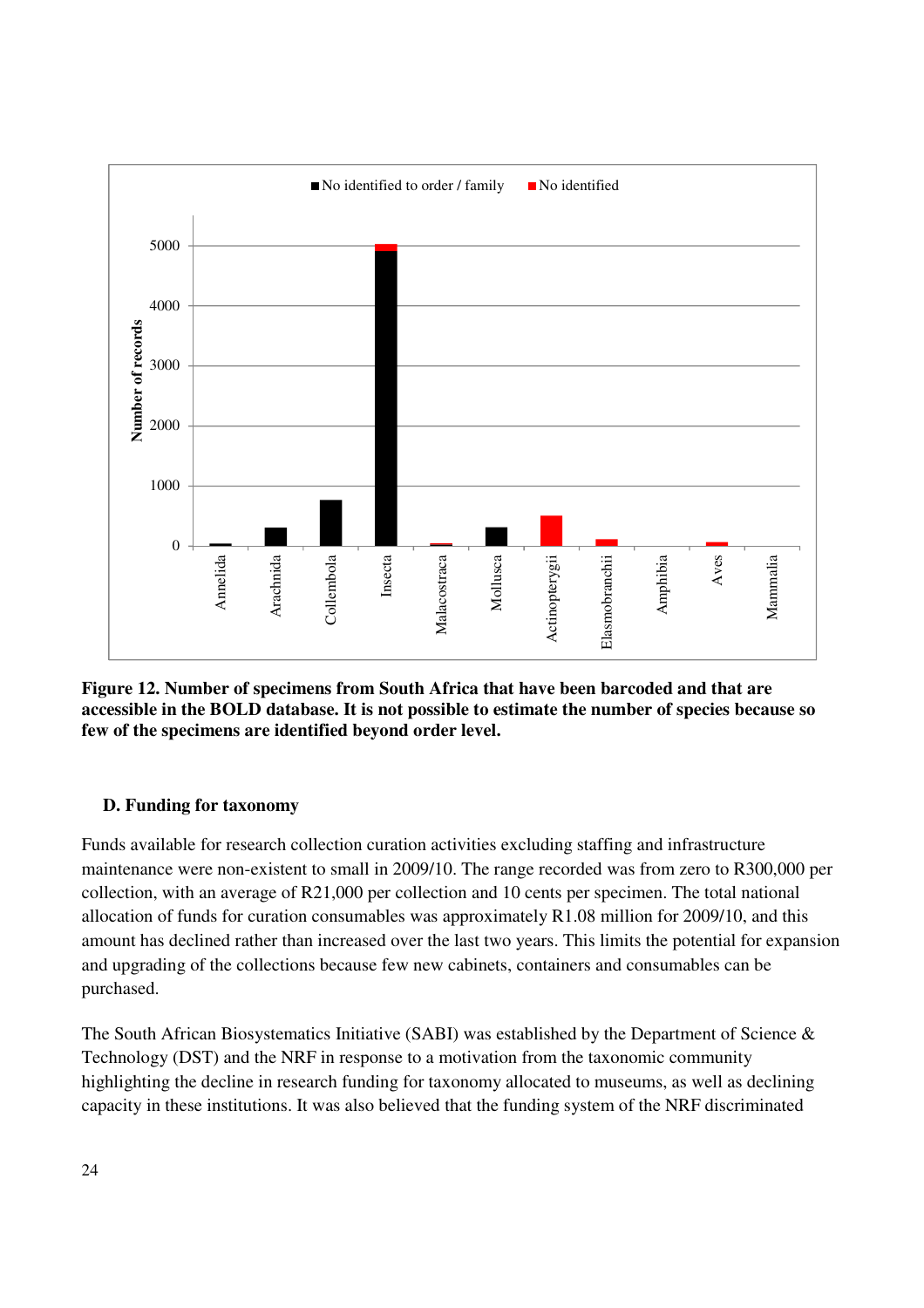against descriptive taxonomy which was suggested to be fundamental to all other fields in the biological sciences. SABI was created to address the following objectives:

- Address dwindling national **capacity** in systematics.
- Provide **leadership and co-ordination** to promote innovative research in the field of systematics.
- Empower South African systematists to employ and develop modern scientific technologies and approaches with regard to **the documentation and use of biological resources**.
- Enhance the ability of South African systematists to contribute to the National System of Innovation and **the information society**, and thus to **respond to national priorities in agriculture, health, sustainable development and conservation**.
- To assist the broader scientific community and government in the fulfilment of national and global **biodiversity-related commitments**.
- To promote **awareness of the importance of systematic research** in the broader community through education and outreach projects.

SABI is currently under review by the NRF and so an assessment of the extent to which it has achieved its objectives will not be carried out here. It is important to note that the emphasis of these objectives is on delivering products that are associated with health, agriculture, sustainable development, biodiversity-related commitments, and documenting biodiversity.

SABI provided research grants, as well as free-standing bursaries at a higher level than the standard NRF bursaries, postdoctoral grants for museums, travel grants for postgraduates and funding for workshops. In addition a SABI Forum was held annually or at 18 month intervals. An estimated average of R12 million per annum was provided by SABI from 2005 to 2012, which means a total investment of about R96 million for systematics in South Africa. SABIF has allocated R1 million per annum for data capture for the last four years, which means that at least R100 million in grants and for activities relating directly to taxonomy has been dispersed over the last seven years. This is not limited to animal taxonomy.

Most institutions provide some funding for research, and they provide access to equipment, vehicles, literature resources, internet and laboratory facilities including DNA sequencing and electron microscopy. There have been other programmes within the NRF that have also provided funding for taxonomy. This makes it difficult to provide an estimate of actual investment in systematics, especially zoological systematics, but the amount is likely to be over R20 million per annum.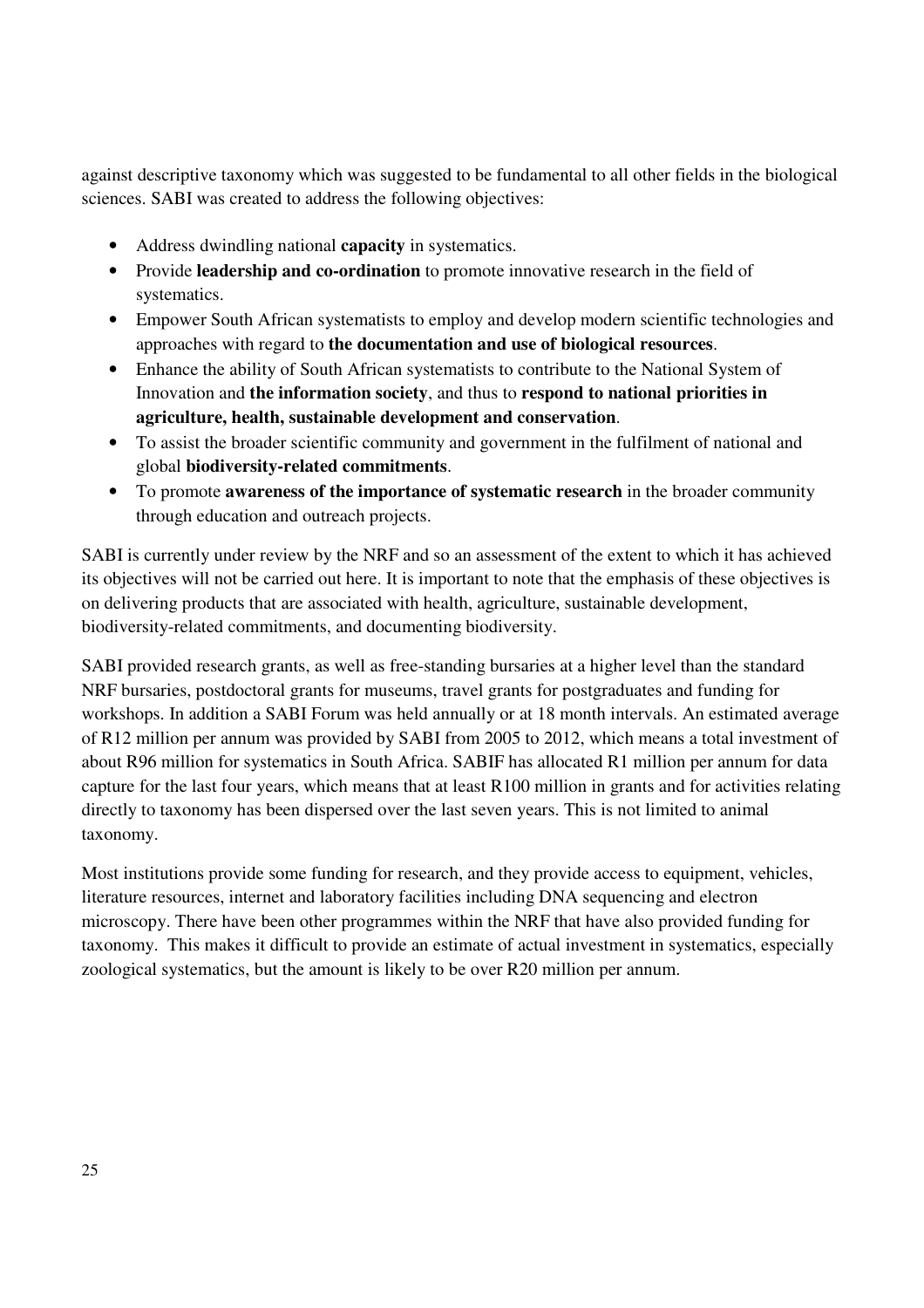### **Summary box**

- 15 million specimens in 23 institutions and 75 collections in South Africa
- 17 institutions with collections rated as Vulnerable or at High Risk of deterioration / neglect
- $\div$  >6 million specimens in collections yet to be captured on databases
- 9,927,936 animal records held by SABIF, but 94% of these are bird observations
- 8499 records of animals from South Africa in BOLD database, 834 of these identified to species level
- Estimated R100 million allocated through SABI and SABIF over last 7 years

### **E. Trends in research outputs in zoological taxonomy**

There is currently no co-ordinated list of literature covering the taxonomy of South Africa's animals, nor a list of South African animals with the date of description or change in classification or status. This makes it very difficult and time consuming to provide an accurate assessment of publications and discoveries over time.

For the information presented here the Zoological Record database was used. This only provides references for publications dating back to 1978.

### i. Number of papers published

South African taxonomists published a median of 1.6 papers each per annum over the last 11 years. Thirteen of the 106 researchers have been in a professional post for less than five years and so these individuals do have a lower output than those employed for the full 11 year period. One point of concern is that of the 16 museum taxonomists who have not retired or who have been employed for more than five years, only two had published more than the median number of papers.

### ii. Species description

Taxonomy is often described as being of fundamental importance to other fields of biology and to biodiversity conservation because it documents, describes and names taxa. Without a formal name it is not possible to access information about a species or specimen. The large number of undiscovered and undescribed species and the importance of addressing these knowledge gaps is widely given as the motivation to increase capacity in taxonomy and funding for the discipline. An examination of the number of new species described by South African taxonomists over the last 11 years however, showed that 36 taxonomists (35%) have not described any new species, and 54% in total have described less than five species in this period (Fig. 13).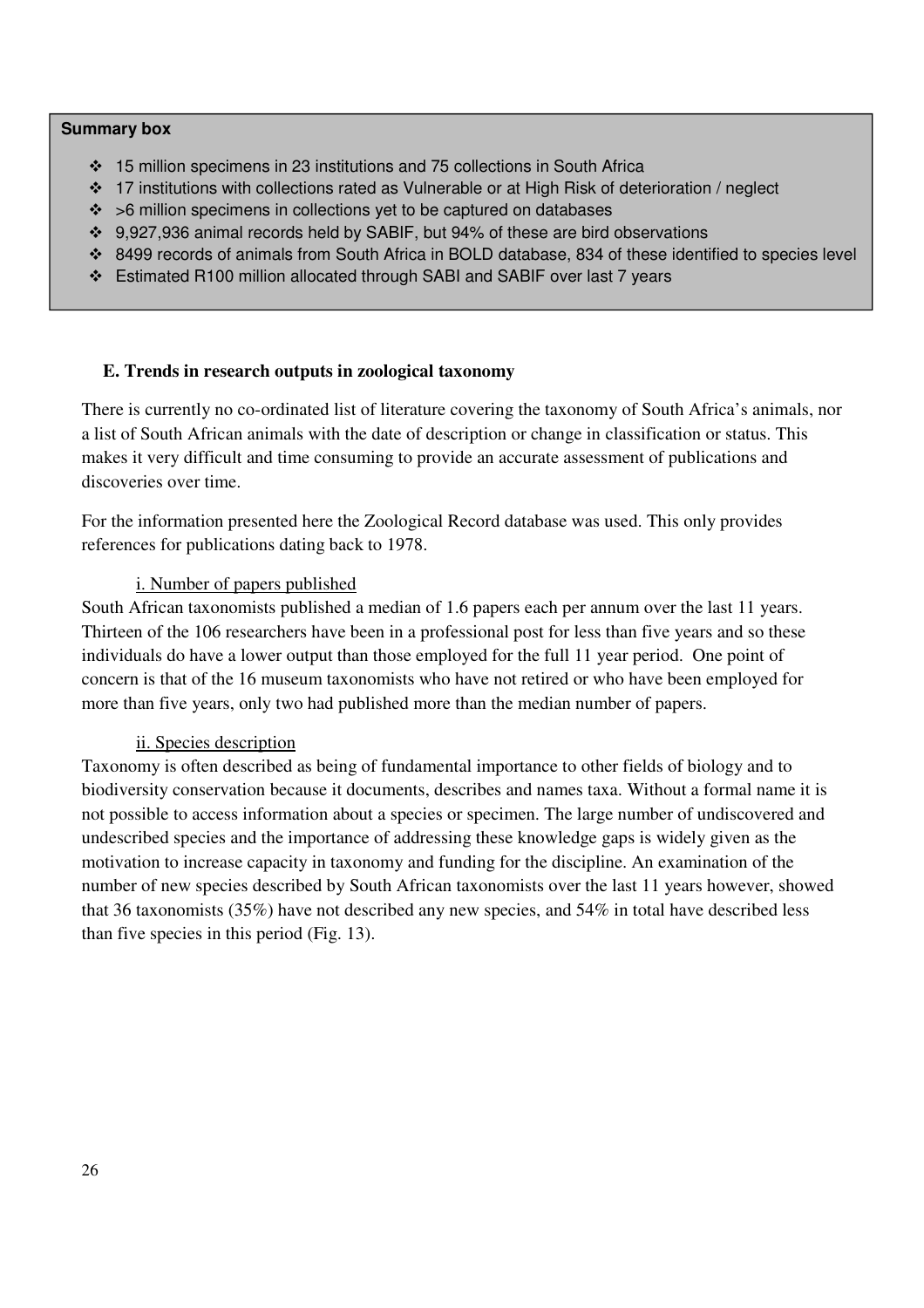

**Figure 13. Frequency distribution of new species described by taxonomists permanently employed in South Africa over an 11-year period.** 

Museums are often considered to be where descriptive taxonomy is done, but even if the 16 taxonomists based at museums, and not retired or appointed in the last five years are considered, they have described 225 animal species in the last 11 years, and average of 0.9 species per taxonomist per year. The global trend is somewhat similar and Costello *et al.* (2012)<sup>15</sup> showed that the number of species described per taxonomist globally has decreased, although the number of species in total has not, and neither has the number of taxonomists.

In terms of temporal trends, since 1980 there have been 10 individual years where more than 200 South African species have been described, and nine of these have been post 2000, which suggests a general increase (Fig. 14). For taxonomists based in South Africa, the years with the highest number of species described were 2002 and 2009 (Fig. 14). However, the contribution of South African taxonomists to species descriptions has declined: the average annual contribution in the 1980s was 41.5%, in the 1990s this decreased to 38.7%, and in the 2000s to 29.9%.

1

<sup>15</sup> Costello MJ, Wilson S, Houlding B. (2012) Predicting total global species richness using rates of species description and estimates of taxonomic effort. Syst Biol. Oct;61(5):871-83. doi: 10.1093/sysbio/syr080. Epub 2011 Aug 18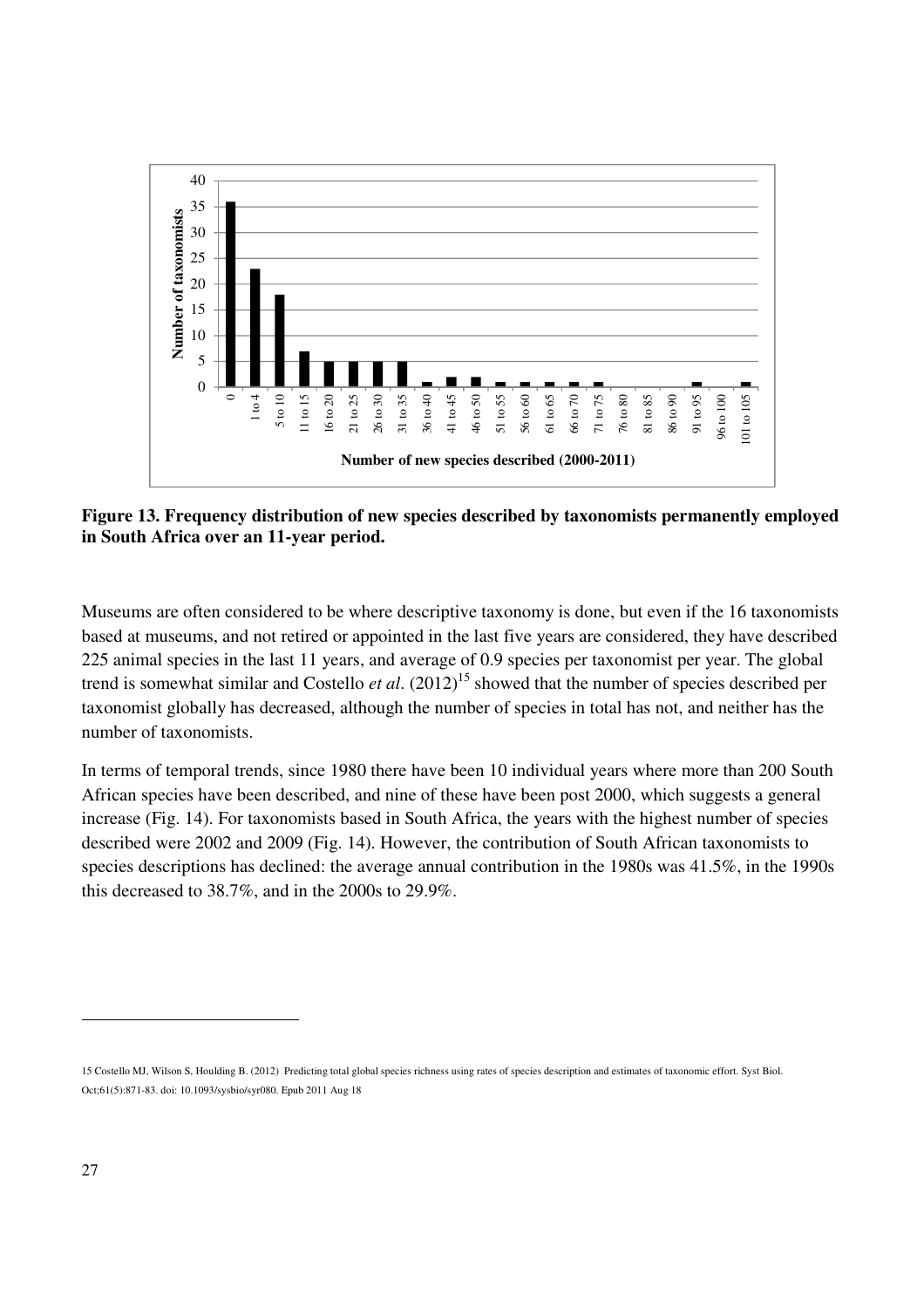

**Figure 14. Number of new animal species from South Africa described per year. Green=taxonomists based in South African institutions; red=taxonomists based outside of South Africa.** 

The following points highlight a number of important trends:

- $\div$  Total = 6000 SA species described in 31 years
- Average of 193 species described / year (compared to 770 / year for Europe (Fontaine et al., 2012))
- $\div$  1.1% of number of animal species described globally / year are from South Africa (about 17,000 in total per year are described globally)
- $\div$  <10% of the fauna has been described in the last 30 years
- Rate of descriptions: South African taxonomists = 2500 species described in 31 years = 80 species / year
- $\div$  100 taxonomists working / year = 0.8 SA species described / year / per person
- 66% of new South African species were described by foreign taxonomists in last 31 years
- The estimated 80,000 undescribed animal specieswill take 355 years to described at the current rate of description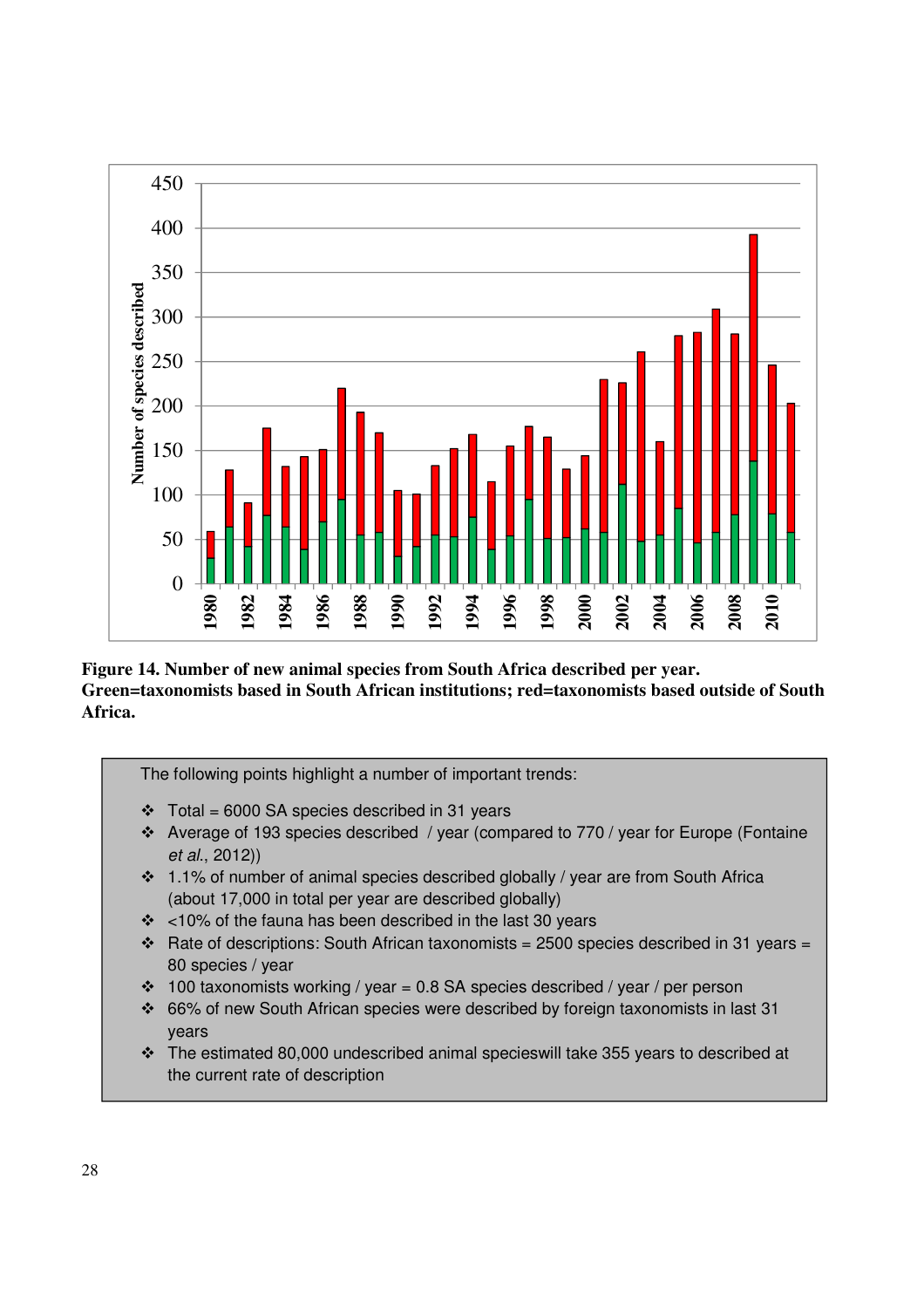#### iii. Other systematic outputs

It will be argued that taxonomy is about more than new species descriptions and the breakdown of other types of outputs is presented in figure 15. The number of taxonomic revisions that cover more than three species, and that include redescriptions, and additional data is low (approximately 16 per year for all taxonomists over the last 11 years), and the number of checklists (22 in 11 years), and publications that include distribution data, including new locality records are also relatively low (257 in 11 years). About 260 papers have been published that are focused on molecular phylogenies or phylogeography and it appears that this component of taxonomy and systematics is a current strength in South Africa. These studies provide unique information including DNA sequences for taxa, insight into true diversity and evolutionary processes that contribute to diversity, and possible relationships between taxa.



**Figure 15. Number of papers per category published by taxonomists in South Africa between 2001 and 2011. Revision = papers where more than 3 species are dealt with, New species = 1 / 2 new species descriptions, Taxonomy = checklists, keys, redescriptions of < 3 species, field guides, nomenclature, diagnostic characters and variation in characters; Molecular studies / Genetics = hybridization, gene expression, phylogeography, phylogenetics, population genetics, chromosomal studies, cytogenetics, Integrative = studies using both morphology and molecular approaches, Other = all other publications not falling within previous categories.** 

#### iv. Publically accessible taxonomic outputs

In order to increase the appreciation for the work done by taxonomists, outputs from research should be accessible to a wide audience. There have been excellent field guides published for all the vertebrate groups, for butterflies, terrestrial molluscs of the eastern part of South Africa, fruit chafers, scorpions and dragonflies, and various other guides that allow identification to higher taxonomic levels for insects, spiders, marine invertebrates and dung beetles. These are all invaluable contributions which have been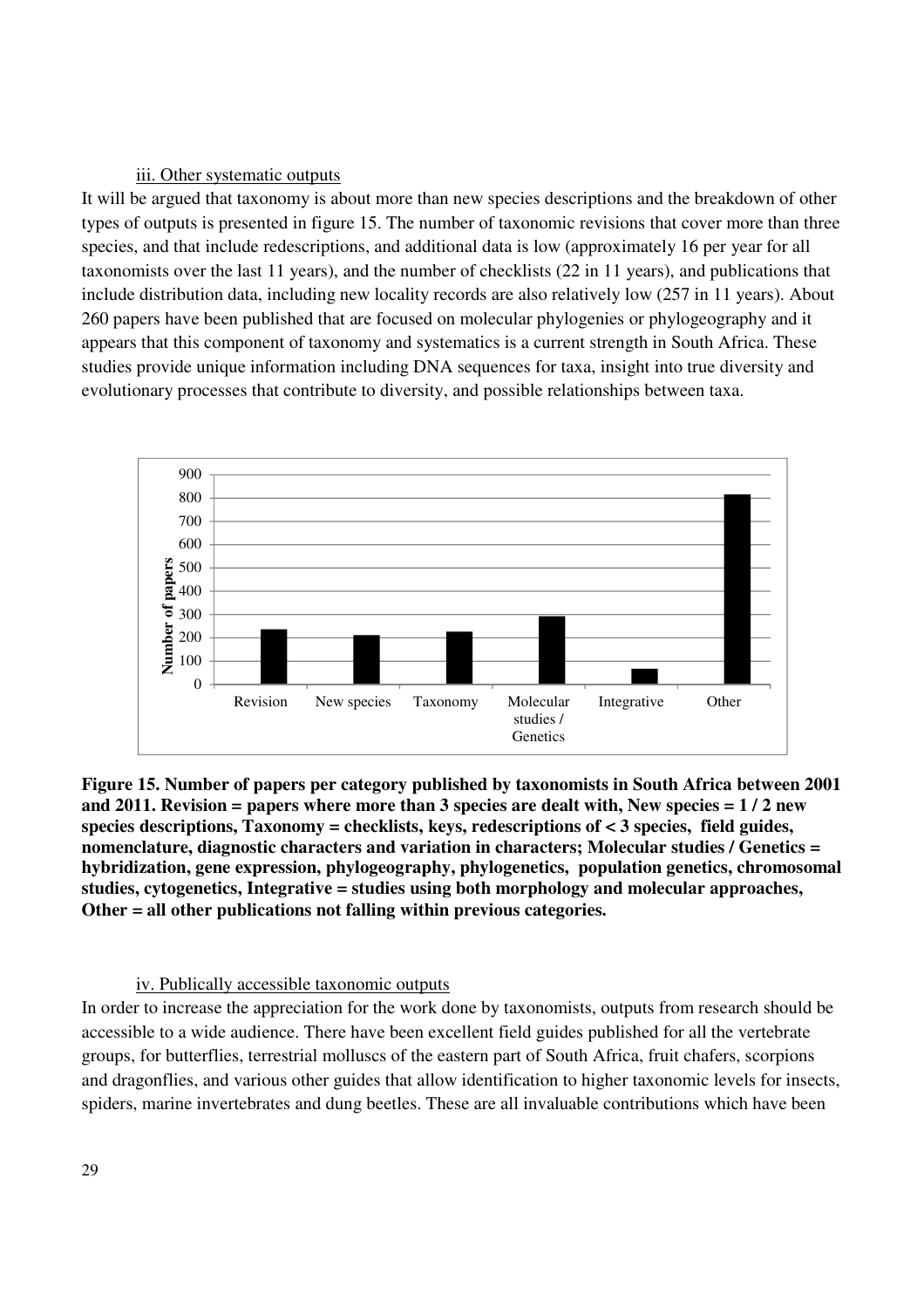mostly poduced by taxonomists. Species level information for South African animals on the web is limited, and information that does exist is fragmented across hundreds of different websites.

## **Part 3: Implications of the current trends: what needs to be addressed in a strategy?**

### **A. Documenting, describing and identifying biodiversity**

Overall, South African zoological taxonomists have published over 1,500 papers in the last 11 years and this can be considered a substantial contribution to knowledge about animal diversity. A deeper examination of the trends indicates a move away from descriptive and revisionary taxonomy and a move towards phylogenetic analyses that may identify genetic divergence but do not formalise this in terms of the description of new taxa. While many publications in the latter field are of exceptional quality, have been published in high impact international journals, and have contributed to understanding evolutionary processes, they have limited use for addressing the GTI priorities. In other words, they do not directly address the taxonomic impediment. There is a disjoint between what is needed from taxonomists and what research is done by taxonomists. This leads to decreased value for the discipline and makes it difficult to promote as being really fundamental or foundational to other disciplines and to biodiversity conservation and management. This in turn makes it impossible to attract ring-fenced funding from government or funding agencies with a conservation and sustainable use focus.

To some extent the trends are global; there is a general move away from morphological, descriptive taxonomy and developing expertise on a particular taxon to working on a number of taxa using molecular techniques but not developing the knowledge that allows identification of material to species level or the formal description and naming of new taxa identified. The rate of animal species description in Europe is, however, currently higher than it was 100 years ago, and for many taxa continues to increase, with an average of 644 species described per year between 1998 and 2007<sup>16</sup>. The total number of species described per year globally has also not shown a decline between 2000 and 2009<sup>17</sup>. In South Africa there is a general increase in the number of species described in the last decade compared to the two previous decades, but the contribution of local taxonomists to this has declined.

A workshop was run at the recent Southern African Society for Systematic Biology (SASSB) conference (July 2012) to discuss the need for revisionary and monographic taxonomic publications and the reasons

 $\overline{a}$ 

<sup>16</sup> Fontaine B, van Achterberg K, Alonso-Zarazaga MA, Araujo R, Asche M, et al. (2012) New Species in the Old World: Europe as a Frontier in Biodiversity Exploration, a Test

Bed for 21st Century Taxonomy. PLoS ONE 7(5): e36881. doi:10.1371/journal.pone.0036881

<sup>17</sup> http://timgostony.com/iisetemp/RetroSOS\_\_FINAL.pdf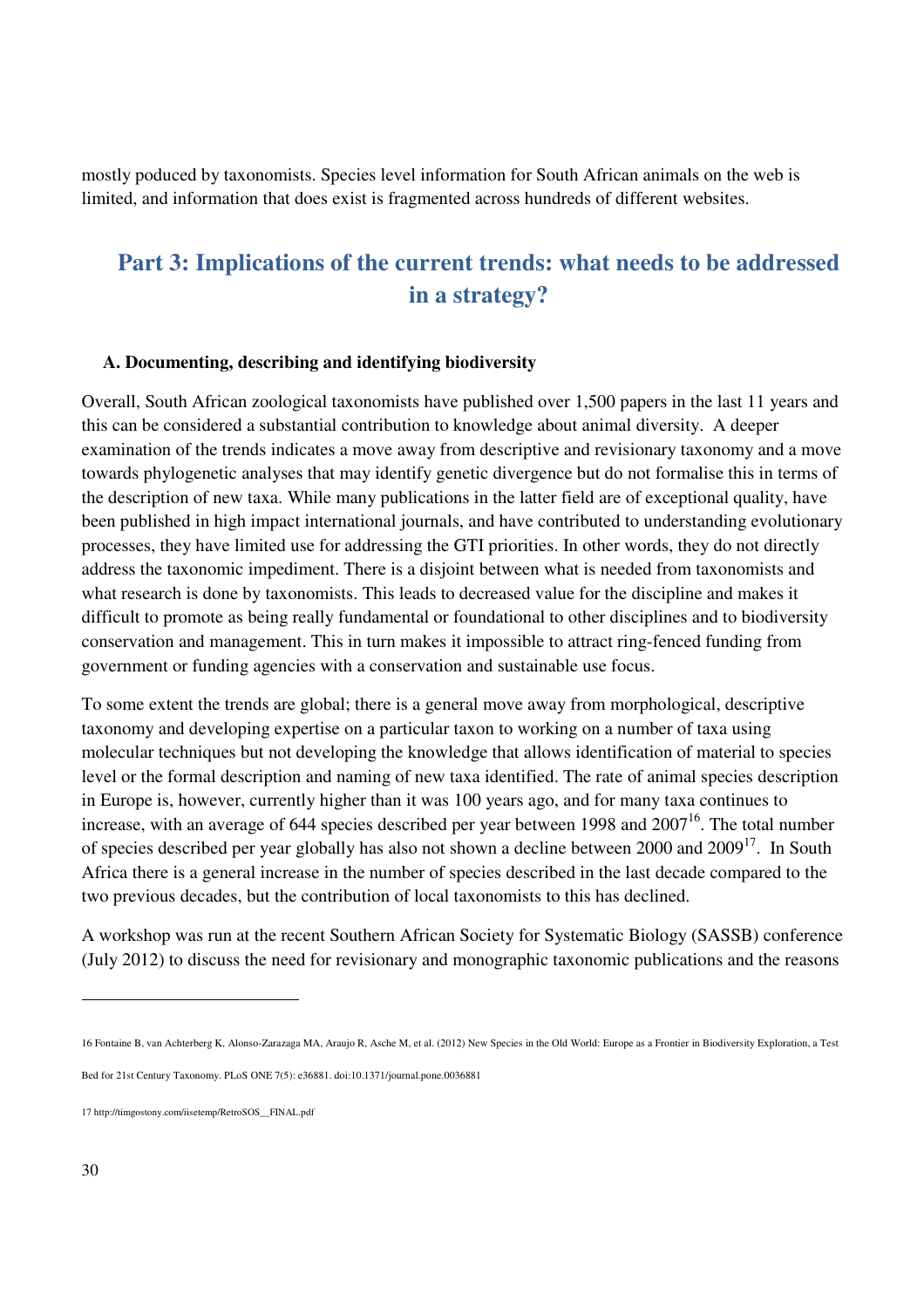for the decline in this type of work. The workshop involved taxonomists working on all taxa and not only animals. Taxonomists based at universities, which is the largest component of the community gave the following reasons:

- They receive incentive funding from their institution based on the number of publications in ISI or SAPSE listed journals. Large monographs are time consuming and will therefore result in a reduction in the amount of funding received.
- •Promotions criteria include the impact factor of the journals published in and the citation record for papers published. Monographic and descriptive taxonomy are not publishable in high impact journals and are not well cited, even if they are well used.
- •Promotions criteria also include NRF rating and taxonomists who only publish descriptive work will not be able to get a high NRF rating and this will negatively impact on both promotions and NRF funding.

There are some misperceptions in the reasons given: of the 92 animal taxonomists practicing in South Africa, 47 are rated. Not all of the unrated researchers are those who do not publish molecular phylogenies, and not all of the rated researchers only publish this type of research. In addition, at least half of the B-rated researchers do descriptive taxonomy, including the description of new species, although some of their work may include molecular analyses. In terms of output, only 22 of the taxonomists assessed have published an average of more than two papers per annum, which suggests that output is also not currently a major driver either. The decrease in capacity at museums, the relative speed at which molecular expertise can be developed, and the perception that molecular research is of higher quality than morphological investigation may be stronger influences. Whatever the causes of the trends, mechanisms of ensuring that biodiversity is documented and described in such a way that the research outputs translate directly into useful data for conservation and management of biodiversity are critical. This may mean exploring non-traditional ways of describing species.

### **B. Capacity constraints**

The skewed capacity relative to species diversity needs to be addressed. Critical gaps are in entomology, and in relation to this, lack of insect taxonomists at universities to train postgraduates is a major concern.

The loss of posts, and appointments made at low levels or grades at museums were identified through the SASSB workshop and during the collections assessment. This is a major concern because museums should be the "heart" of animal taxonomy. The low salaries and potential for promotion, low morale, low productivity and loss of research culture at museums are also a concern.

### **C. Accessibility and dissemination of knowledge**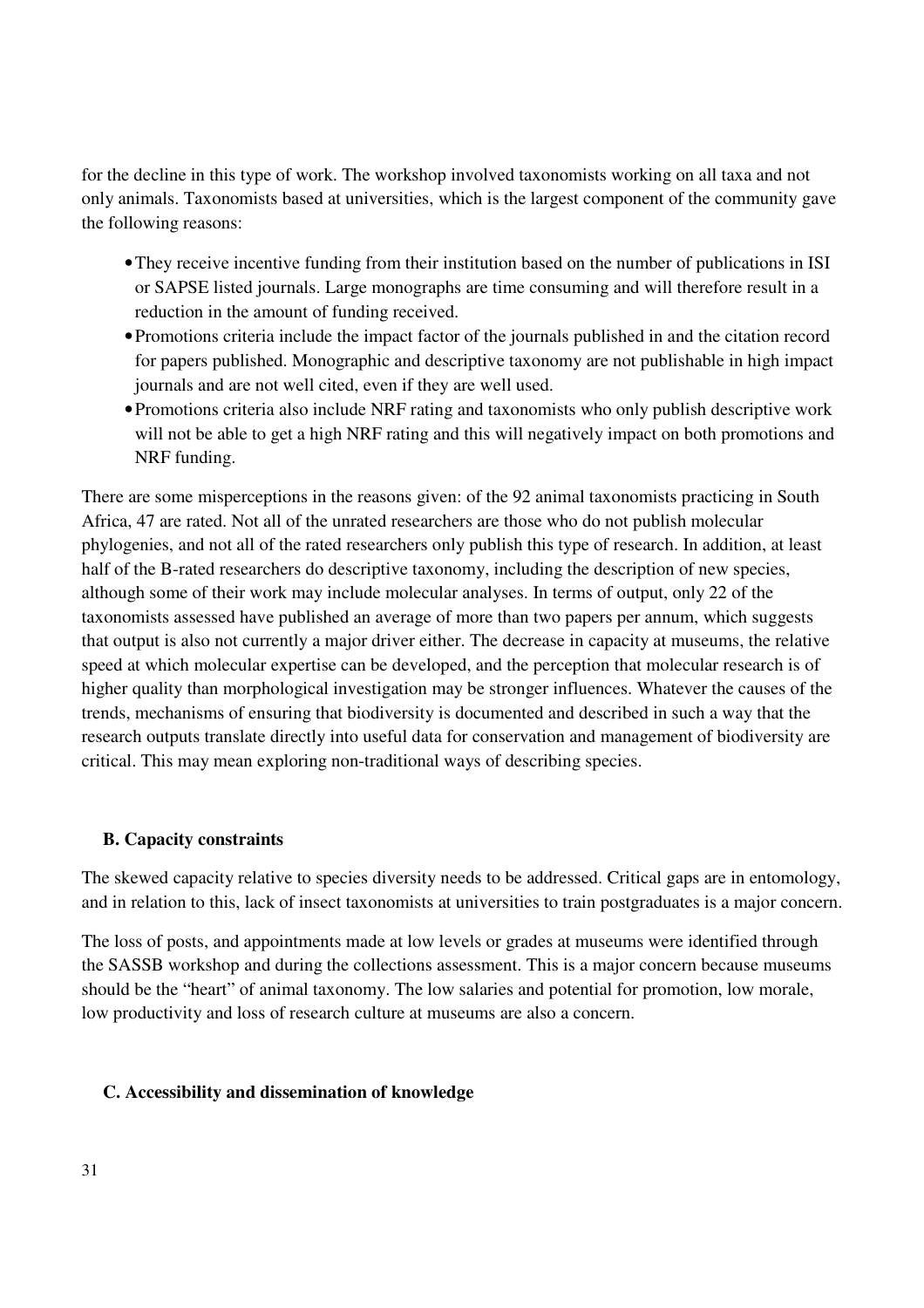Unless taxonomic information is accessible for use beyond narrow specialists, the discipline will always be undervalued by society at large. There are several trends in publication and data management that do not enable access to information:

- Publication of research outputs is predominantly in highly specialised scientific journals which are not accessed by the majority of scientific community or users of taxonomic data.
- The language and terminology used in publications is highly technical and often inconsistent within a taxon which means that the information is only accessible to a very small group of narrow specialists.
- Many publications are only readily accessible to those who can afford to pay for a subscription.
- The information generated is scattered across thousands of journal articles, and is not consolidated or co-ordinated in any way, which means that accessing it is almost impossible for anyone outside a narrow group of specialists.
- Many data sets, including character matrices, primary data, notes and datasheets are lost because they are not published or made accessible or managed in the long term. This is hugely inefficient and wasteful of resources expended in collecting the data.

A national strategy is required to address the challenges in addressing the needs of users of taxonomic information, of developing capacity for priority taxa and for making taxonomic data accessible.

## **D. Strategy vs academic freedom**

It is recognised and accepted that taxonomists have the freedom to research whatever topics and taxa they choose, and that this type of freedom results in new discoveries; it is frequently stated that exploratory and theoretical research is where the cutting edge discoveries are made and where innovation happens, and that this is the nature of science and research. A strategy for "blue-sky" systematics research would be counter to the nature of this type of research. Funding for such research, where science excellence is the primary aim, has been provided through SABI, even when the research did not directly align with the stated objectives and this has boosted systematics research nationally, but it has not resulted in a major contribution to addressing the taxonomic impediment. In the UK funding for taxonomy is targeted at the production of specified products, rather than funding any taxonomic research purely on the basis of scientific excellence. This is likely to be the approach required in South Africa to ensure that specified products that address the taxonomic impediment are delivered.

There is often conflict between what users need and what taxonomists themselves see as priorities, and between delivering on the basic needs of the users of taxonomic information and producing research which is publishable in high impact journals. There has been a strong resistance amongst the taxonomic community to serving the needs of users of data and other researchers, with a strong push towards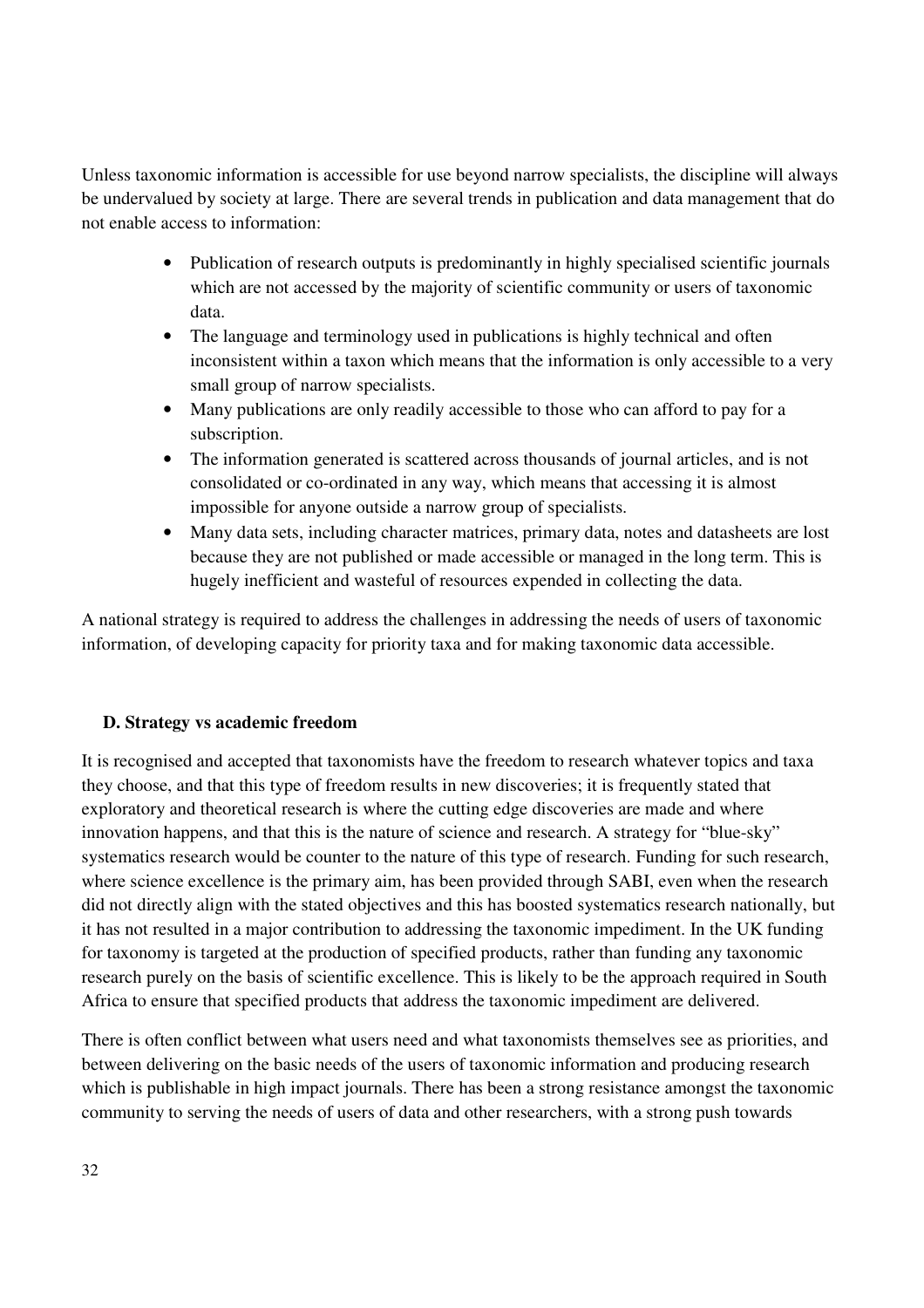developing taxonomy as a stand-alone discipline rather than one that simply services the needs of others. However, if taxonomists focus only on academic research and do not provide the knowledge and information that is so fundamental to other areas of biodiversity research and decision-making, then the discipline will be seen as purely academic and it will not be considered as a high priority amongst funding agencies or decision-makers. Local needs will have to be filled through foreign collaborations, or ways of working without the taxonomic data and information will be found. Ensuring that the needs of users of taxonomic information can be met, without constraining original academic research is a challenge that is not going to be easily addressed in the short-term.

### **E. Leadership and co-ordination for taxonomy**

The following excerpt is from the document by Herbert *et al.*  $(2001)^{18}$  which was submitted via the NRF to the (then) Department of Arts, Culture, Science & Technology to motivate for ring-fenced funding for taxonomy: "*A message which comes through strongly and repeatedly in the literature relating to fundamental biodiversity research in South Africa is the need for some form of national co-ordinating body or centralised agency to provide focus and leadership. This body should have the power, will, human resources and funding to identify research priorities in the fundamental biodiversity sector, and to support and co-ordinate appropriate research*". The report indicated that the National Botanical Institute had played this role for plants to some extent, but motivated for a broader body to play the role across different taxa. The report resulted in the establishment of SABI, but this was more of a funding mechanism, rather than a permanent co-ordinating body. SANBI has been mandated to play this role since 2004 through the Biodiversity Act, but the extent to which this has been achieved, and how it can fulfill this mandate and possibly co-ordinate and drive the implementation of the National Biosystematics Strategy requires intense discussion, action and investment. The absence of co-ordinated and accessible taxonomic products for animals is an indication that SANBI has not played this role in the last eight years.

## **Part 4. A five-year strategy for taxonomy in South Africa**

### **A. Approach to identifying priorities**

A needs assessment for Africa was carried out in  $2001^{19}$  but of course the biodiversity environment has changed in the last 10 years, with increasing emphasis on climate change impact and adaptation and increasing focus on ecosystem services rather than species conservation. Technologies relating to

1

<sup>18</sup> Herbert D.G., Smith G.F., Hamer M.L. and Scholtz C.H. (2001). Taxonomy and systematics research in South Africa: vital research facing a crisis in capacity and resources. Unpublished. report to the National Research Foundation and the Department of Arts, Culture, Science and Technology, Pretoria.

<sup>19</sup> Klopper R.R., Smith G.F. and Chikuni A.C. (2002). The Global Taxonomy Initiative in Africa. Taxon 51, 159–165.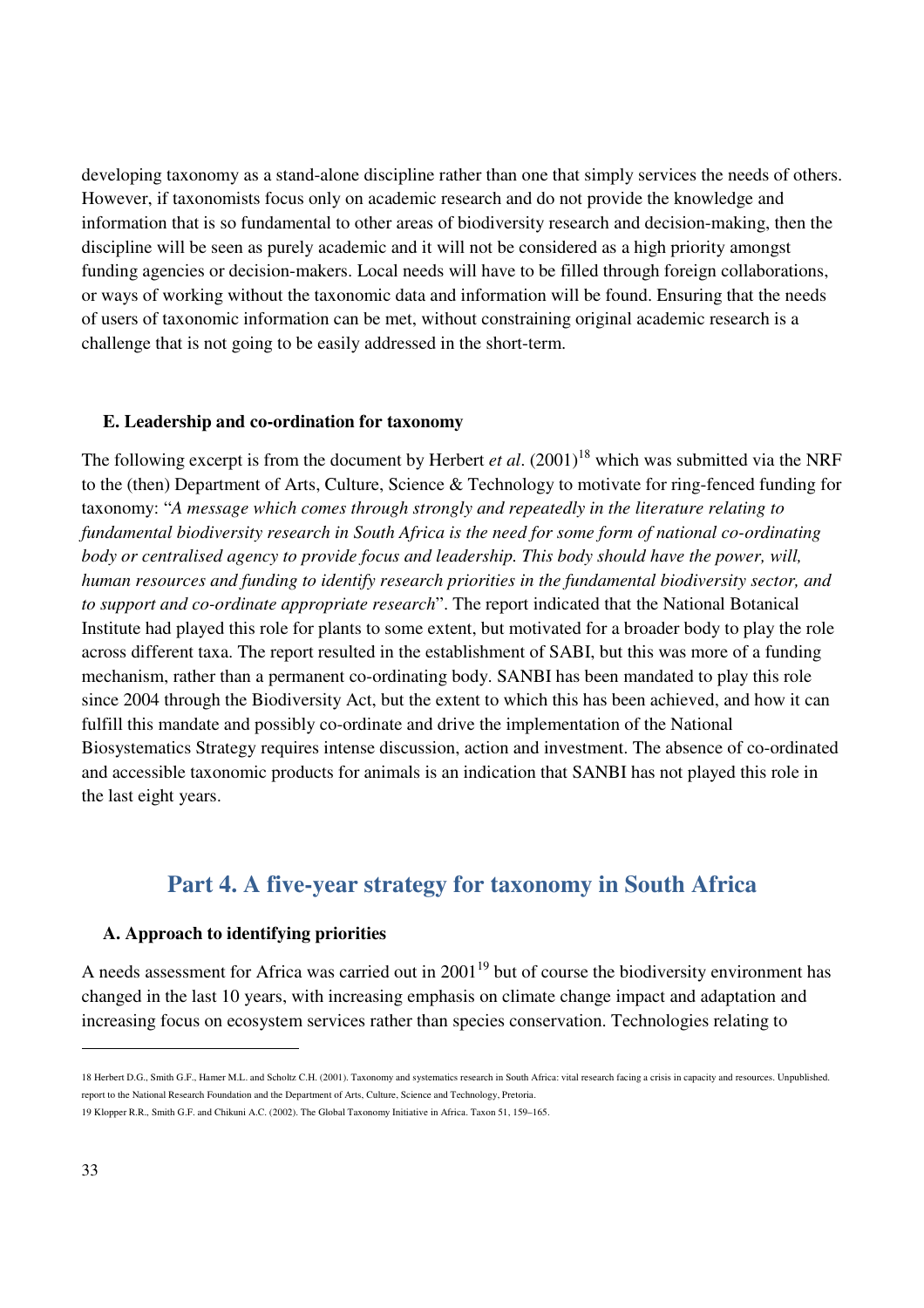publishing, molecular biology and the management, manipulation and dissemination of large biodiversity data sets have also rapidly and radically improved in this time period.

Whether another assessment of needs is required at this stage is debatable. Priority research themes are global and have been identified by many different countries, funding organisations and research institutions. At a national level, there has been a marine biodiversity research strategy workshop where priorities were identified, and a brain-storming session was held in October 2012 for users of foundational biodiversity information, including taxonomic products, to identify priorities. The National Biodiversity Assessment of  $2011^{20}$  also provides useful themes where information relating to taxonomy is needed. It may be more effective, and cost and time efficient to use global priorities, in combination with outcomes of the workshops and the National Biodiversity Assessment, to identify specific priorities for South Africa, rather than carrying out another extensive (and expensive) survey.

A DST programme on "foundational biodiversity knowledge and information" is currently being implemented. This includes taxonomic research, as well as the management and dissemination of the information generated. The strategy presented here needs to align with the approach and principles of that programme, which will provide funds for taxonomy.

Within a seven-year period a limited number of outputs and outcomes are achievable. Past strategies and needs assessments have been vast wish lists which have resulted in a lack of implementation and little real advancement in terms of reducing the taxonomic impediment. In addition, they have focused on inputs (resource needs and what will be done/ activities) rather than what will be produced (outputs) and the consequences of the outputs (outcomes). The main outputs in the past have been considered to be research publications, and while these are essential for formalising the knowledge, and for ensuring quality, they seldom directly address knowledge and information needs. This means that resourcing the implementation of strategies is often unappealing to funders in the long term.

The needs identified in the UK assessment<sup>21</sup>, as well as in the GeoBon implementation plan<sup>22</sup> for biodiversity monitoring, the Aichi targets of the  $CBD^{23}$  and the Millennium Development Goals<sup>24</sup>, the GBIF Forwards Look document<sup>25</sup>, and the report on an e-conference on Strategies in Taxonomy:

 $\overline{a}$ 

<sup>20</sup> http://bgis.sanbi.org/nba/project.asp

<sup>21</sup> Boxshall, GI & Self, D. 2011. UK Taxonomy & Systematics Review – 2010. Results of survey undertaken by the Review Team at the Natural History Museum serving as contractors to the Natural Environment Research Council (NERC) . http://www.nerc.ac.uk/research/programmes/taxonomy/documents/uk-review.pdf

<sup>22</sup> http://www.earthobservations.org/documents/cop/bi\_geobon/geobon\_detailed\_imp\_plan.pdf

<sup>23</sup> http://www.cbd.int/sp/targets/

<sup>24</sup> https://www.cbd.int/doc/books/2009/B-03186.pdf

<sup>25</sup> Peterson, TA, Canhos, D., Gärdenfors, U., Scholes, R.J., Shirayama, Y. 2010. GBIF Forward Look Report. GBIF Secretariat. http://www.gbif.org/orc/?doc\_id=3032

<sup>&</sup>lt;sup>25</sup> Grant, F., de Jong, Y., Kirschner, J., Petřík, P., Segers, H., Sharman, M., Tillier, S., Watt, A., Young, J. (Eds.). 2009. Strategies in Taxonomy: Research in a Changing World. Report of an e-conference.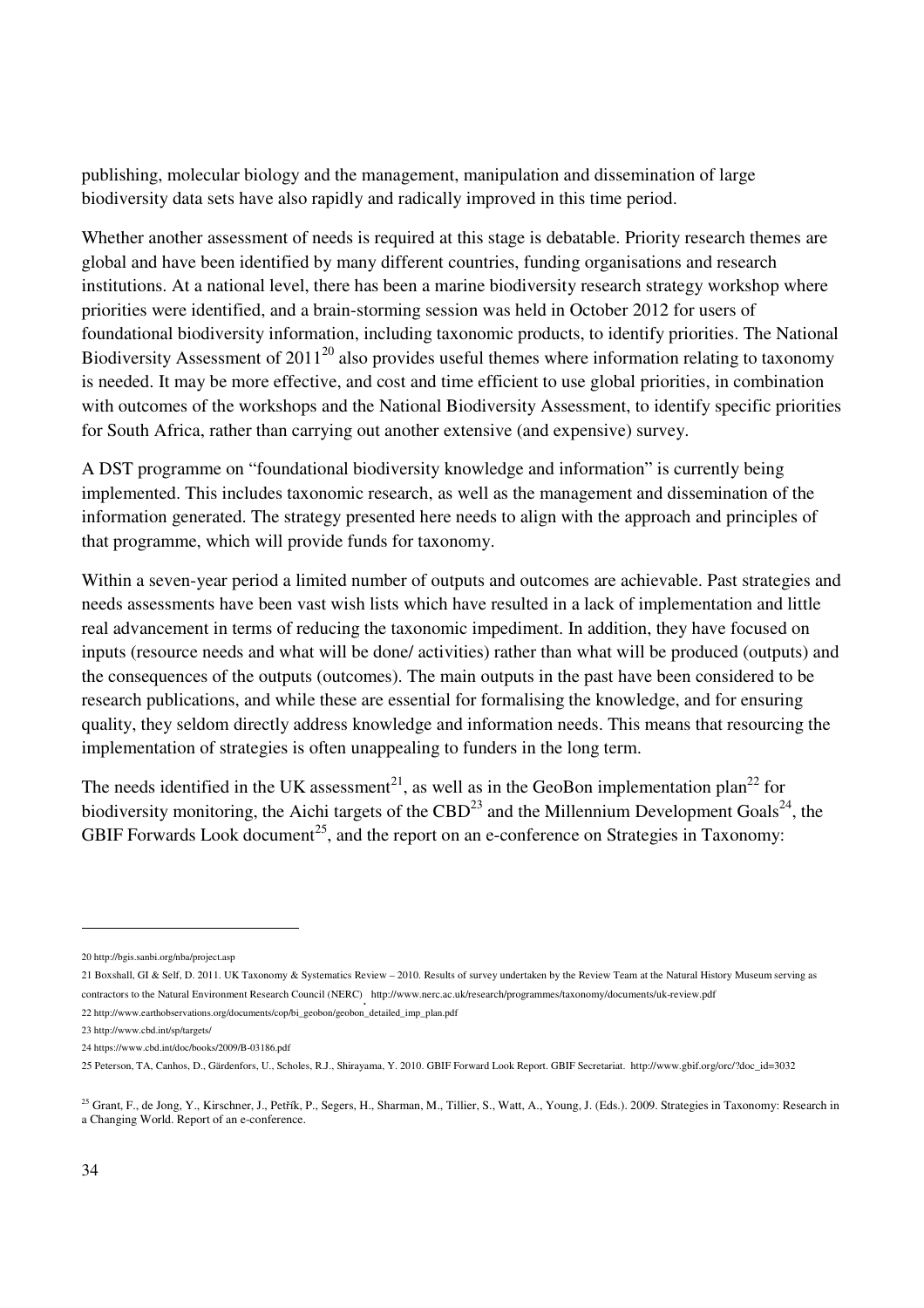Research in a Changing World<sup>26</sup> were used to identify priority outputs from taxonomy. These needs are global and are relevant to the South African context as well.

In most needs assessments the following are seen as the main requirements by users of taxonomic data:

1. Identification of material / specimens (either as a service, or enabling this through the provision of user-friendly identification keys / resources) (What is it?)

2. Accurate species occurrence and abundance data sets (Where does it occur and how many are there and how is this changing / has this changed over time?)

3. Co-ordinated information about species, including classification, nomenclature and information including functional role, threat status, importance to humans (What is it called and what does it do?).

These needs (ouputs) are, in broad terms, to enable countries / regions / organisations to be able to manage and conserve biodiversity, which in turn will enable people to have sustainable livelihoods (outcome), and so they must be seen as priorities, especially in a country such as South Africa, where levels of poverty and rates of loss of natural habitat and biodiversity are high.

Appropriate human capacity and the maintenance of collections are essential to the delivery of the three main needs and for future research. Access to collecting permits has been identified in the past as an obstacle to taxonomic research and this also needs attention.

Given the diversity of animals in South Africa, and the financial and capacity constraints, it is impossible to deliver on the three needs for all animal species and so prioritization is critical. The approach to identifying priority taxa is to consider:

- Feasibility, including expertise available (there should be either local or international capacity to contribute to research or capacity development), the current state of knowledge relative to the diversity (there should be some knowledge base existing and there should be a possibility of making substantial progress in terms of enabling identification of species and the development of data sets), and
- Rationale for taxonomic study: ie. is the taxon of major importance in ecosystem functioning, a keystone taxon, high proportion of endemic species, or of economic value?

## **B. Aim of the South African Zoological Taxonomy Research Strategy**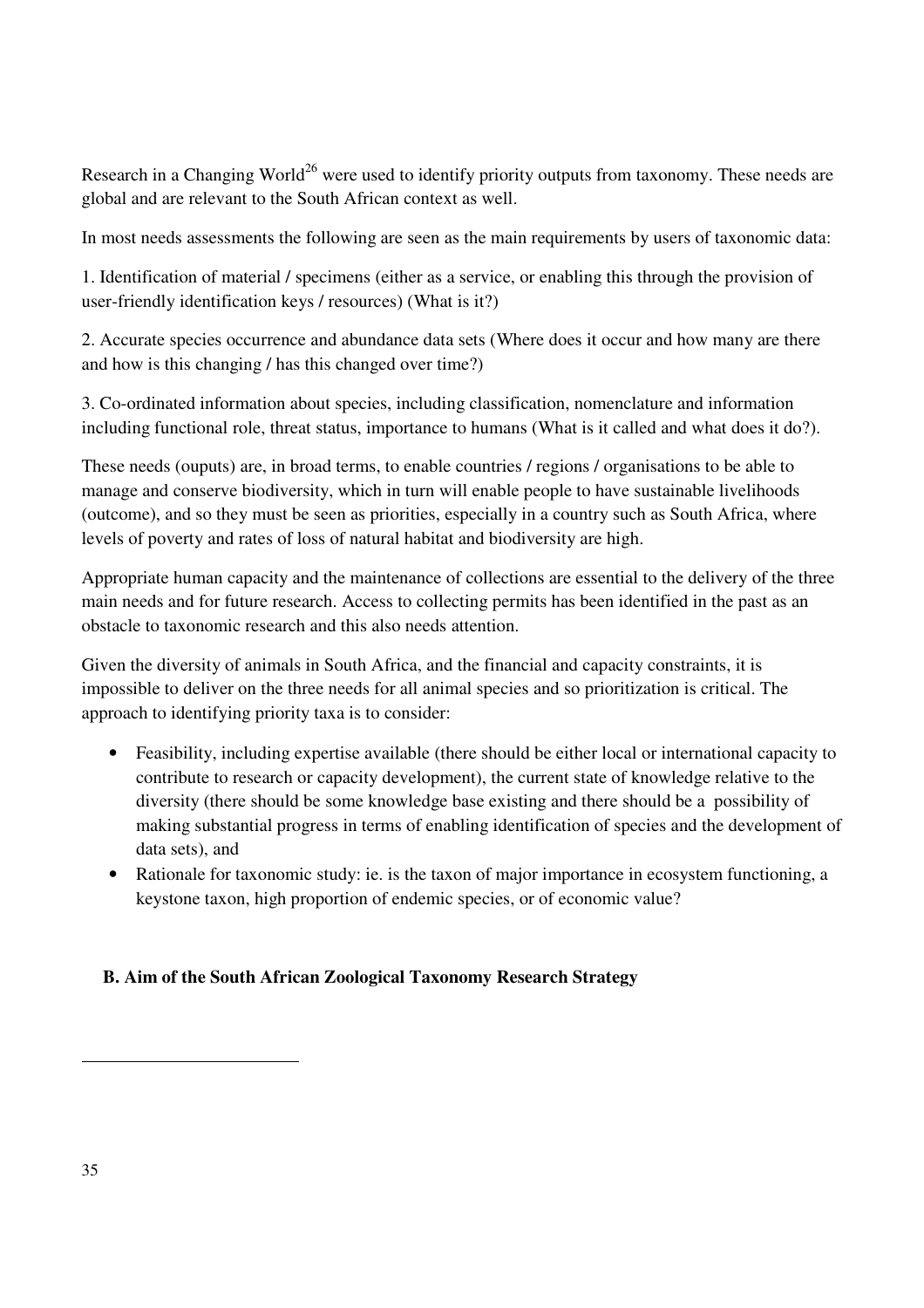## **The aim of the strategy is to ensure that zoological taxonomy in South Africa is co-ordinated, and that the outputs meet the needs of the user community and contribute to research that promotes sustainable livelihoods.**

Over the next seven years the focus will be on consolidation, co-ordination and dissemination of comprehensive taxonomic information, for use by a wide range of stakeholders. Research where taxonomy is integrated into and enhances larger research projects is also prioritized because such activities will illustrate the value of taxonomy to the broader community, and will contribute to the development of priority data sets in a relevant context.

This focus is critical to illustrate the importance of taxonomy because it delivers what is required by a range of users, it also allows the identification of gaps, and allows an incremental approach to research. While it might be considered as "basic", it will form a crucial foundation for future work.

## **C. Strategic Objectives for 2013-2018**

SO 1. To develop and make accessible accurate and comprehensive primary data sets for specimens of selected taxa for use in land and marine spatial planning, species threat assessments, biodiversity monitoring and research relating to global change impacts on biodiversity.

SO 2. To carry out zoological taxonomic research which is aligned with the needs of major initiatives and that is integrated into broader research programmes to ensure that taxonomy delivers useful and used knowledge.

SO 3. To develop identification tools for taxa of major concern for conservation, sustainable use and the management of invasive, disease vectors and pest species. This includes the development of a DNA barcode reference library for the priority species.

SO 4. To develop capacity to enable taxonomists to contribute to the broad dissemination of their outputs, and to develop new capacity in line with identified priorities.

Four additional objectives deal with outputs which may not be considered as being the primary work of taxonomists, but the contributions and participation in the activities by taxonomists are essential, and the outputs from these objectives are critical for supporting or enabling taxonomy research, or for promoting its value.

SO5. To provide a complete and regularly updated checklist of animals in South Africa, including classification, synonyms and local names which is publically accessible through the internet.

SO6. Co-ordination and dissemination of existing foundational information for priority species.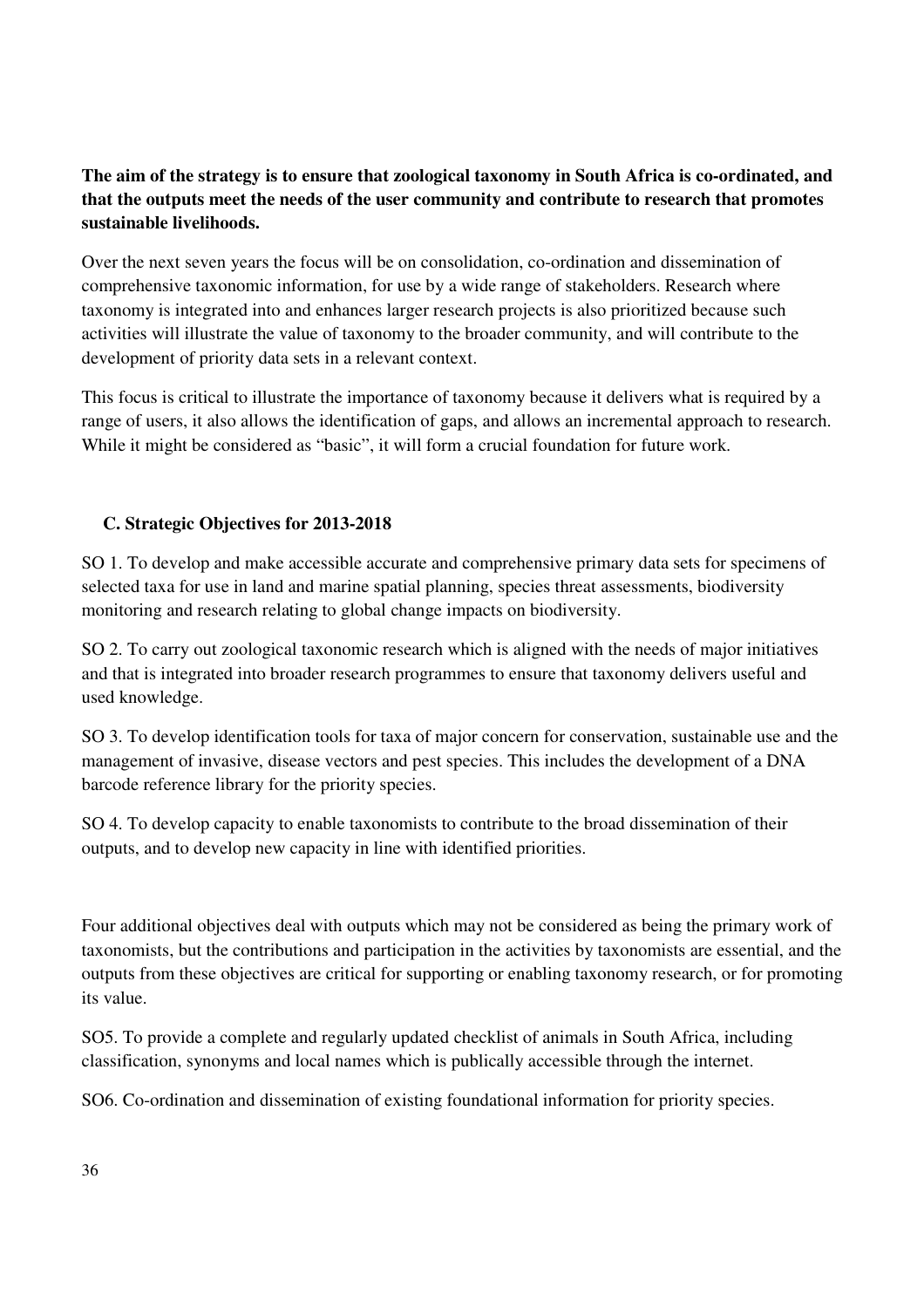SO 7. To initiate discussions on the recommendations made in the NRF report on the status of biodiversity collections in South Africa.

SO 8. To explore mechanisms for enabling access to collecting permits so that this is not a major impediment to the exploration of animal diversity in South Africa.

## **D. Activities required to achieve Strategic Objectives:**

## **SO1***.* **To develop and make accessible accurate and comprehensive primary data sets for specimens of selected taxa for use in spatial planning, species threat assessments, biodiversity monitoring and research relating to global change impacts on biodiversity.**

SABIF has provided funding for the digitisation of specimen data, and co-ordinates the data sets developed through this and other programmes. The actual data sets are not readily accessible, mostly because of restrictions by data providers who must be contacted to obtain written permission to use the data. This severely limits the use and application of the data, which in turn limits the promotion of collections and the justification for the collection of primary biodiversity data. In addition, there has been little vetting of specimen identification or updating the names and classifications or standardisation of these in the datasets provided to SABIF. Many of the datasets are incomplete in that individual institutions have submitted their data for a particular taxon, but not other institutions. There has also been no effort to review the existing data for taxa to determine the coverage, either taxonomic or spatial.

Surveys of neglected areas to develop primary data sets is the work of taxonomists who generally have the knowledge required to identify target species or taxa in the field, and to find them in their natural habitats. While surveys are critical, some understanding of the extent and quality of existing data is required before investing resources in new surveys. This requires digitization and consolidation of records from specimens, mostly in collections.

The following are considered as priority activities for the next five year period:

## *1.1. Vertebrates*

- Review of the data for *mammals, reptiles, amphibians and fish* to identify the extent of digitistation and identify major gaps in terms of collections that have not been databased. Birds are not included here because of the comprehensive Bird Atlas project.
- Review of the quality of the data with a focus on taxonomic accuracy in terms of identification and updating of names and classifications and on geographic gaps.

## *1.2. Terrestrial invertebrates*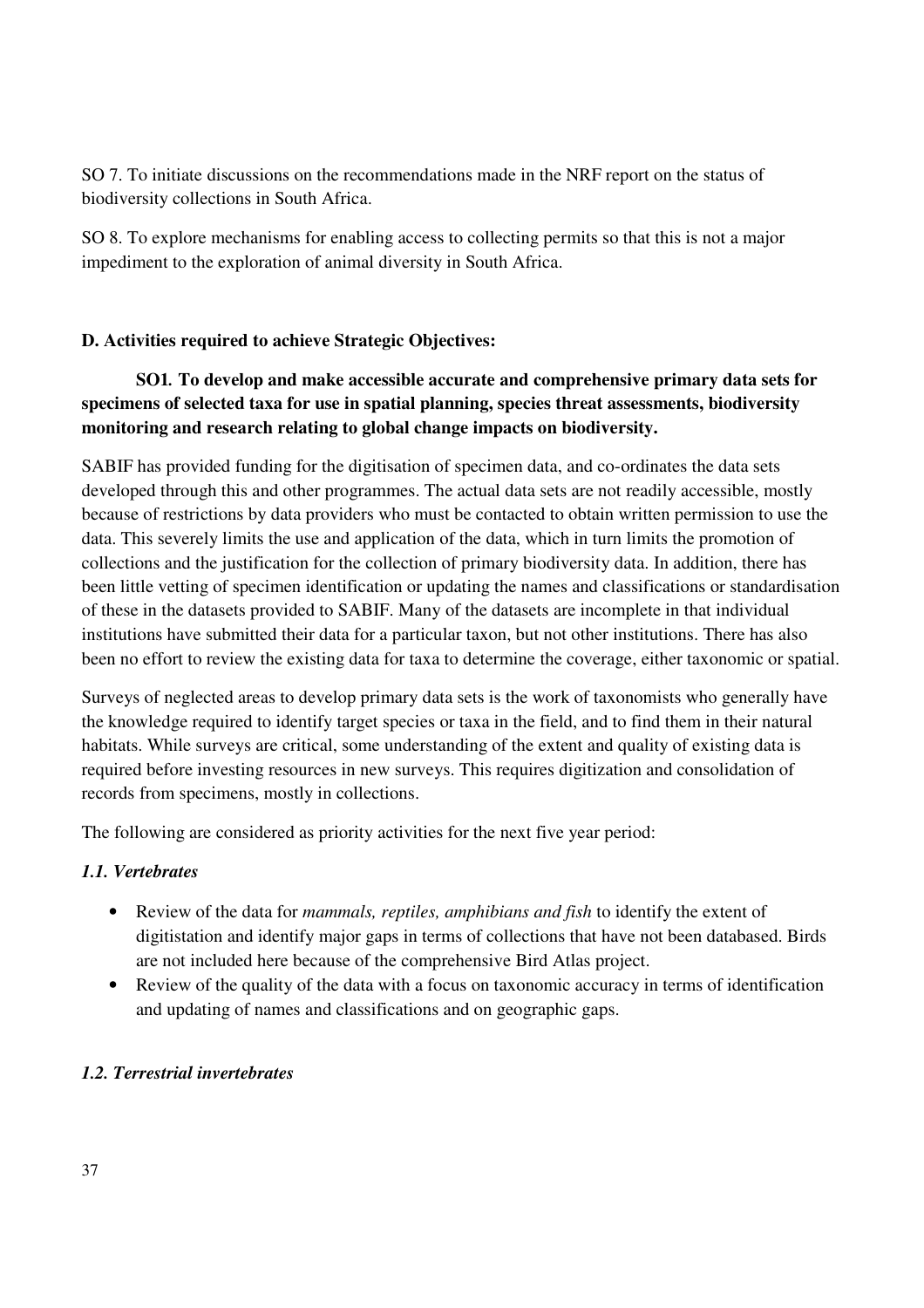1.2.1. The *butterfly* data have all been consolidated and accuracy reviewed, and maps have been produced to identify collecting / data gaps. There are activities and plans by the ADU and LepSoc to continue to generate data and this is strongly encouraged to provide a product similar to that of the Bird Atlas which will allow monitoring of changes in distribution and populations over time.

1.2.2. *Other terrestrial invertebrate taxa*: An assessment is required to determine which taxa have:

i. sufficient material in collections that is identified to an appropriate level,

ii. sufficient expertise to validate the identifications, and a critical mass of researchers who can contribute to addressing gaps in data.

These are criteria that should be used to determine which taxa to invest resources in improving the quality and expanding existing datasets in the next five years.

Potential taxa include the following, but there may be others:

- *Spiders, Scorpions, Solifugids, Opilionids*. The South African National Survey of Arachnida (SANSA) was co-ordinated by the ARC in the last five years and although that project has been completed, there is still a need for considerable additional data. There is a critical mass of experts who are well networked, including with international experts, and who have shown commitment to atlasing and identification of material and so this project should be continued.
- *Dragonflies*. The ADU is co-ordinating a mapping project on dragonflies in collaboration with Stellenbosch University. The gathering of data is mostly through a virtual museum and the participation of citizen scientists but given that the group is well known and readily identifiable this is feasible. In addition, there is already substantial existing data and several interested people to continue the work and the group has been suggested as an important indicator for water quality and rehabilitation of alien infested waterways.
- *Bees.* The ARC has collected bee data and has some expertise to identify these, but also has an established international network of experts. A substantial data set has been complied and the quality of this is perceived to be good. In addition, bees are ecologically important as pollinators, and so this dataset should continue to be developed.
- *Dung beetles*. There is currently a project underway to database the dung beetles in South Africa's collections. Specimens are being identified / re-identified by experts and georeferencing is being done using a systematic approach. There is a risk that the expertise required to continue the project in the future may not be available, and efforts to address this risk need to be made.

## **3.3.** *Freshwater invertebrates*

Data sets for freshwater invertebrates were identified as a priority need by the National Biodiversity Assessment of 2011. It is uncertain which freshwater taxa are relatively well surveyed (apart from dragonflies). Over the next five years priority taxa for different freshwater habitats should be identified, and the extent of data and data gaps and required expertise should be reviewed.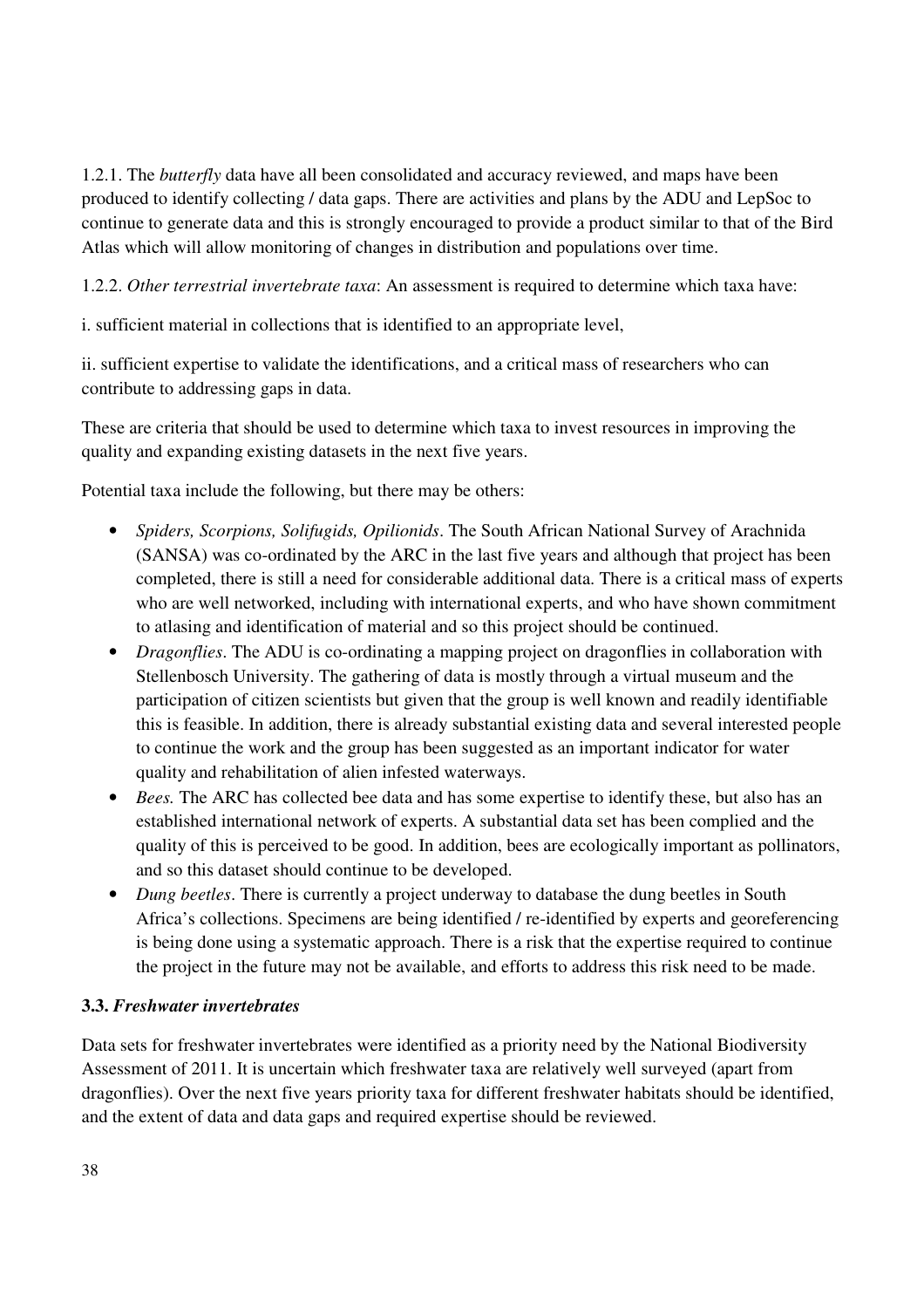### **3.4** *Marine invertebrates*

The strategy for marine biodiversity states that: "South Africa lacks basic national marine biodiversity databases and lists that are available for public dissemination. Such lists as well as lists of endemic and range restricted species are a key requirement to support conservation assessment, planning and management". Priority taxa should be those that could be considered to play an important role in ecosystem processes and in creating habitats, but again, expertise must be accessible and willing to contribute. Priorities include the following taxa:

- *Corals and coral reefs*: an atlas is being developed and this taxon provides an ideal opportunity for the participation of citizen scientists, and various organisations. The taxonomy is sufficiently resolved to allow the accurate identification of species, but distribution and abundance data are incomplete and inaccessible.
- *Polycheate worms*: there is a solid foundation of work on which to base future research, and there are two polychaete taxonomists based in South Africa. The collections do require databasing and checking of identifications, and it may be necessary over the next five years to limit the database to selected families for which knowledge is more complete, and for which additional survey data can be collected by a network of citizen scientists and organisations.
- *Echinoderms*. There has been some effort to revise the taxonomy and work on collections for Asteroidea (star fish), and there has been ongoing work on Holothoroidea (sea cucumbers). A student project on the Echinoidea is being initiated at UCT.
- *Marine molluscs*. There has been substantial taxonomic and survey work carried out mostly by the KZN and Iziko Museums over many years. Vast amounts of data have been compiled but the data are not openly accessible.
- *Barnacles*: a student project at UCT has revised the South African species and examined the collections and this will provide a useful starting point to continue to develop the data set further by surveys.

## **SO 2. To carry out taxonomic research which is aligned with the needs of major initiatives and that is integrated into broader research programmes to ensure that taxonomy delivers useful and used knowledge.**

Revisionary taxonomic work, especially that which uses different approaches has been highlighted as a major need in other strategies $^{27}$ 

The DST programme for foundational biodiversity information and knowledge suggests two approaches for ensuring that taxonomic research and outputs address the needs of users that that they are taken up and applied in decision-making:

<sup>&</sup>lt;sup>27</sup>Grant, F., de Jong, Y., Kirschner, J., Petřík, P., Segers, H., Sharman, M., Tillier, S., Watt, A., Young, J. (Eds.). 2009. Strategies in Taxonomy: Research in a Changing World. Report of an e-conference.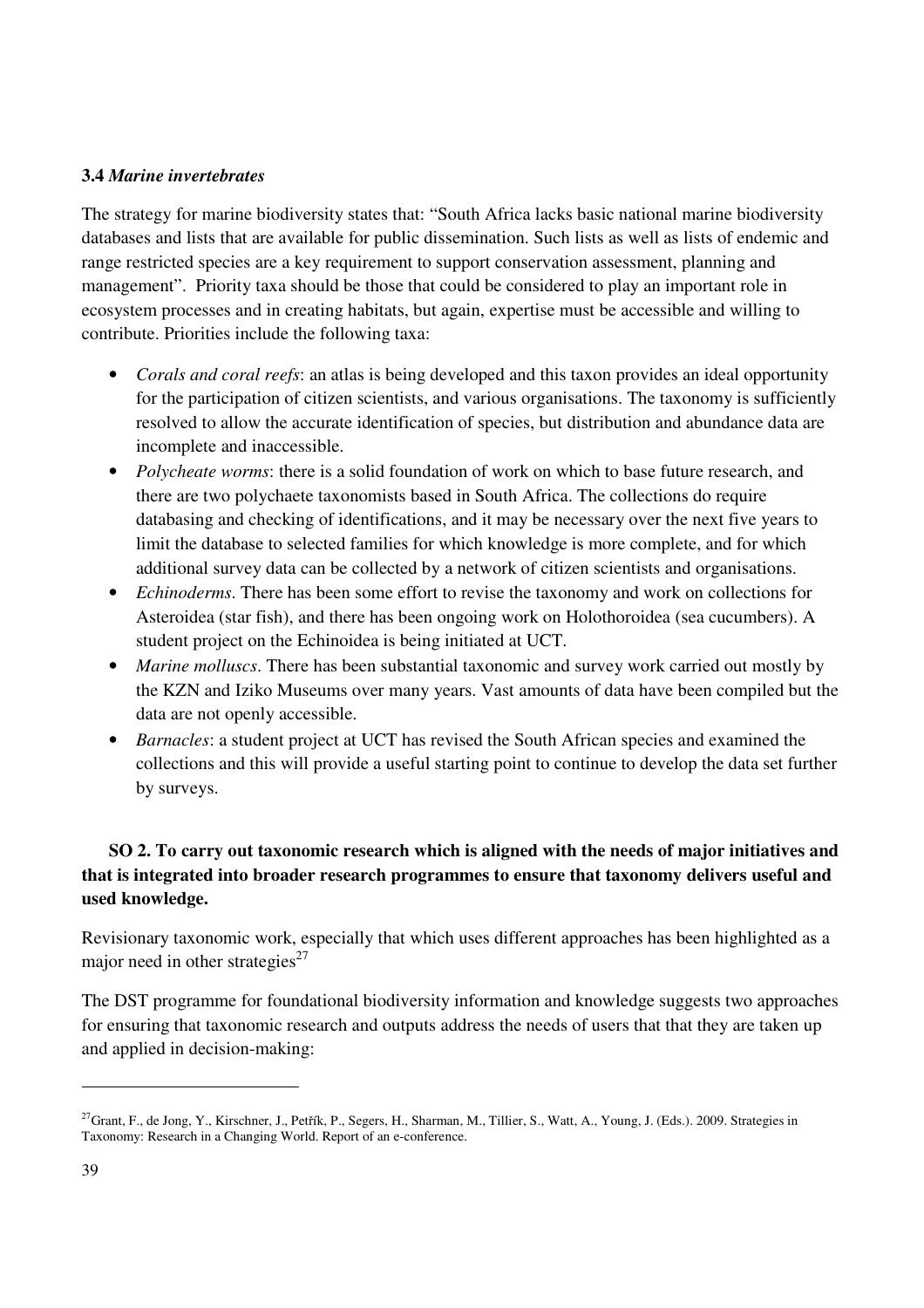- Identifying what are the main needs for foundational biodiversity information from users, including other researchers, and then developing projects to address these needs, and
- Developing projects that will involve researchers and practitioners all along the biodiversity information value chain to ensure that the knowledge generated is taken up and applied (Fig. 16).

The principles for research projects are that they must be collaborative so that resources are efficiently used in data collection and so that a more comprehensive data set is generated, that any surveys / sampling is quantified so that abundance estimates are produced which is critical to ensure broad application of the data, and that all knowledge generated becomes publically accessible within a reasonable time frame.

This approach does not specify which taxa must be worked on, or whether morphological or molecular approaches must be used or whether surveys should cover one or many sites or areas, or which geographic areas are a priority. Instead, the research must be part of the integrated project, and / or must provide data that has been identified as being important for achieving higher level objectives. The work of almost any taxonomist willing to directly contribute to a broader objective and to work as part of a team can be accommodated. What is required is a change in *how* taxonomists work and think rather than *what* they actually do. This approach will allow taxonomists to publish high impact work and through collaborations to increase research outputs.

There is currently a large emphasis on ecosystems as opposed to species in conservation biology but several publications have highlighted the importance of the identity and functional role of the individual species in the ecosystems<sup>28</sup>,  $^{29}$  and it is in this field that taxonomists could play a critical role. Surveys of what species / higher taxa occur in an ecosystem, using modern technologies to identify and compare diversity in ecological samples, and applying phylogenies to identify functional role or traits are the kinds of research activities that would contribute to understanding ecosystem functioning.

The integrated projects could also focus on a particular location / biome / habitat / region which is thought to be of high value in terms of diversity and endemism or for providing ecosystem services or for providing natural resources, but which is poorly explored, and where taxonomic outputs are required for land and marine spatial planning and management of biodiversity. Phylogeographic or phylogenetic approaches could be integrated with morphological studies to explore, document and / or describe diversity within or across taxa, and large teams could potentially generate valuable and comprehensive taxonomic, spatial and quantified population data sets that would serve a several different stakeholders.

 $\overline{a}$ 

<sup>28</sup> Díaz, S., Tilman D., Fargione, J. et al. 2005. Biodiversity regulation of ecosystem services. In: Hassan R, Scholes R, Ash N, editors. Ecosystems and human well-being Current state and trends - Findings of the Condition and Trends Working Group of the Millennium Ecosystem Assessment. Washington, DC: Island Press. pp. 297-329

<sup>29</sup> Hooper, D.U., Chapin, F.S., Ewel, J.J., Hector, A., Inchausti, P., Lavorel, S., Lawton, J.H., Lodge, D.M., Loreau, M., Naeem, S., Schmid, B., Seta, H., Symstad, A.J.,

Vandermeer, J., & Wardle, D.A. 2005. Effects of biodiversity on ecosystem functioning: a consensus of current knowledge. Ecological Monographs, 75(1): 3–35.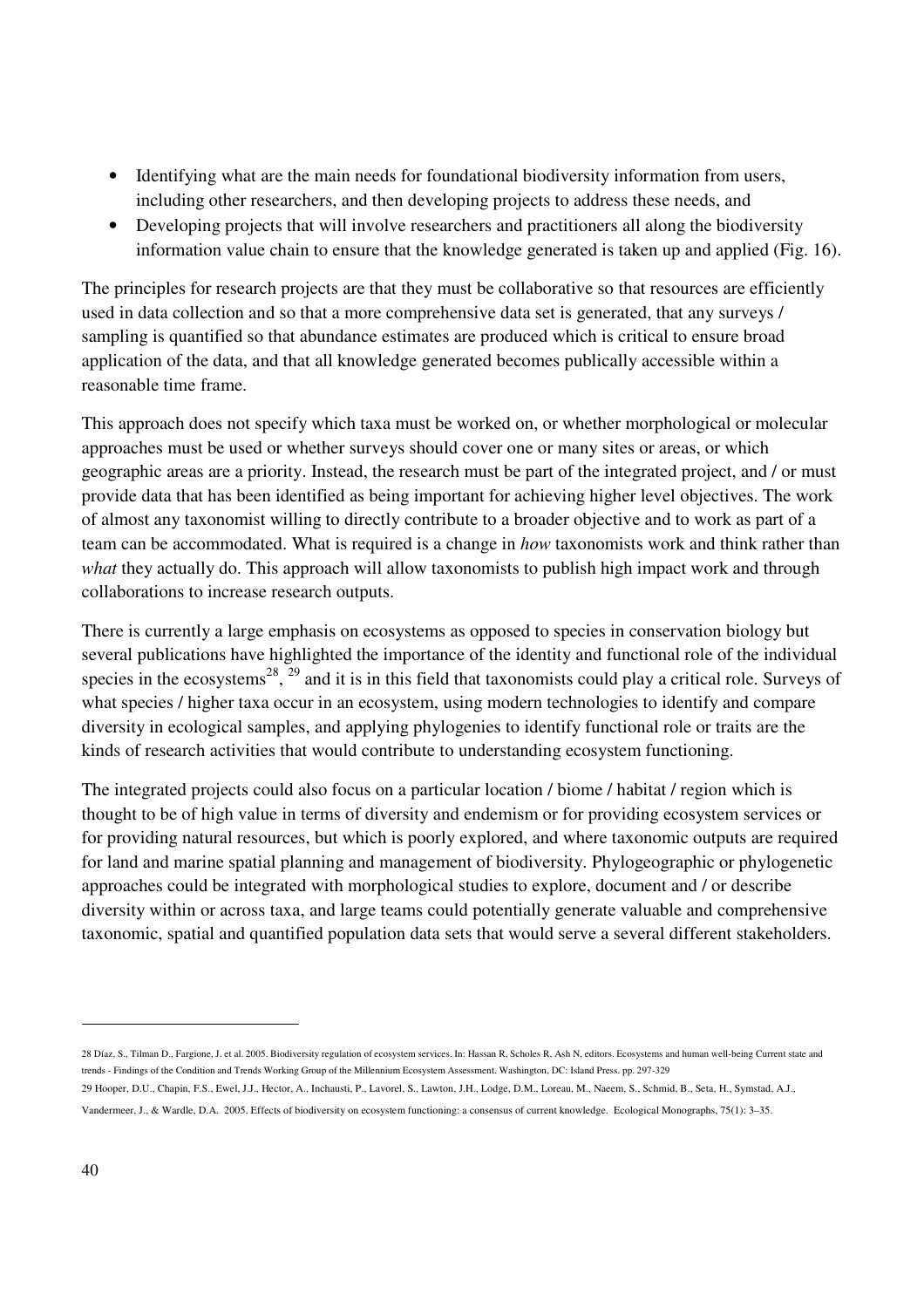

**Figure 16. Schematic diagram of the value-chain of biodiversity information, from knowledge generation to the ultimate aim of environmental sustainability and economic growth. (From the submission to the DST for a Foundational Biodiversity Information programme).** 

## Activities:

2.1. Develop and implement projects that illustrate the importance of taxonomic research for research in the fields of global change, ecosystem functioning and the bioeconomy.

2.2. Use these projects as models and for promotion of taxonomy to funders and decision-makers to illustrate the value of taxonomy.

*SO 3. To develop identification tools for taxa of major concern for conservation, sustainable use, and the management of invasive, disease vectors and pest species. This includes the development of a DNA barcode reference library for the priority species, as well as online keys.* 

## Activities**:**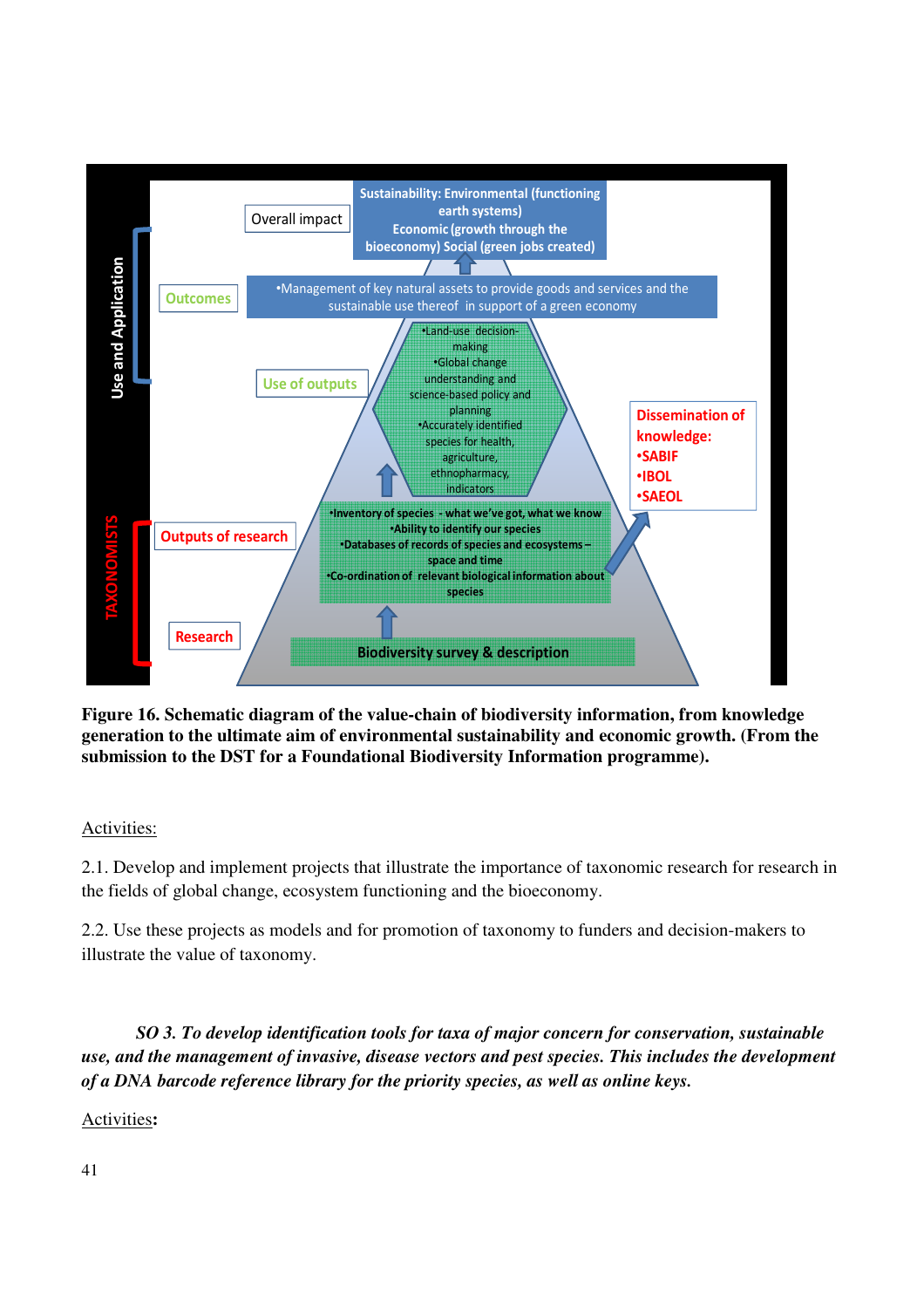3.1. Determine existing projects and resources for the identification of priority taxa and categories of animals, identify gaps and develop a plan for addressing these and for providing access to those that are already developed.

3.2. Provide an open access internet platform for the submission of identification keys for the animals of South Africa, and ensure that these are arranged and accessible in a logical and user-friendly way.

3.3. Provide a list of all species and localities for which material has been barcoded, and a list of those species that are a priority for getting material barcoded.

3.4. Initiate project/s for sampling and submitting specimens from priority taxa and categories for barcoding to expand the barcode reference library.

3.5. Explore innovative mechanisms for the documentation, description and identification of species.

## *SO 4. To develop capacity to enable taxonomists to contribute to the broad dissemination of their outputs, and to develop new capacity in line with identified priorities.*

The analysis of existing capacity in the first section of this document clearly indicates three major challenges that need to be addressed: i. the urgent need for taxonomists in entomology and marine invertebrate taxonomy; ii. the lack of expertise at universities for the training of entomology postgraduates; and iii. the lack of attractive posts at museums which should be the heart of animal taxonomy. None of these challenges are simple, cheap or quick to address since they are controlled by government departments and universities which have agendas other than biodiversity conservation and management. Some effort at least should be directed to raising awareness of the capacity constraints and needs amongst relevant institutions and departments.

## Activities:

4.1. So-called up-skilling of taxonomists to enable them to submit material for barcoding, to use the BOLD database, and to use other new technologies or approaches associated with generation and dissemination of taxonomic data.

4.2. Explore the feasibility of a coursework masters for systematics / taxonomy. Funding, levels of interest from prospective students, curriculum, capacity and institutional arrangements all require investigation.

4.3. Develop capacity for priority taxa through training of MSc and PhD students. Where appropriate expertise is not available in South Africa, it may be necessary to send students overseas to work with experts on South Africa's fauna, or to bring internationally-based experts to South Africa where they could then also contribute more broadly to projects. Funds to enable this must also be sourced, but such activities could be built into the new DST programme. These opportunities should be used to attempt to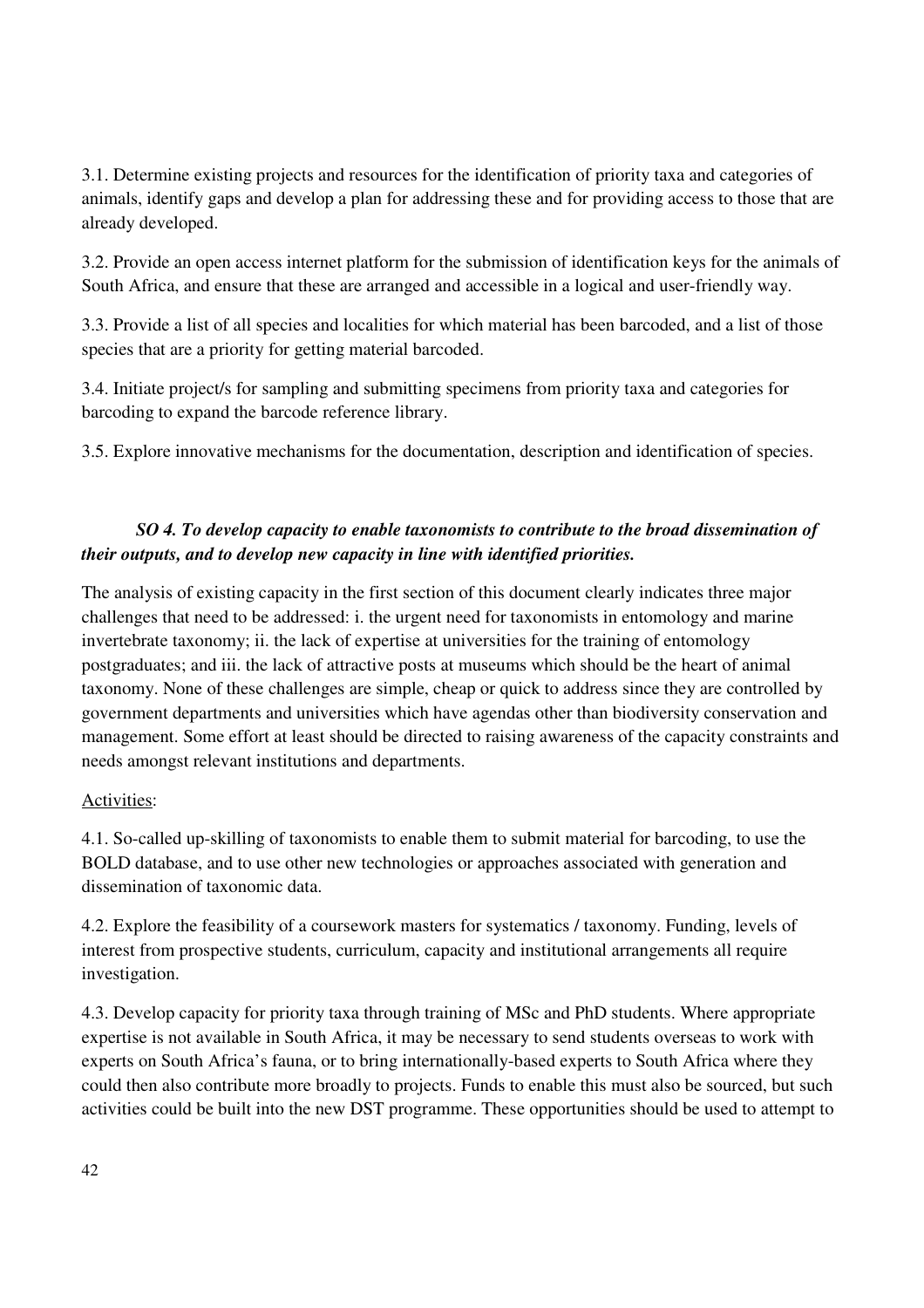address the equity / transformation of the existing demographics of the animal taxonomy community in South Africa.

4.4. The role of "citizen scientists" in exploring and documenting South Africa's biodiversity needs to be considered. Citizen scientists have made major contributions to surveys, taxonomy and data collection especially for birds, frogs, reptiles, fish and butterflies. While there are constraints for taxa that are more difficult to identify, there is still enormous potential for productive involvement of citizen scientists.

4.5. Establish links with international taxonomists who can contribute to documenting South Africa's biodiversity, and to capacity development where expertise does not exist locally. Encourage participation of global experts in projects that address other objectives in the strategy, especially for priority taxa where expertise is lacking nationally.

## **Supporting Objectives:**

## *SO5. To provide a complete and regularly updated checklist of animals in South Africa, including classification, synonyms and local names which is publically accessible through the internet.*

This is the most basic and important product of taxonomic research. While there have been lists published for certain taxa these are not publically accessible, and are not updated. Details of which taxa still require checklists are included in Appendix 1.

To date lists including about 22,000 animal species in South Africa have been compiled and provided to SANBI, either by taxonomists or by contract staff based at SANBI, and lists for another 15,000 species are currently being developed. Checklists for at least 27,000 species still remain to be compiled and at this stage there are no experts in South Africa available to assist with this activity.

The lists compiled to date include some basic information where this is readily available, including broad distribution of the species, threat status, and whether introduced or indigenous. The compiler of the list and the source of the information for each species is also included. The principle of acknowledgement of the author of the list is promoted and citations of information from the checklist should include the author of a particular list so that credit is received for input. The national list should not be seen as a copyrighted product, and should be open access, with credited references when the data are used elsewhere.

One institution must take responsibility for ensuring that the lists are made publically accessible, for ensuring that updates are made, either in-house by carrying out literature scans, or by taxonomists who are willing to commit to regularly updating the list and providing this to the co-ordinating institution, and for highlighting the gaps in the list and identifying mechanisms for addressing these. Given the legal mandate of SANBI to "promote and co-ordinate taxonomy" in South Africa, this institution must take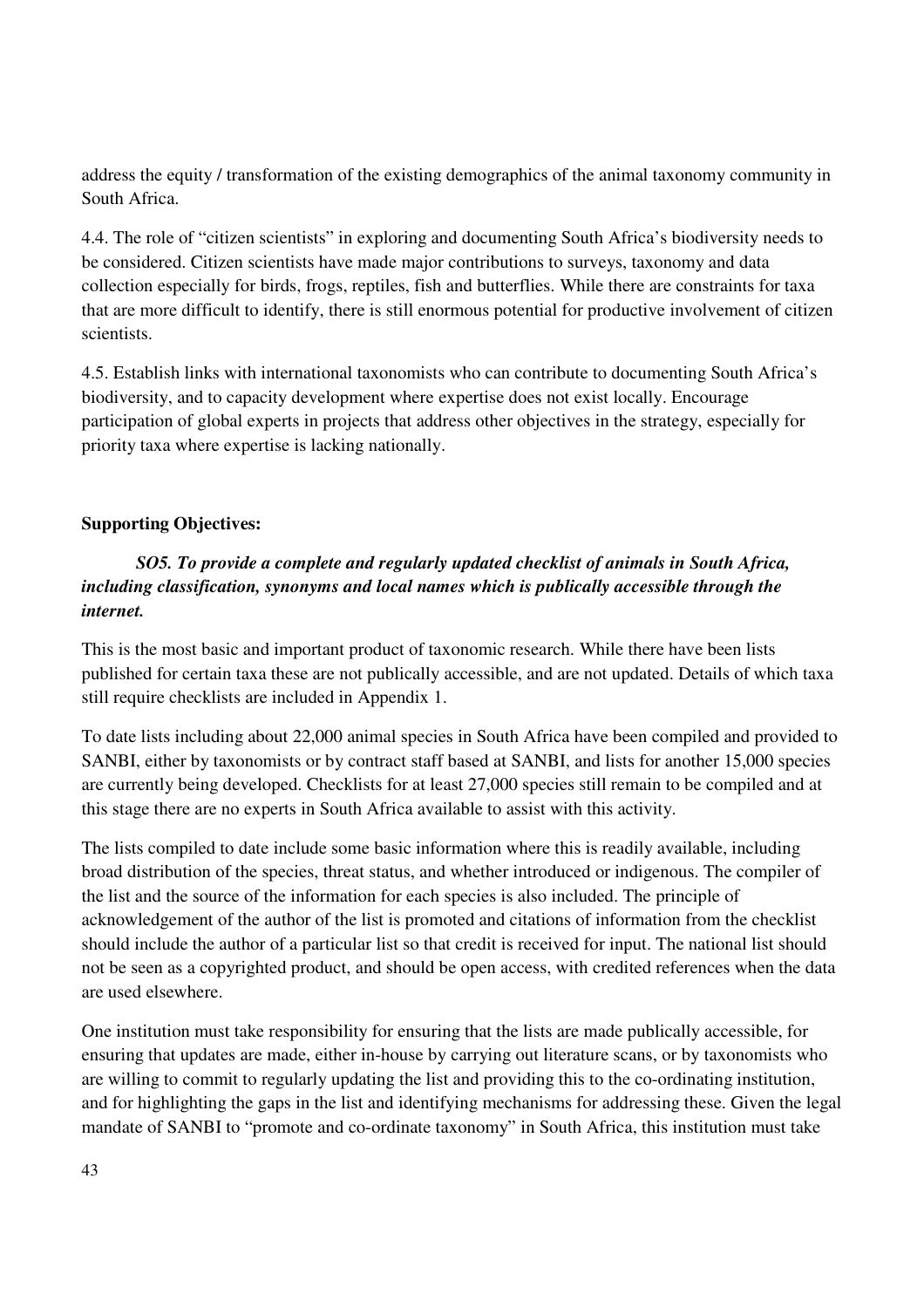responsibility for ensuring that the list is at least 80% complete within seven years. The participation of animal taxonomists in South Africa and internationally in order to achieve this objective is critical.

## Activities:

5.1. Website for dissemination of lists to be established and populated. There have been many discussions around the format of the lists, but it seems that allowing users access to full data sets, and allowing them to down load these so that they can be searched, ordered and manipulated will be the most useful approach.

5.2. Checklist compilation for outstanding taxa: Over the next seven years, at least 25,000 species to be added to the national list, using the literature.

5.3. Updates to existing lists to be done at least twice per annum, either through input by taxonomists who take responsibility for a particular taxon, or through SANBI staff member using electronic version of Zoological Record and other web-based resources.

5.4. Checklists to be provided to the Catalogue of Life, The Encyclopedia of Life and GBIF at least on an annual basis.

## *SO 6. Co-ordination and dissemination of existing fundamental biodiversity information for priority taxa*

Globally a major complaint by users of fundamental information is the lack of access to existing basic knowledge. While there is a large amount of information available on the internet, this is scattered across hundreds of different websites that use different formats and access models, and which are not easy to find. Ideally all animal species should have a web page as per the EoL species pages, where information, including relevant reference and literature (through the Biodiversity Heritage Library) is co-ordinated, links are provided to relevant websites, and information is continuously added as new knowledge is generated. This is not only important from a user perspective, but also ensures that knowledge generation is incremental, rather than each new researcher having to find all the existing knowledge in scattered publications, which is not an efficient approach and which does lead to duplication of effort. This is also a useful mechanism for collecting and disseminating indigenous knowledge about animal species. Given the large number of animal species, prioritisation of species to develop pages for is required.

Categories of species for which information is most commonly required, based on the Encyclopedia of Life hotlist, on the GTI and on GEOBON are as follows:

• **Threatened and endangered species**. The official IUCN Red List, as well as species included on the revised South African Threatened and Protected Species (TOPS) list (this overlaps to some extent with the list in 2).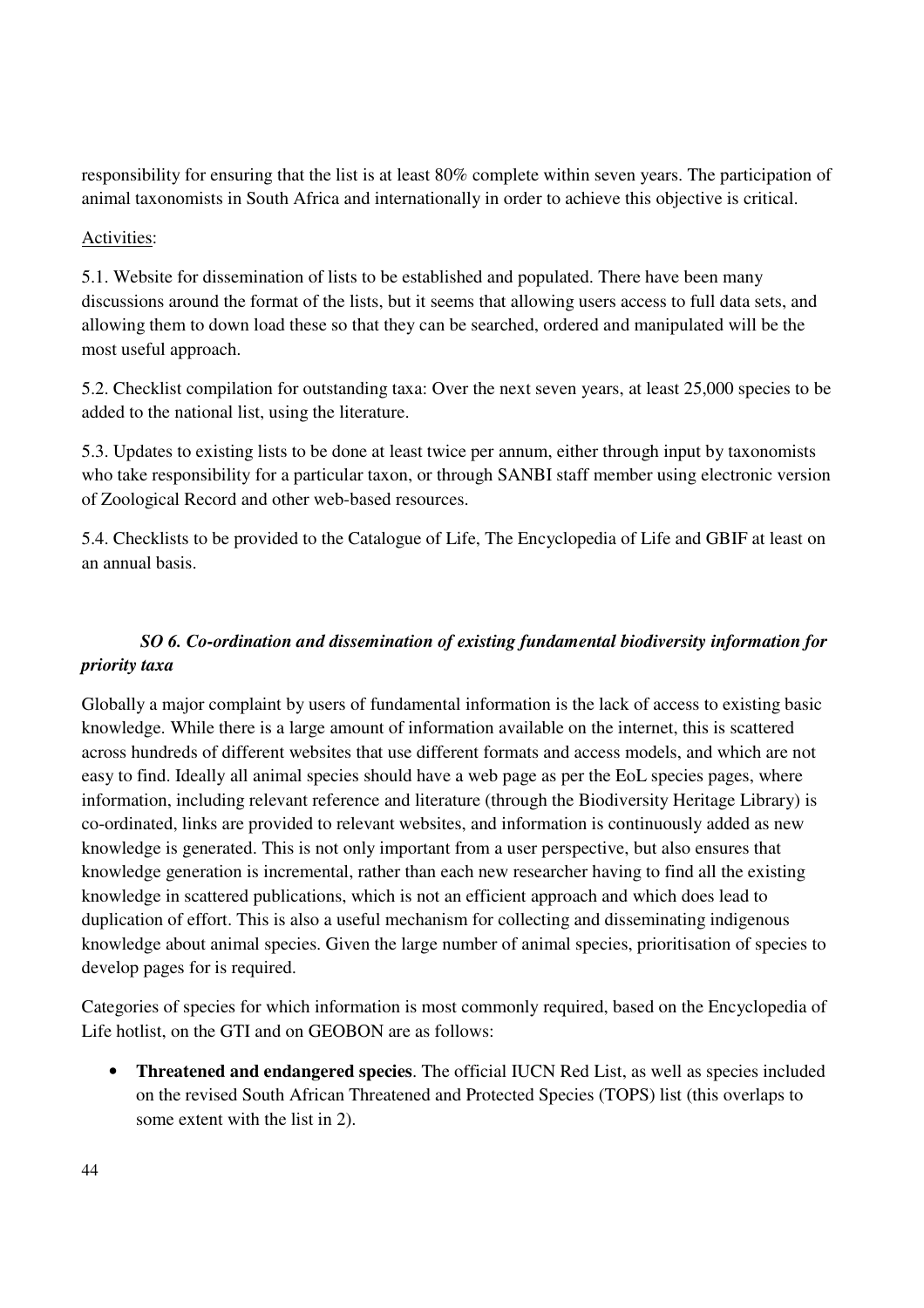- **Harvested species**, including fish, wildlife, marine invertebrates.
- **Alien invasive species**.
- **Insect pest species of crops**.
- **Insect vectors of human and livestock diseases**.
- **Biocontrol species**.
- **Animals commonly encountered in gardens and households**.
- **Venomous species**.

Obviously species pages for any other animals that can be contributed should be included, but the list above serves as a target for the next seven years.

As revisions or taxonomic research are carried out in South Africa basic species information for each species revised or described should be contributed. Where species pages exist already (eg. in EoL), and new knowledge is generated, this should be co-ordinated on one species page.

## Activities:

6.1. Establish a standard format and data headings for species pages, and identify mechanism for coordination and dissemination of these, either through a South African website, or through EoL, but with the ability to extract species of relevance for South Africa. An MoU between SANBI and EoL has already been signed and the relationship needs to be developed further. A strategy for the SA EoL has been developed and provided to EoL, and is currently being implemented.

6.2. Present a workshop for taxonomists and citizen scientists on the use of the format / software to enable the contribution of a wide range of the community.

6.3. Compile lists of species for which pages are required as a priority and make these accessible on the website.

6.4. Initiate compilation of pages, and disseminate these as soon as they have been compiled through a website.

6.5. Develop a process for submission of additional information, and for review and comments to continually improve the quality of information disseminated.

## *SO 7. To initiate discussions on the recommendations made in the NRF report on the status of biodiversity collections in South Africa.*

The decline in funding, capacity, a research culture and morale at South African natural science museums and collections was noted in the NRF report. The GTI objectives include the recognition of collections and support for these by governments because collections are essential infrastructure for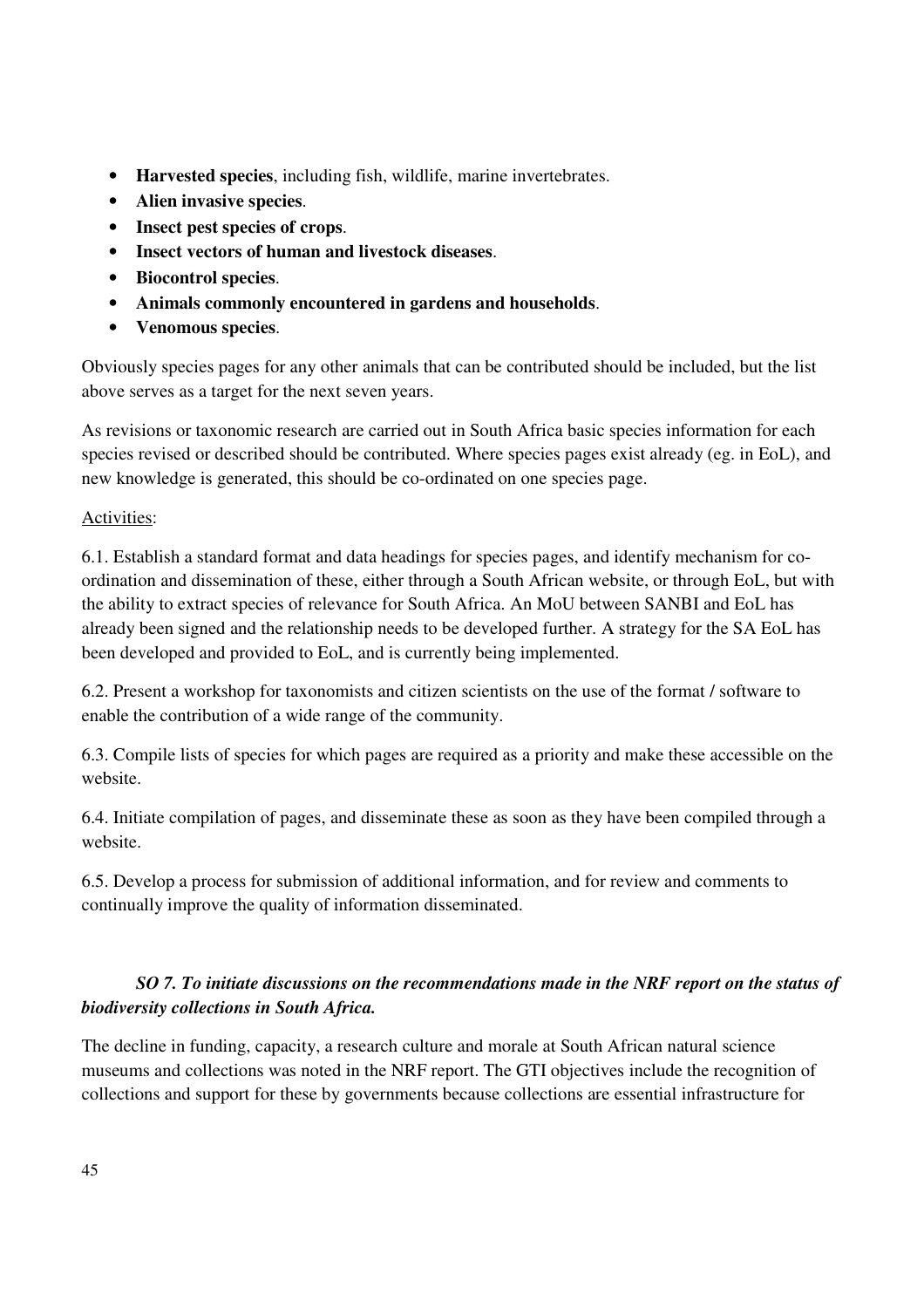taxonomic and other research. Ideally this strategy should make recommendations to address the problems highlighted in the report, but the challenges are complex and not quickly or easily addressed.

The main objective for the collections should be to bring them into the national system of science and innovation and to fully unlock their potential to address questions of relevance to society. If this is not done, then the collections will continue to be perceived as curiosities of little value beyond a small and decreasing number of taxonomists. Government is only likely to invest in the collections and research on them if there is a fundamental change in this perception.

### **Actions that need to be carried out are**:

7.1. To hold multilateral discussions between relevant government departments to initiate a solution to the existing governance challenge. The report recognised that the current governance system, where the natural science collections in museums fall under the national or provincial departments responsible for arts and culture means that they are not a priority or even in the mandate of their governing structures.

The Biodiversity Act<sup>22</sup> states that SANBI may '*establish, manage, control and maintain ... collections of dead animals that may exist*' but the feasibility of SANBI undertaking this task has not been discussed in depth. NEMBA will be reviewed in the next few years and there needs to be a strong recommendation put forward for what is required to achieve the mandate and to improve the situation at the museums.

7.2. The second critical action required to improve and fully engage with the collections relates to the use of these for addressing questions of relevance to society. If the collections are seen to be useful only to taxonomists then it is unlikely that government will be willing to invest in them to the required extent. Collections do have the potential to be used in answering a wide range of questions relating to climate change, sustainable use of resources and human health and well-being. The research strategy and approach to research proposed here and in the DST programme as well as the co-ordination and dissemination of information and data will require the use of specimens in collections and the participation of researchers in the institutions and this will be a mechanism for promoting the value of the collections. The collection institutions do have to ensure that they have an open access policy for providing data to other users. If accessing data is a bureaucratic process or impossible, the value of the collections and institutions is diminished. Monitoring the use of data, and requests for acknowledgement of the institution by users are valuable mechanisms for motivating for the investment in these resources.

Museums / collection institutions should also be playing a major role in the vouchering of barcoded specimens, and in providing material for barcoding.

7.3. In addition to these major recommendations, and in the light of declining resources, museum staff and managers need to ensure that, as a priority, the loss of collections is minimized. Strong plans that prioritise activities that are essential to securing the collections, that allocate staff to these activities with targets and deadlines linked to individual workplans, and an assessment of workloads across the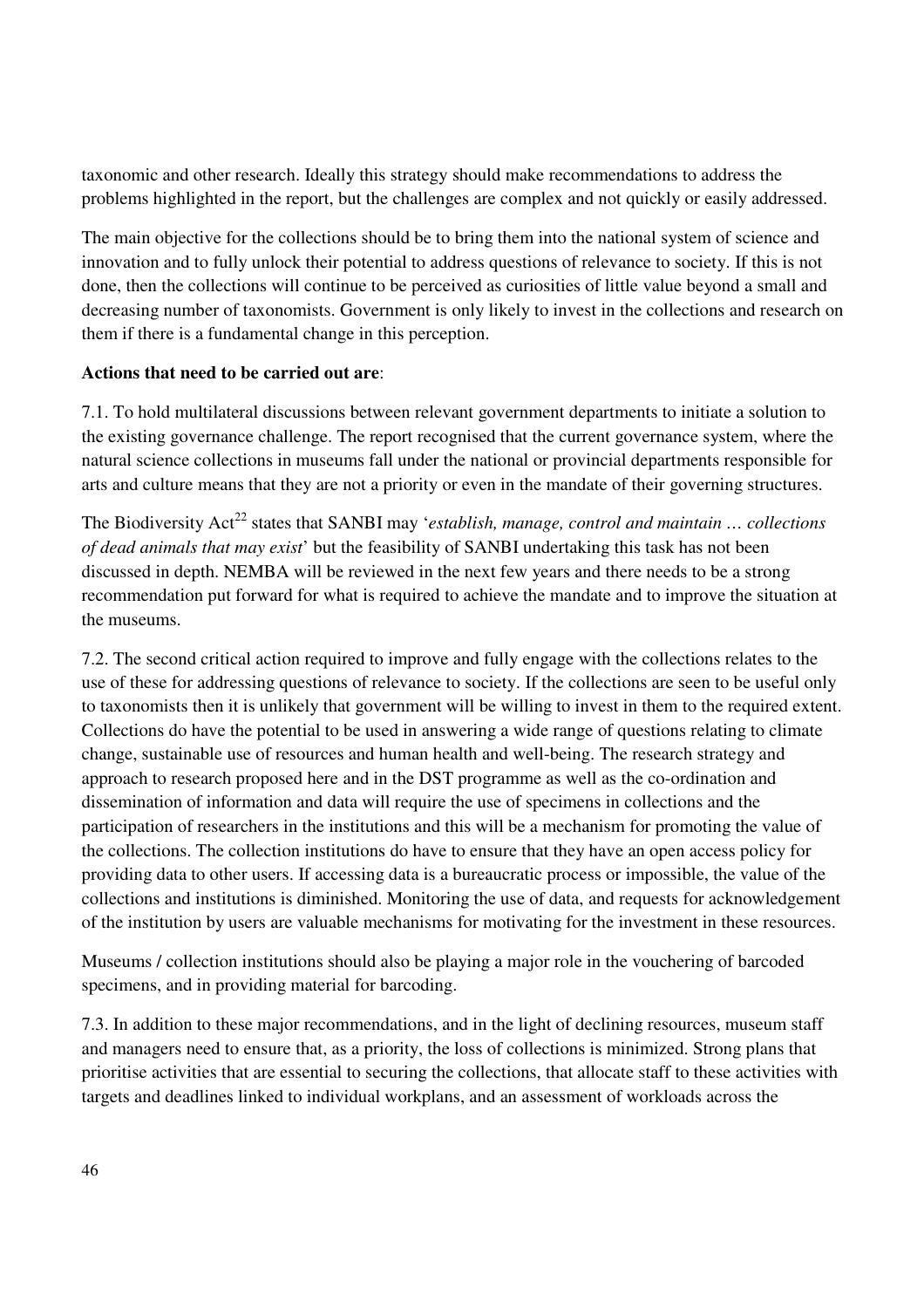institution, and reallocation of responsibilities to ensure a fair spread to achieve the main targets are critical at this point but do seem to be lacking at several institutions.

## *SO 8. To explore mechanisms for enabling access to collecting permits so that this is not a major impediment to the exploration of animal diversity in South Africa.*

The regulating environment for the collection of biodiversity in South Africa is highly fragmented and extremely complex. A workshop funded by SABI and facilitated by SANBI was held in 2008 where problems and possible solutions from both permitting authorities and researchers were discussed. A smaller follow up workshop in 2009 identified potential mechanisms for facilitating permitting for *bona fide* researchers.

SANBI has employed a Permitting Officer although the bulk of her work at this stage is focused on SANBI permit applications. The following activities have been initiated, and need further action over the next seven years:

8.1. Establishment of a list of *bona fide* researchers which is accessible on the internet, and the promotion of this amongst conservation authorities to assist with decision-making regarding the issuing of permits. SANBI has convened a panel which will vet the applications from researchers to be included on the list, and some applications have been received. The taxonomic community can support this initiative by submitting applications to be included on the list, and by adhering to regulations and restrictions of conservation authorities, as well as by submitting reports and data as requested by the authorities when permits have been issued. The frustrations of accessing permits are well known, but the permitting authorities have valid complaints about researchers who break the law and who never submit reports, and this leads to a negative perception of researchers by the authorities.

8.2. Promotion of the need to streamline the permitting process to enable the exploration of South Africa's biodiversity, amongst conservation authorities and the Department of Environmental Affairs. SANBI has made contact with most of the permitting authorities and the national department and interacts with them on a fairly regular basis. This relationship needs to be taken further to identify any mechanisms that could be used to address the very complex and time-consuming requirements for obtaining a permit.

## **D. Way forward: Implementation of the strategy**

i. Once finalised the strategy will need to be translated into an **implementation plan** that assigns responsibility and identifies resource requirements as well as targets for the different activities.

ii. Once implementation has been initiated, progress against the targets will need to be **monitored and remedial action initiated where necessary**.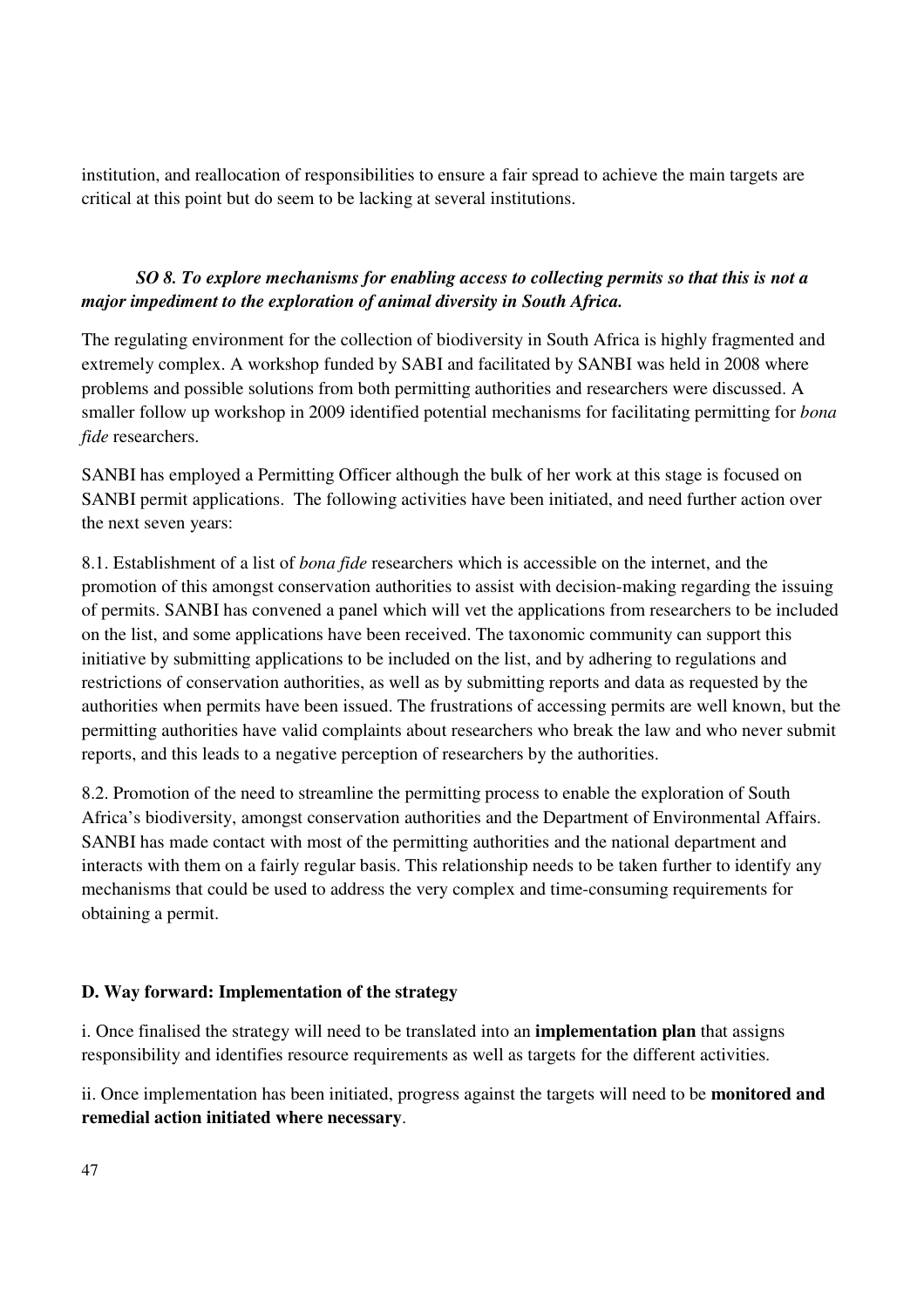iii. The strategy will need to be **reviewed and revised** at the end of the seven year period (2020).

## **ACKNOWLEDGEMENTS**

Profs David Cutler and Malcolm Scoble of the Linnaean Society of London are thanked for their valuable suggestions and comments on a draft of the strategy document. Similarly, those South African taxonomists who commented on the draft are thanked for their input. Philippa Franzini (DST / NRF intern) assisted with extracting the data from Zoological Record and compiling spreadsheets.

**----------------------------------------------------------------------------** 

**Appendix 1. Diversity of animals in South Africa (from various sources). Those rows in red indicate taxa for which no checklist has been compiled, those in green where the list, or part of the list is currently being compiled, and black is where the list has been completed. Data taken from Griffiths et al. (2010)<sup>30</sup> for marine taxa, from the Water Research Commission series on freshwater invertebrates for freshwater organisms, and from a range of sources including data compiled by Adie (2004) for the SABI State of the Nature study, Scholtz & Holm (1985)<sup>31</sup> and completed checklists.** 

| <b>PHYLUM</b>         | <b>CLASS</b>      | <b>SUBCLASS</b>  | <b>ORDER</b>                                                    | <b>COMMON</b><br><b>NAME</b>       | <b>Global</b><br>number<br>of<br>species | <b>SA</b><br>number | <b>Main</b><br>habitat/s                  |
|-----------------------|-------------------|------------------|-----------------------------------------------------------------|------------------------------------|------------------------------------------|---------------------|-------------------------------------------|
| <b>ACANTHOCEPHALA</b> |                   |                  |                                                                 | <b>Spiny-headed</b><br>worms       | 1150                                     | 17                  | marine                                    |
| <b>ANNELIDA</b>       | <b>Clitellata</b> | <b>Hirudinea</b> |                                                                 | <b>Leeches</b>                     | 800                                      | 50                  | freshwater                                |
| <b>ANNELIDA</b>       | <b>Clitellata</b> | Oligochaeta      | Haplotaxida                                                     | Earthworms,<br>freshwater<br>worms | 7,684                                    | 300                 | terrestrial,<br>freshwater                |
| <b>ANNELIDA</b>       | <b>Polychaeta</b> |                  |                                                                 | fanworms,<br><b>bristleworms</b>   | 8,432                                    | 760                 | marine; 6<br><b>species</b><br>freshwater |
| <b>ARTHROPODA</b>     | <b>Arachnida</b>  | Acari            | Astigmata,<br>Mesostigmata,<br>Prostigmata,<br><b>Oribatida</b> | <b>Mites</b>                       | 48,000                                   | 3075                | terrestrial,<br>freshwater                |
| <b>ARTHROPODA</b>     | <b>Arachnida</b>  | <b>Acari</b>     | <b>Ixodida</b>                                                  | <b>Ticks</b>                       | 900                                      | 860                 | terrestrial,<br>parasitic                 |
|                       |                   |                  |                                                                 |                                    |                                          |                     |                                           |

<sup>&</sup>lt;sup>30</sup> Griffiths , C.L., Robinson, T.B., Lange, L. & Meade, A. 2010. Marine Biodiversity in South Africa: An Evaluation of Current States of Knowledge. PLoS ONE 5(8): e12008. doi:10.1371/journal.pone.0012008<br>
<sup>31</sup> Sebelta G. <sup>6</sup> M. 1. F. 1995. Journal.pone.0012008

 $\frac{1}{3}$  Scholtz, C. & Holm, E. 1985. *Insects of southern Africa*. Butterworths, 502pp.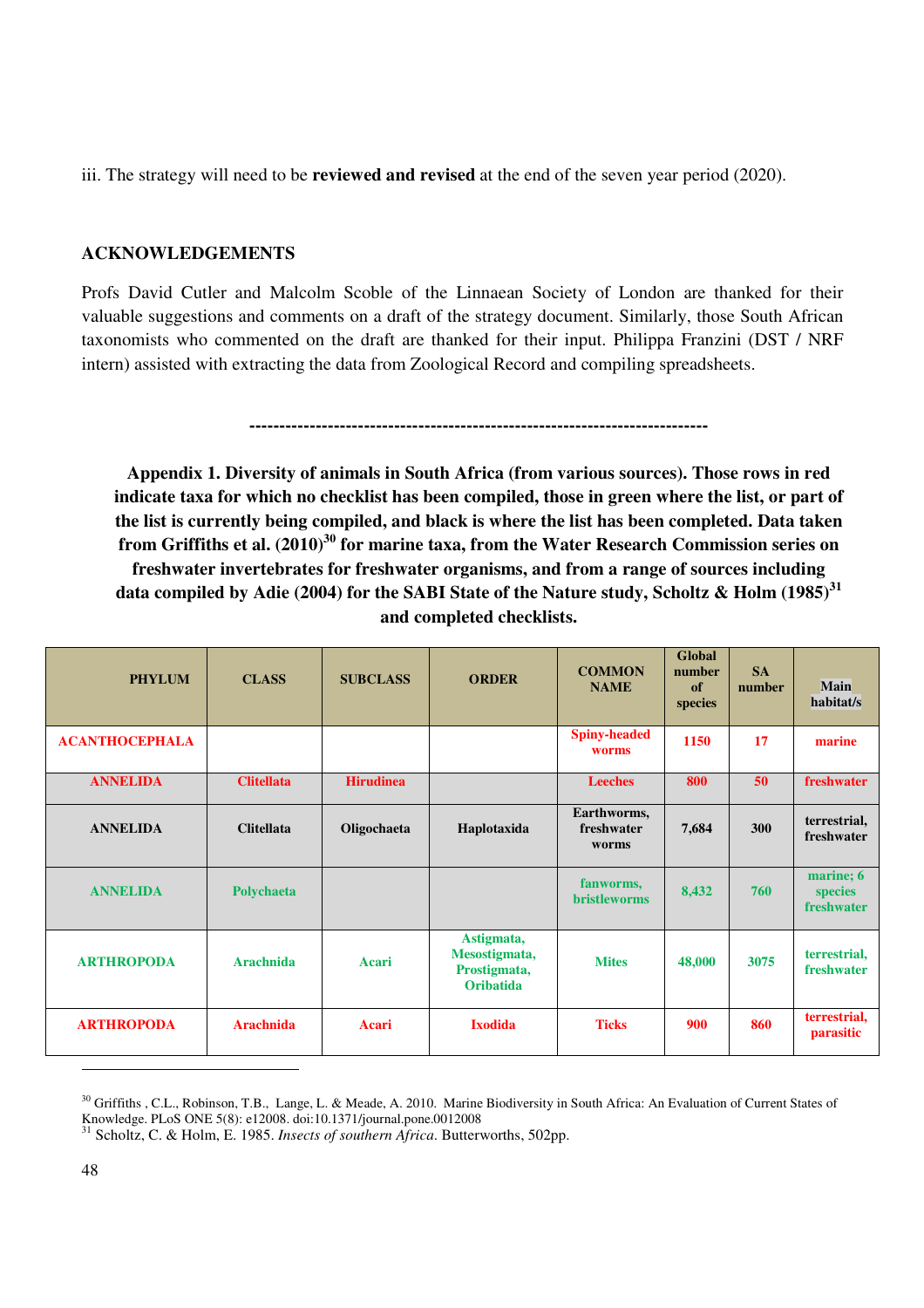| <b>ARTHROPODA</b> | <b>Arachnida</b>    | Amblypygi               | <b>Tailess</b><br>whipscoprions           | 136                | 3            | terrestrial                   |
|-------------------|---------------------|-------------------------|-------------------------------------------|--------------------|--------------|-------------------------------|
| <b>ARTHROPODA</b> | <b>Arachnida</b>    | <b>Araneae</b>          | <b>Spiders</b>                            | 40,700             | 2088         | terrestrial                   |
| <b>ARTHROPODA</b> | <b>Arachnida</b>    | <b>Opiliones</b>        | <b>Harvestmen</b>                         | 6,400              | 179          | terrestrial                   |
| <b>ARTHROPODA</b> | <b>Arachnida</b>    | Palpigradi              |                                           | 80                 | $\mathbf{1}$ | terrestrial                   |
| <b>ARTHROPODA</b> | <b>Arachnida</b>    | <b>Pseudoscorpiones</b> | <b>False scorpions</b>                    | 3,300              | 135          | terrestrial                   |
| <b>ARTHROPODA</b> | <b>Arachnida</b>    | <b>Schizomida</b>       | <b>Short-tailed</b><br>whipscorpion       | 230                | 1            | terrestrial                   |
| <b>ARTHROPODA</b> | <b>Arachnida</b>    | <b>Scorpiones</b>       | <b>Scorpions</b>                          | 1,764              | 145          | terrestrial                   |
| <b>ARTHROPODA</b> | <b>Arachnida</b>    | <b>Solifugae</b>        | <b>Sun spiders</b>                        | 1,095              | 143          | terrestrial                   |
| <b>ARTHROPODA</b> | <b>Branchiopoda</b> | Anostraca               | <b>Fairy shrimp</b>                       | 300                | 50           | freshwater                    |
| <b>ARTHROPODA</b> | <b>Branchiopoda</b> | Conchostraca            | <b>Clam shrimp</b>                        | 224                | 12           | freshwater                    |
| <b>ARTHROPODA</b> | <b>Branchiopoda</b> | <b>Cladocera</b>        | <b>Water fleas</b>                        | 620                | 55           | 50<br>freshwater,<br>5 marine |
| <b>ARTHROPODA</b> | <b>Branchiopoda</b> | <b>Notostraca</b>       | <b>Tadpole</b><br>shrimp                  | 11                 | 3            | freshwater                    |
| <b>ARTHROPODA</b> | Chilopoda           |                         | <b>Centipedes</b>                         | 3,149              | 141          | terrestrial                   |
| <b>ARTHROPODA</b> | <b>Diplopoda</b>    |                         | <b>Millipedes</b>                         | 12,000             | 462          | terrestrial                   |
| <b>ARTHROPODA</b> | <b>Entognatha</b>   | <b>Collembola</b>       | <b>Spring tails</b>                       | 7,500              | 160          | terrestrial                   |
| <b>ARTHROPODA</b> | Entognatha          | <b>Diplura</b>          |                                           | 800                | 35           | terrestrial                   |
| <b>ARTHROPODA</b> | <b>Insecta</b>      | Arachaeognatha          | <b>Hump-backed</b><br><b>bristletails</b> | 470                | 18           | terrestrial                   |
| <b>ARTHROPODA</b> | <b>Insecta</b>      | <b>Blattodea</b>        | <b>Cockroaches</b>                        | $3,68-$<br>4,000   | 108          | terrestrial                   |
| <b>ARTHROPODA</b> | <b>Insecta</b>      | <b>Coleoptera</b>       | <b>Beetles</b>                            | 360,000<br>400,000 | 17,427       | terrestrial/f<br>reshwater    |
| <b>ARTHROPODA</b> | Insecta             | Dermaptera              | <b>Earwigs</b>                            | 1,816              | 58           | terrestrial                   |
| <b>ARTHROPODA</b> | Insecta             | <b>Diptera</b>          | <b>Flies</b>                              | 152,956            | 5,883        | terrestrial/f<br>reshwater    |
| <b>ARTHROPODA</b> | <b>Insecta</b>      | <b>Embioptera</b>       | <b>Web spinners</b>                       | 200-300            | 15           | terrestrial                   |
| <b>ARTHROPODA</b> | Insecta             | Ephemeroptera           | <b>May flies</b>                          | $2,500-$<br>3,000  | 99           | terrestrial /<br>freshwater   |
| <b>ARTHROPODA</b> | <b>Insecta</b>      | <b>Notoptera</b>        | rockcrawlers,<br>heelwalkers              | 37                 | 5            | terrestrial                   |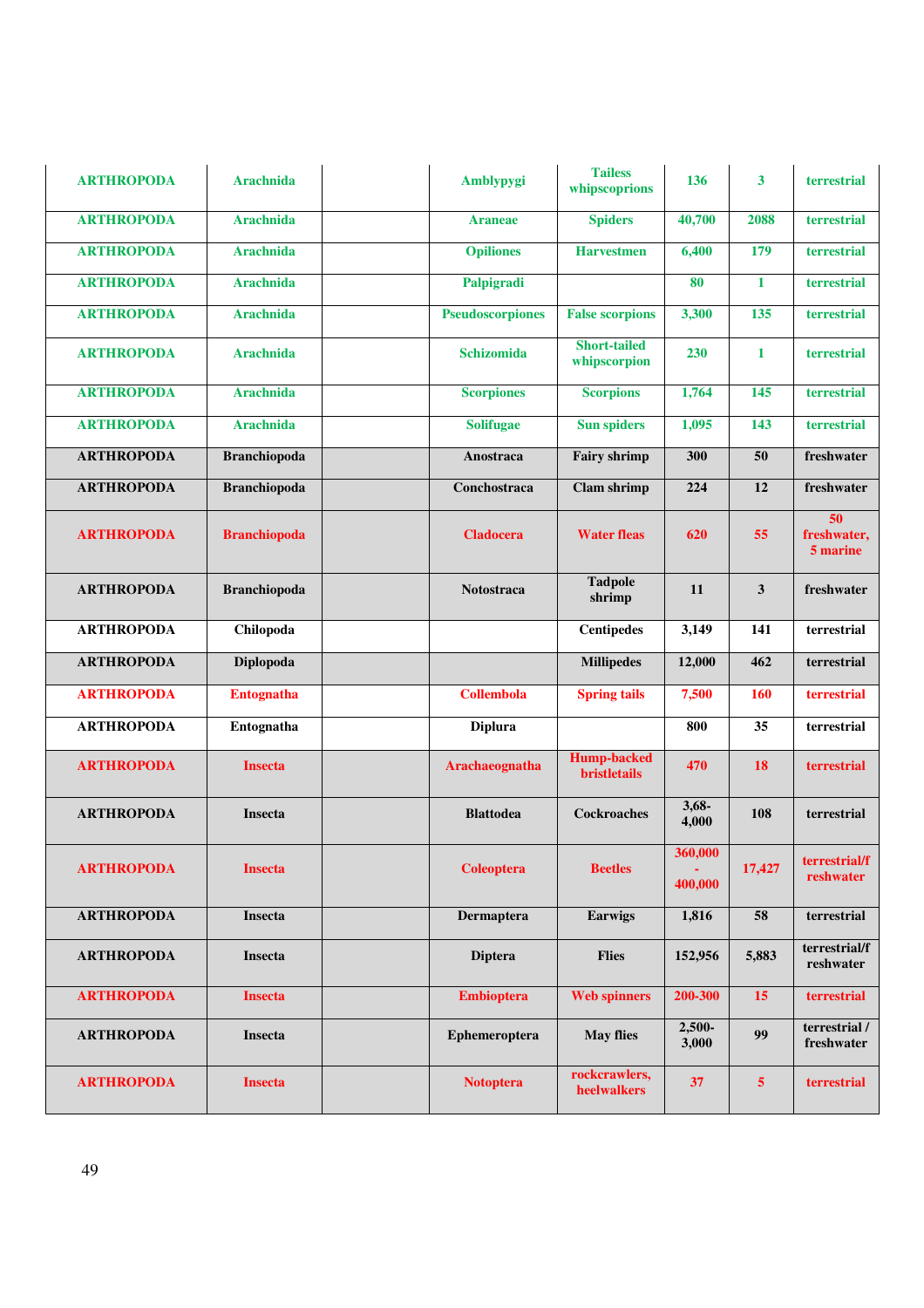| <b>ARTHROPODA</b> | <b>Insecta</b>      | Hemiptera                | <b>Bugs</b>                            | 80,000-<br>88,000  | 4,829          | terrestrial/f<br>reshwater            |
|-------------------|---------------------|--------------------------|----------------------------------------|--------------------|----------------|---------------------------------------|
| <b>ARTHROPODA</b> | <b>Insecta</b>      | <b>Hymenoptera</b>       | Bees, wasps,<br>ants                   | 115,000            | 5,273          | terrestrial                           |
| <b>ARTHROPODA</b> | <b>Insecta</b>      | <b>Isoptera</b>          | <b>Termites</b>                        | $2,600 -$<br>2,800 | 122            | terrestrial                           |
| <b>ARTHROPODA</b> | <b>Insecta</b>      | Lepidoptera              | <b>Butterflies and</b><br>moths        | 174,250            | 6,783          | <b>terrestrial</b>                    |
| <b>ARTHROPODA</b> | <b>Insecta</b>      | <b>Mantodea</b>          | <b>Mantids</b>                         | 2,200              | 131            | terrestrial                           |
| <b>ARTHROPODA</b> | <b>Insecta</b>      | <b>Mecoptera</b>         | <b>Hanging flies</b>                   | 481                | 21             | terrestrial                           |
| <b>ARTHROPODA</b> | <b>Insecta</b>      | <b>Megaloptera</b>       | <b>Alderflies</b>                      | 250-300            | $\overline{7}$ | terrestrial                           |
| <b>ARTHROPODA</b> | Insecta             | Neuroptera               | Lacewings                              | 5,000              | 350            | terrestrial                           |
| <b>ARTHROPODA</b> | <b>Insecta</b>      | Odonata                  | <b>Damselflies</b><br>and dragonflies  | 6,500              | 207            | terrestrial /<br>freshwater           |
| <b>ARTHROPODA</b> | <b>Insecta</b>      | <b>Orthoptera</b>        | <b>Grasshoppers</b>                    | 24,380             | 765            | terrestrial                           |
| <b>ARTHROPODA</b> | <b>Insecta</b>      | <b>Phasmida</b>          | <b>Stick insects</b>                   | $2,500-$<br>3,300  | 32             | terrestrial                           |
| <b>ARTHROPODA</b> | <b>Insecta</b>      | <b>Phthiraptera</b>      | Lice                                   | 3,000-<br>3,200    | 1,044          | terrestrial<br>parasites              |
| <b>ARTHROPODA</b> | <b>Insecta</b>      | Plecoptera               | <b>Stone flies</b>                     | 2,274              | 39             | terrestrial /<br>freshwater           |
| <b>ARTHROPODA</b> | <b>Insecta</b>      | <b>Psocoptera</b>        | <b>Book lice</b>                       | $3,200-$<br>3,500  | 79             | terrestrial                           |
| <b>ARTHROPODA</b> | <b>Insecta</b>      | Siphonaptera             | <b>Fleas</b>                           | 2,525              | 89             | terrestrial<br>parasites              |
| <b>ARTHROPODA</b> | <b>Insecta</b>      | <b>Strepsiptera</b>      | <b>Twisted-</b><br>winged<br>parasites | 596                | 11             | terrestrial<br>parasites              |
| <b>ARTHROPODA</b> | <b>Insecta</b>      | <b>Thysanoptera</b>      | <b>Thrips</b>                          | 6,000              | 228            | terrestrial                           |
| <b>ARTHROPODA</b> | <b>Insecta</b>      | <b>Tricoptera</b>        | <b>Caddisflies</b>                     | 12,627             | 222            | terrestrial/<br>freshwater            |
| <b>ARTHROPODA</b> | <b>Insecta</b>      | Zygentoma<br>(Thysanura) | <b>Silverfish</b>                      | 370                | 48             | terrestrial                           |
| <b>ARTHROPODA</b> | Malacostraca        | Amphipoda                |                                        | 7,000              | 454            | terrestrial,<br>freshwater,<br>marine |
| <b>ARTHROPODA</b> | <b>Malacostraca</b> | <b>Bathynellacea</b>     |                                        | 150                | 5              | terrestrial,<br>freshwater,<br>marine |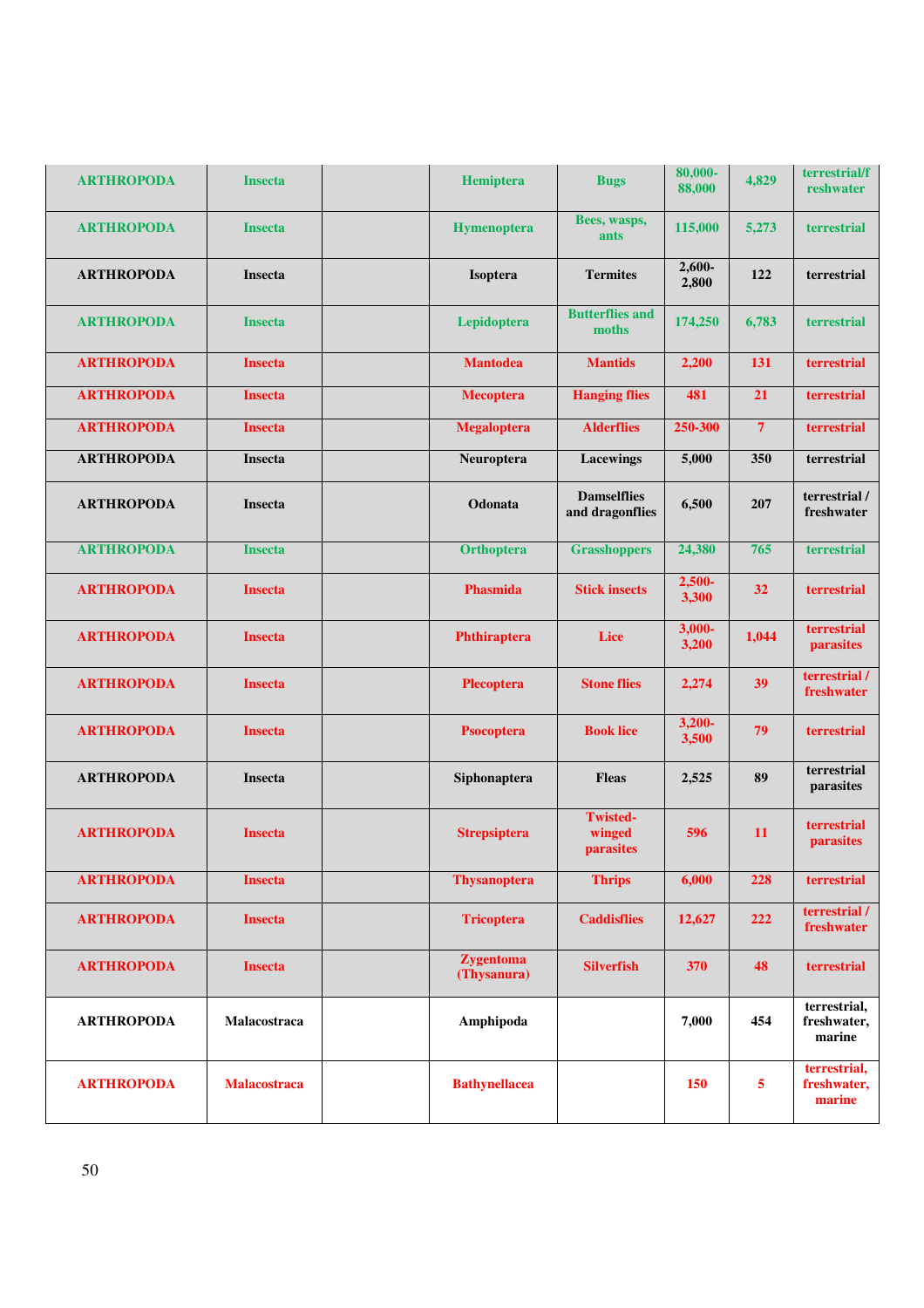| <b>ARTHROPODA</b>    | <b>Malacostraca</b> |                      | <b>Cumacea</b>      |                             | 1,593                   | 98                      | marine                                     |
|----------------------|---------------------|----------------------|---------------------|-----------------------------|-------------------------|-------------------------|--------------------------------------------|
| <b>ARTHROPODA</b>    | <b>Malacostraca</b> |                      | <b>Decapoda</b>     |                             | 18,000                  | 750                     | freshwater,<br>marine                      |
| <b>ARTHROPODA</b>    | <b>Malacostraca</b> |                      | <b>Euphausiacea</b> |                             | 90                      | 49                      | marine                                     |
| <b>ARTHROPODA</b>    | <b>Malacostraca</b> |                      | <b>Isopoda</b>      |                             | $9,000 -$<br>11,000     | 290                     | 13<br>freshwater,<br>277 marine<br>species |
| <b>ARTHROPODA</b>    | <b>Malacostraca</b> |                      | Leptostraca         |                             | 41                      | 4                       | marine                                     |
| <b>ARTHROPODA</b>    | <b>Malacostraca</b> |                      | <b>Mysida</b>       |                             | 1,106                   | 58                      | marine                                     |
| <b>ARTHROPODA</b>    | <b>Malacostraca</b> |                      | Speleogriphacea     |                             | $\overline{\mathbf{3}}$ | 1                       | freshwater                                 |
| <b>ARTHROPODA</b>    | <b>Malacostraca</b> |                      | <b>Stomatopoda</b>  | <b>Mantis shrimp</b>        | 859                     | 35                      | marine                                     |
| <b>ARTHROPODA</b>    | <b>Malacostraca</b> |                      | <b>Tanaidacea</b>   |                             | 1,098                   | 19                      | marine,<br>freshwater,<br>estuarine        |
| <b>ARTHROPODA</b>    | <b>Maxillopoda</b>  | <b>Branchiura</b>    | <b>Arguloida</b>    | <b>Fish lice</b>            | 173                     | $\overline{\mathbf{4}}$ | marine                                     |
| <b>ARTHROPODA</b>    | <b>Maxillopoda</b>  | Copepoda             |                     | <b>Copepods</b>             | 2,000                   | 429                     | freshwater,<br>marine                      |
| <b>ARTHROPODA</b>    | <b>Maxillopoda</b>  | <b>Mystacocarida</b> |                     |                             | 12                      | 3                       | marine                                     |
| <b>ARTHROPODA</b>    | <b>Maxillopoda</b>  | <b>Pentastomida</b>  |                     |                             | 130                     | 6                       | aquatic<br>parasites                       |
| <b>ARTHROPODA</b>    | Maxillopoda         | <b>Thecostraca</b>   |                     | <b>Barnacles</b>            | 38                      | 69                      | marine                                     |
|                      |                     |                      |                     |                             |                         |                         |                                            |
| <b>ARTHROPODA</b>    | <b>Ostracoda</b>    |                      |                     | <b>Seed shrimp</b>          | 13,000                  | 165                     | 45 marine,<br>120<br>freshwater            |
| <b>ARTHROPODA</b>    | Pauropoda           |                      |                     |                             | 715                     | $\overline{2}$          | terrestrial                                |
| <b>ARTHROPODA</b>    | Pycnogonida         |                      |                     | <b>Sea spiders</b>          | 1,340                   | 101                     | marine                                     |
| <b>ARTHROPODA</b>    | Symphyla            |                      |                     |                             | 208                     | $\boldsymbol{2}$        | terrestrial                                |
| <b>BRACHIOPODA</b>   |                     |                      |                     | <b>Lamp</b> shells          | 550                     | 31                      | marine                                     |
| <b>BRYOZOA</b>       |                     |                      |                     | <b>Moss animals</b>         | 5,700                   | 270                     | marine                                     |
| <b>CEPHALORHNCHA</b> | <b>Priapulida</b>   |                      |                     | <b>Penis worms</b>          | 20                      | $\mathbf{1}$            | marine                                     |
| <b>CHAETOGNATHA</b>  |                     |                      |                     | <b>Arrow worms</b>          | 121                     | 28                      | marine                                     |
| <b>CHORDATA</b>      | Actinopterygii      |                      |                     | <b>Ray-finned</b><br>fishes | 30,383                  | 2,200                   | freshwater,<br>marine                      |
| <b>CHORDATA</b>      | Amphibia            |                      |                     | Frogs                       | 6,515                   | 123                     | freshwater                                 |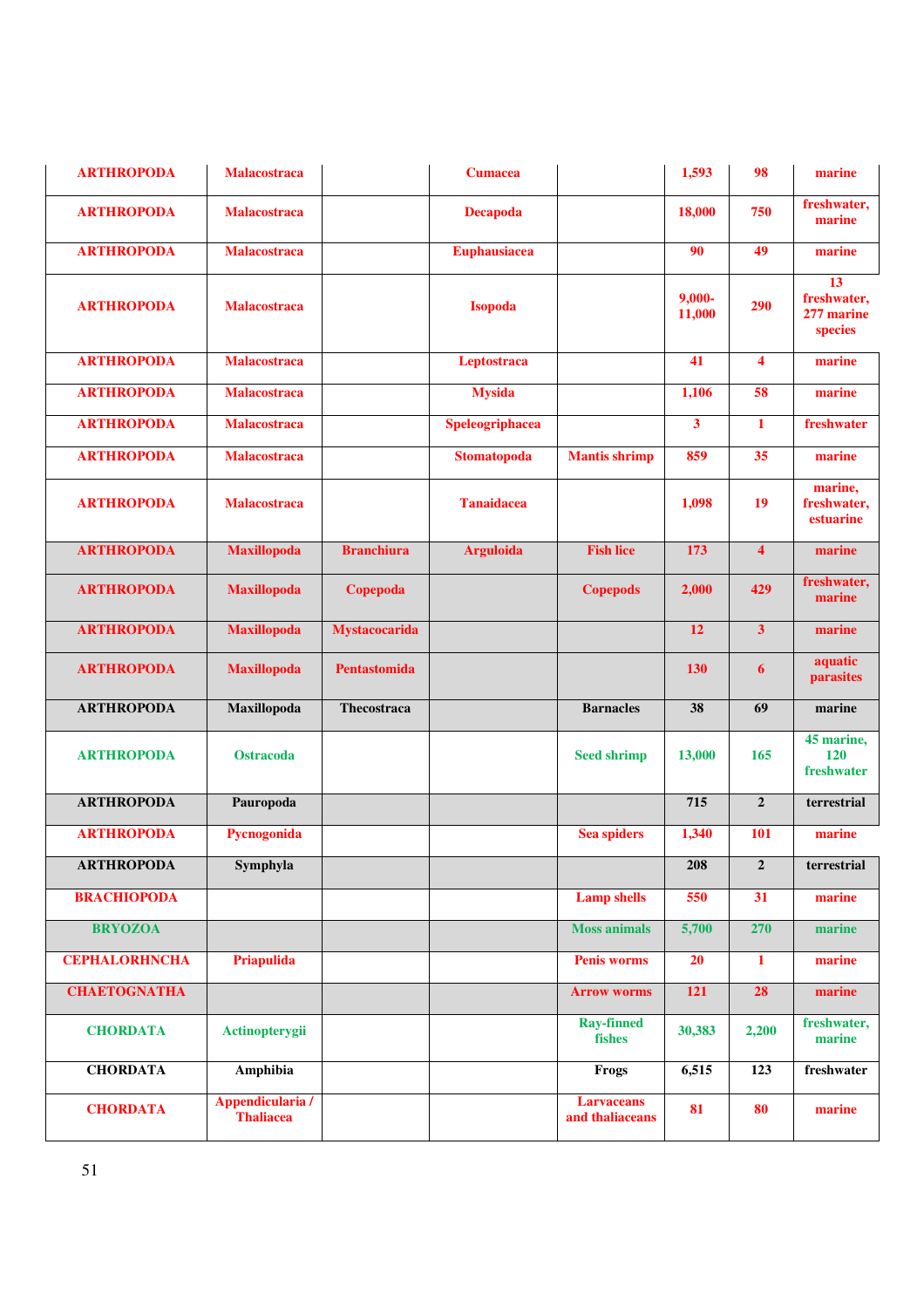| <b>CHORDATA</b>      | <b>Ascideacea</b>     |                     | <b>Sea squirts</b>                    | 2,300 | 176                     | marine                                |
|----------------------|-----------------------|---------------------|---------------------------------------|-------|-------------------------|---------------------------------------|
| <b>CHORDATA</b>      | Aves                  |                     | <b>Birds</b>                          | 9990  | 854                     | terrestrial                           |
| <b>CHORDATA</b>      | Cephaloochorda<br>ta  |                     | Lancets /<br>amphioxus                | 33    | 1                       | marine                                |
| <b>CHORDATA</b>      | <b>Chondrichthyes</b> |                     | Sharks, skates,<br>rays,<br>chimaeras | 1176  | 188                     | marine                                |
| <b>CHORDATA</b>      | <b>Mammalia</b>       |                     | <b>Mammals</b>                        | 5487  | 307                     | marine,<br>terrestrial                |
| <b>CHORDATA</b>      | <b>Myxini</b>         | <b>Myxiniformes</b> | Hagfish                               | 77    | $\overline{\mathbf{4}}$ | marine                                |
| <b>CHORDATA</b>      | Reptilia              |                     | <b>Reptiles</b>                       | 8734  | 381                     | marine,<br>terrestrial,<br>freshwater |
| <b>CHORDATA</b>      | Sarcopterigii         |                     | Lobe-finned<br>fishes                 | 8     | 3                       | marine,<br>freshwater                 |
| <b>CNIDARIA</b>      | Anthozoa              |                     | Corals,<br>anemones                   | 7,500 | 457                     | marine                                |
| <b>CNIDARIA</b>      | <b>Cubozoa</b>        |                     | <b>Box jelly fish</b>                 | 36    | $\overline{2}$          | marine                                |
| <b>CNIDARIA</b>      | <b>Hydrozoa</b>       |                     | <b>Hyrdrozoans</b>                    | 3500  | 457                     | marine                                |
| <b>CNIDARIA</b>      | <b>Scyphozoa</b>      |                     | <b>Jelly fish</b>                     | 175   | <b>10</b>               | marine,<br>freshwater                 |
| <b>CTENOPHORA</b>    |                       |                     | <b>Comb jellies</b>                   | 166   | 11                      | marine                                |
| <b>ECHINODERMATA</b> | Asteroidea            |                     | <b>Star fish</b>                      | 1,859 | 91                      | marine                                |
| <b>ECHINODERMATA</b> | <b>Crinoidea</b>      |                     | <b>Sea lilies</b>                     | 635   | 19                      | marine                                |
| <b>ECHINODERMATA</b> | <b>Echinoidea</b>     |                     | Sea urchins,<br>pansy shells          | 940   | 59                      | marine                                |
| <b>ECHINODERMATA</b> | Holothuroidea         |                     | <b>Sea cucumbers</b>                  | 1,430 | 122                     | marine                                |
| <b>ECHINODERMATA</b> | Ophiuroidea           |                     | <b>Brittle stars</b>                  | 2,139 | 119                     | marine                                |
| <b>ECHIURA</b>       |                       |                     | <b>Spoon worms</b>                    | 176   | $\overline{21}$         | marine                                |
| <b>ENTOPROCTA</b>    |                       |                     | <b>Kamptozoans</b>                    | 170   | $\boldsymbol{6}$        | marine                                |
| <b>GASTROTRICHA</b>  |                       |                     | <b>Gastrotrichs</b>                   | 400   | 3                       | freshwater,<br>marine,<br>estuarine   |
| <b>HEMICHORDATA</b>  |                       |                     | <b>Acorn worms</b><br>and graptolites | 108   | 11                      | marine                                |
| <b>MOLLUSCA</b>      | <b>Aplacophora</b>    |                     |                                       | 400   | $\overline{2}$          | marine                                |
| <b>MOLLUSCA</b>      | <b>Bivalvia</b>       |                     | <b>Bivalves</b>                       | 9,200 | 650                     | freshwater,                           |